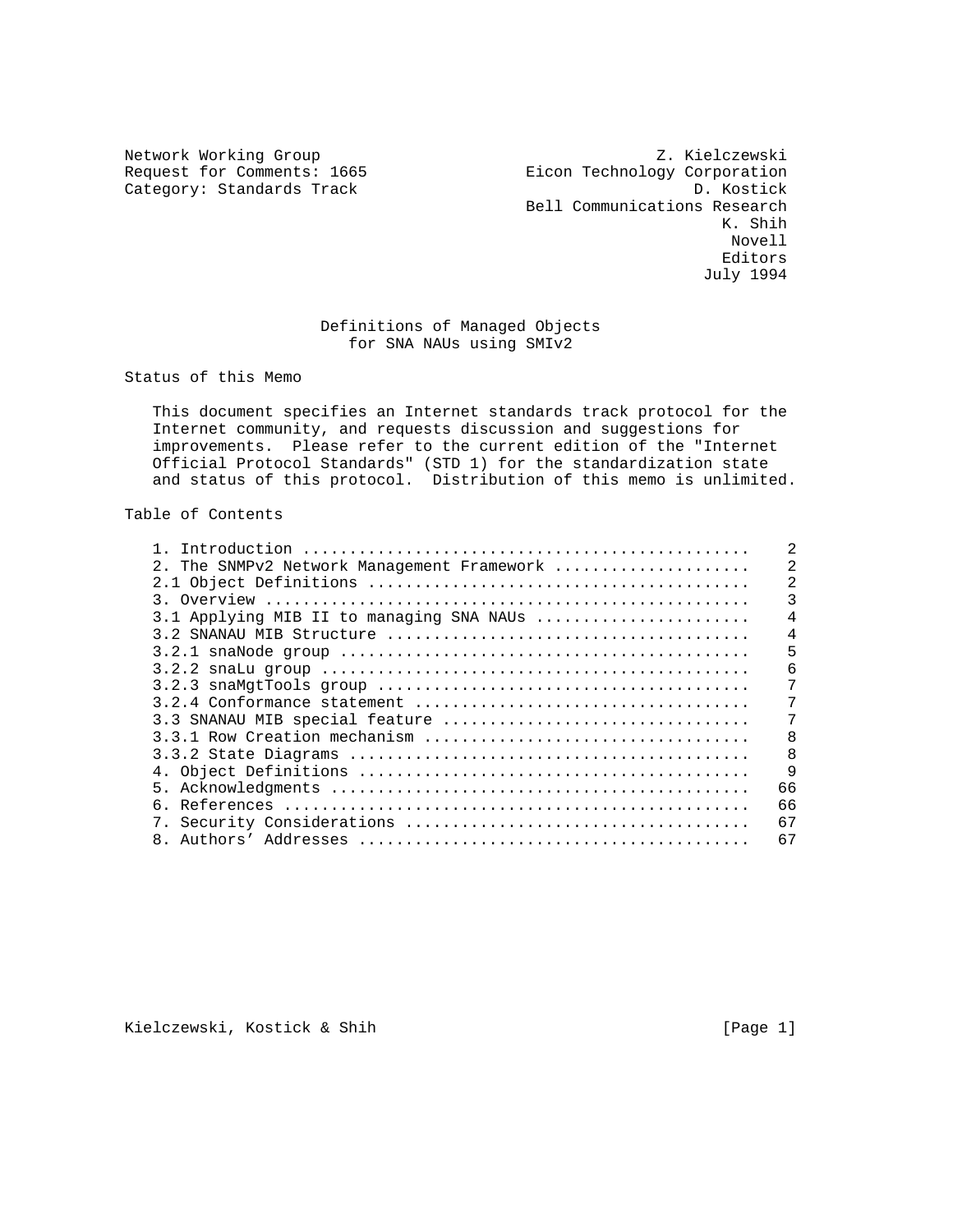- 
- 1. Introduction

 This memo defines a portion of the Management Information Base (MIB) for use with network management protocols in the Internet community. In particular, it defines objects for managing the configuration, monitoring and control of Physical Units (PUs) and Logical Units (LUs) in an SNA environment. PUs and LUs are two types of Network Addressable Units (NAUs) in the logical structure of an SNA network. NAUs are the origination or destination points for SNA data streams. This memo identifies managed objects for PU Type 1.0, 2.0 and Type 2.1 and LU Type 0, 1, 2, 3, 4, 7. The generic objects defined here can also be used to manage LU 6.2 and any LU-LU session. The SNA terms and overall architecture are documented in [1].

2. The SNMPv2 Network Management Framework

 The SNMPv2 Network Management Framework consists of four major components. They are:

- o RFC 1442 [2] which defines the SMI, the mechanisms used for describing and naming objects for the purpose of management.
- o STD 17, RFC 1213 [3] defines MIB-II, the core set of managed objects for the Internet suite of protocols.
- o RFC 1445 [4] which defines the administrative and other architectural aspects of the framework.
- o RFC 1448 [5] which defines the protocol used for network access to managed objects.

 The Framework permits new objects to be defined for the purpose of experimentation and evaluation.

## 2.1. Object Definitions

 Managed objects are accessed via a virtual information store, termed the Management Information Base or MIB. Objects in the MIB are defined using the subset of Abstract Syntax Notation One (ASN.1) defined in the SMI (RFC 1442 [2]). In particular, each object type is named by an OBJECT IDENTIFIER, an administratively assigned name. The object type together with an object instance serves to uniquely identify a specific instantiation of the object. For human convenience, we often use a textual string, termed the descriptor, to refer to the object type.

Kielczewski, Kostick & Shih [Page 2]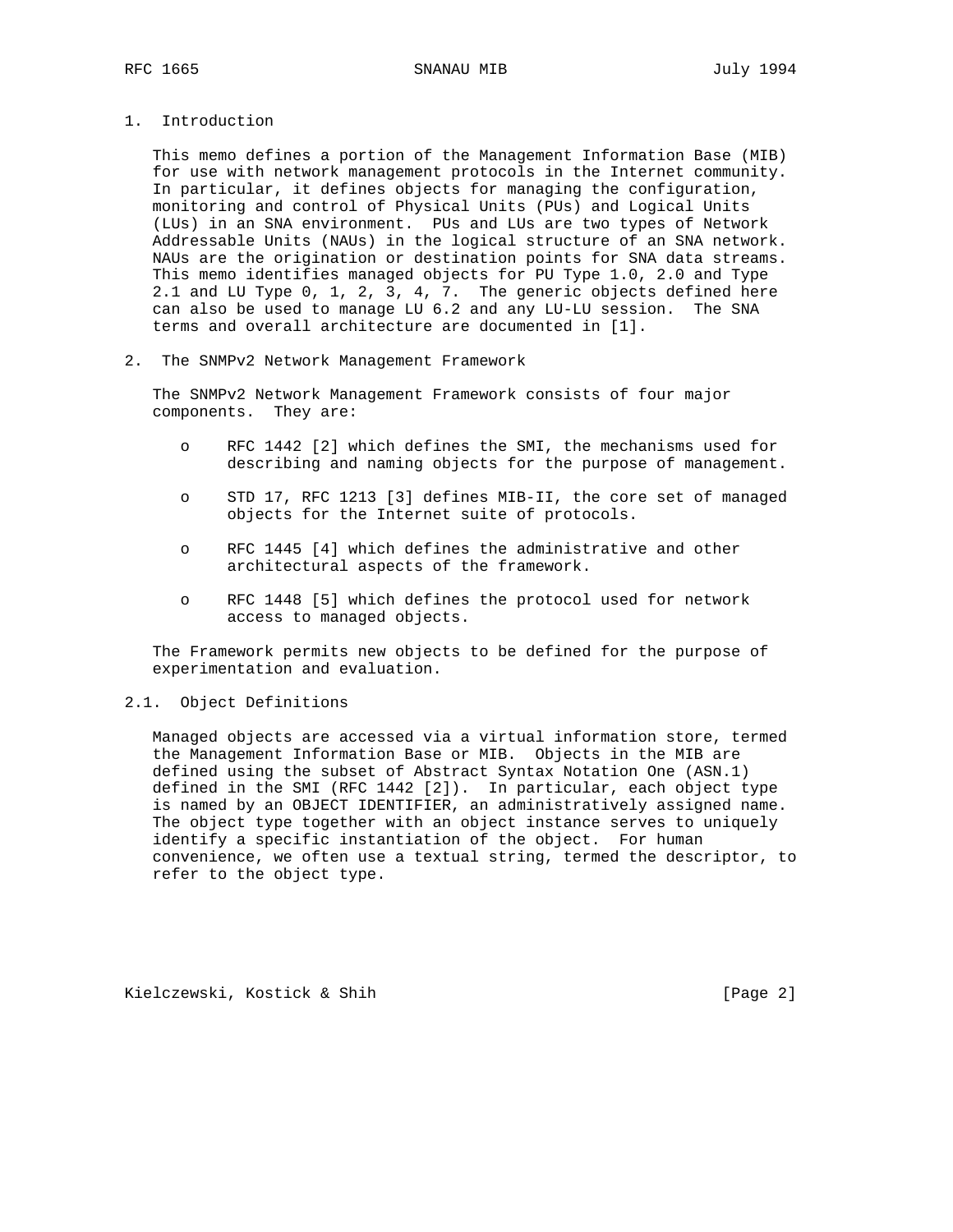# 3. Overview

 This document identifies the proposed set of objects for managing the configuration, monitoring and control of Physical Units (PUs) and Logical Units (LUs) in an SNA environment. In this document, the name "Node" is used to describe SNA Node Type 1.0, 2.0 and Type 2.1 and the name "LU" is used to describe Logical Unit of Type 0, 1, 2, 3, 4, 7 and 6.2. Note however that only objects common to all PU and LU types are covered here and LU 6.2 specific objects are not included in this MIB module.

 Highlights of the management functions supported by the SNANAU MIB module include the following:

- o Creation/deletion of Nodes and LUs via the RowStatus objects in the snaNodeAdminTable and in the snaLuAdminTable.
- o Creation/deletion of table entries associating Node instances with link instances via the RowStatus object in the snaNodeLinkAdminTable
- o Activation/Deactivation of Nodes via the AdminState object in the snaNodeAdminTable
- o Deactivation of sessions via the AdminState object in the snaLuSessnTable
- o Monitoring and modification of parameters related to Nodes, LUs, and Node/link associations
- o Monitoring of session operational parameters
- o PU2.0 operational statistics
- o Session operational statistics
- o RTM statistics
- o Traps for:
	- + Node state change
	- + Node activation failure
	- + LU state change
	- + LU session BIND failure

Kielczewski, Kostick & Shih [Page 3]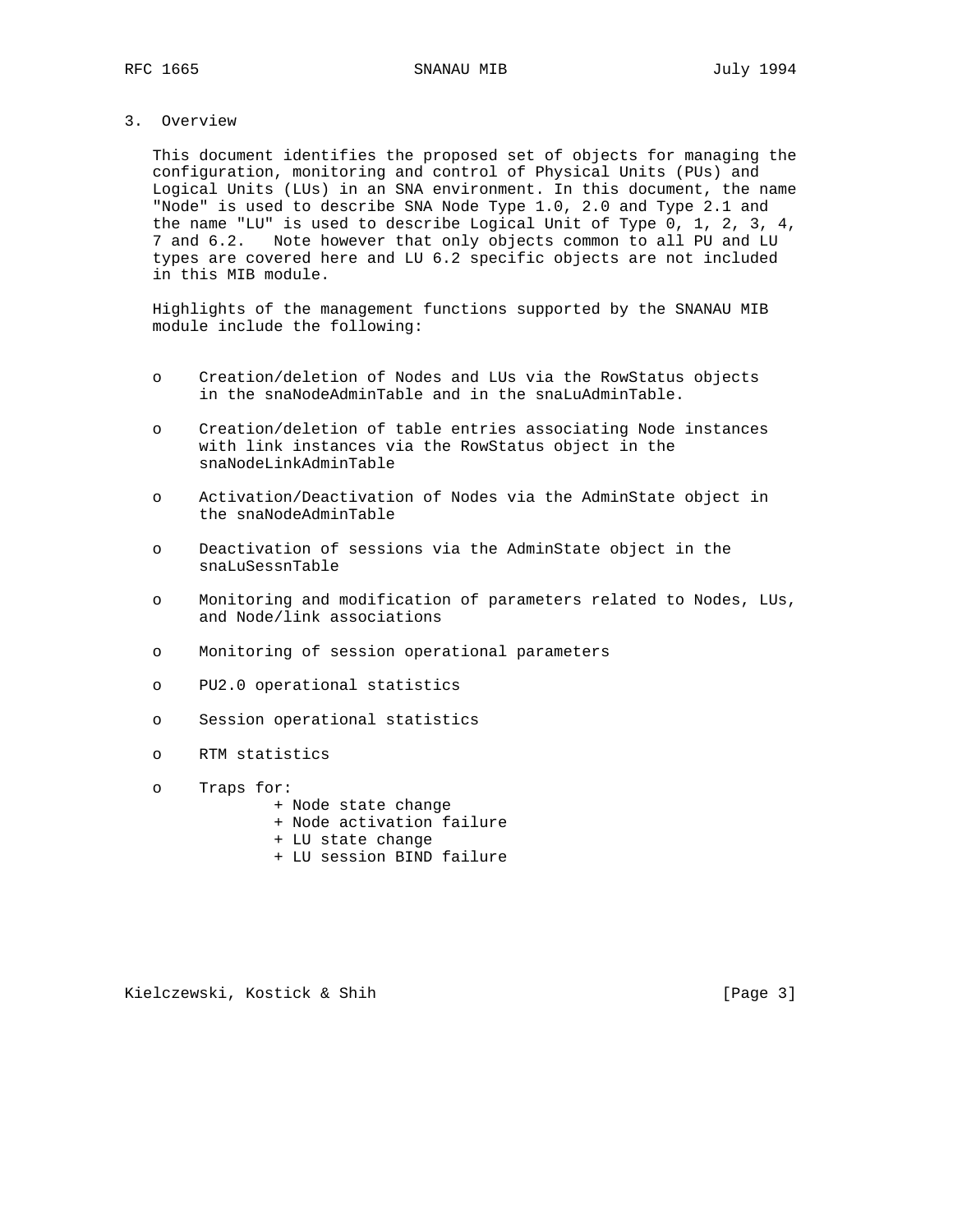This MIB module does not support:

- o creation of links the SNA DLC MIB [6] supports management capabilities for links,
- o activation or deactivation of LUs, nor
- o activation of sessions.
- 3.1. Applying MIB II to managing SNA NAUs

 This section identifies how MIB II objects, specifically the MIB II system group will be used in SNMP-based management of SNA NAUs. The MIB II system group applies to the SNMP Agent. The following object is from the MIB II system group:

 sysUpTime: clock in the SNMP Agent/proxy-Agent; expressed in TimeTicks (1/100s of a seconds).

 This MIB module uses the TimeStamp TEXTUAL-CONVENTION which is defined in the SNMPv2 Textual Conventions (RFC 1443 [7]) as "the value of MIB II's sysUpTime object when a specific occurrence happens." The specific occurrences related to SNA NAU management are defined in this MIB module.

3.2. SNANAU MIB Structure

The SNANAU MIB module contains three groups of objects:

- o snaNode objects related to Node configuration, monitoring and control.
- o snaLu objects related to LU definition, monitoring and control.
- o snaMgtTools objects related to specific management tools well known in SNA environment.

These groups are described below in more detail.

 The objects related to PUs and LUs are organized into two types of tables: the Admin and Oper tables.

 The "Admin" table contains parameters which are used by a Management Station to affect the operation of the SNA service. Some parameters are used to initialize and configure the SNA service at the next startup, while others can take effect immediately. A Management Station can dynamically define SNA resources (PUs, LUs) by creating

Kielczewski, Kostick & Shih [Page 4]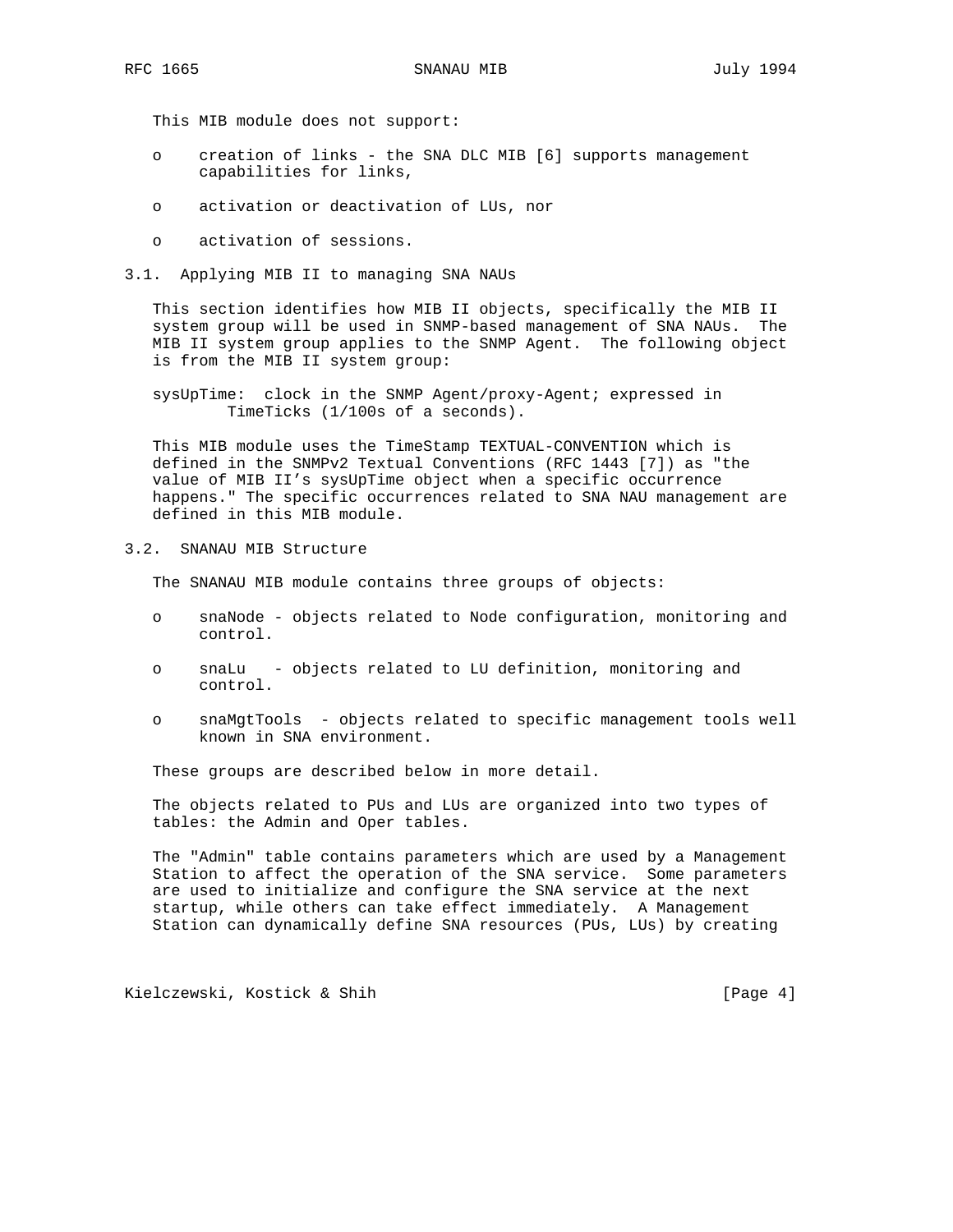new entries in the Admin table. It uses a special object, AdminState, to control the desired state of a defined PU or LU Session resource. Note that this MIB does not allow the manipulation of an LU's operational state.

 The "Oper" table is an extension (augment) of the corresponding Admin table. It contains objects which correspond to the values of parameters currently used by the SNA system.

## 3.2.1. snaNode group

The snaNode group consists of the following tables:

 1) snaNodeAdminTable This table contains objects which describe the configuration parameters of an SNA Node. Link-specific configuration objects are contained in a separate MIB module (e.g., the SNA DLC MIB module) corresponding to link type. Entries in this table can be created, modified and deleted by either an Agent or a Management Station. The snaNodeAdminRowStatus object describes the status of an entry and is used to change the status of that entry.

 The snaNodeAdminState object describes the desired operational state of a Node and is used to change the operational state of a Node.

 How an Agent or a Management Station obtains the initial value of each object at creation time is an implementation specific issue not addressed in this memo.

 For each entry in the snaNodeAdminTable, there is a corresponding entry in the snaNodeOperTable. While the objects in this table describe the desired or configured operational values of the SNA Node, the actual runtime values are contained in snaNodeOperTable.

 2) snaNodeOperTable - Each row contains runtime and operational state variables for a Node. It is an extension of snaNodeAdminTable and as such uses the same index. The rows in this table are created by an Agent as soon as the entry in the Admin Table become 'active'. The entries in this table cannot be modified by a Management Station.

 3) snaPu20StatsTable - Each row contains statistics variables (counters) for a PU 2.0. The entries in this table are indexed by snaNodeAdminIndex. The rows in this table are created by an Agent as soon as the corresponding entry in the snaNodeAdminTable becomes 'active'.

Kielczewski, Kostick & Shih [Page 5]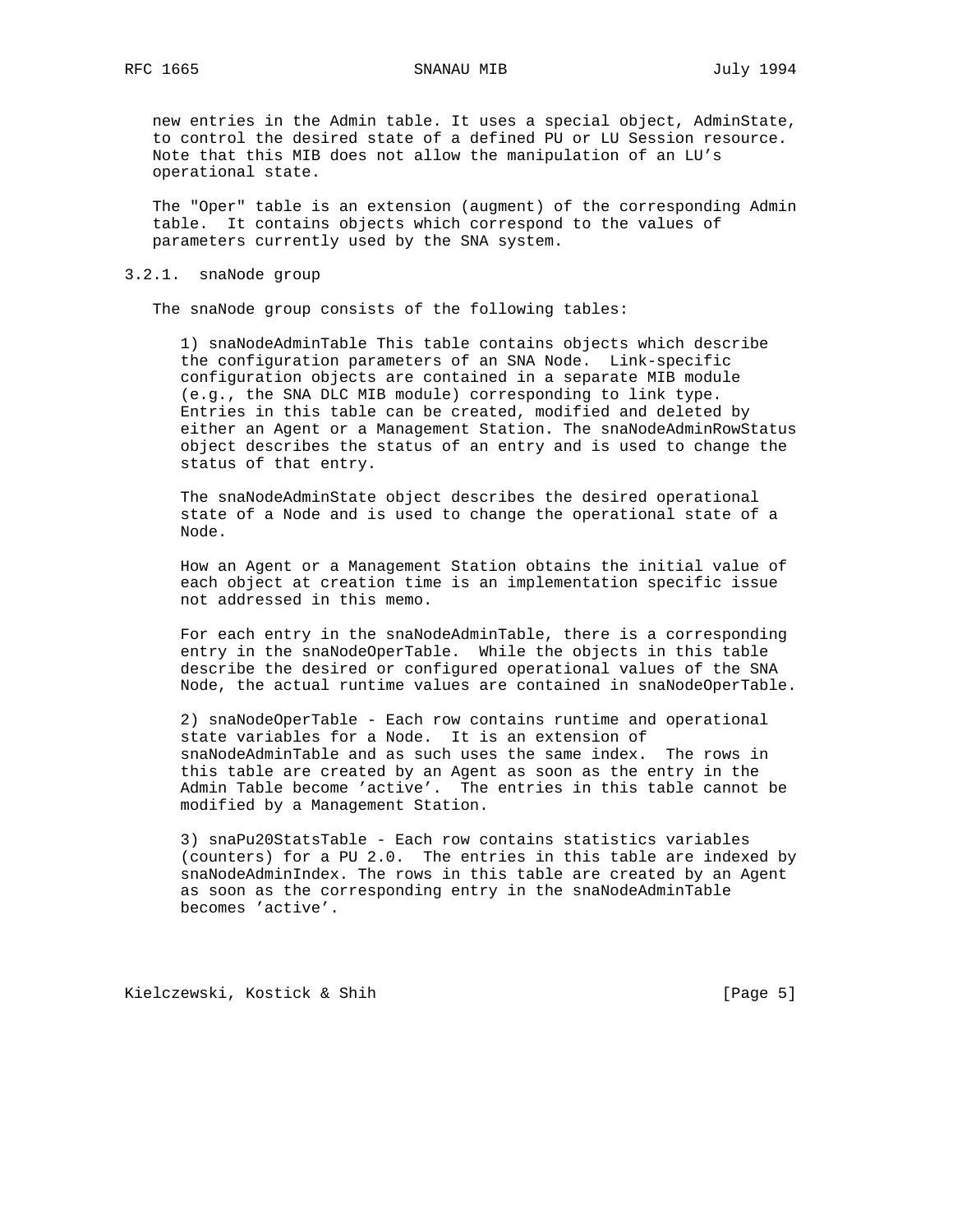4) snaNodeLinkAdminTable - This table contains all references to link- specific tables. If a Node is configured with multiple links, then it will have multiple entries in this table. The entries in this table can be generated initially, after startup of SNA service, by the Agent which uses information from Node configuration file. Subsequent modifications of parameters, creation of new Node link entries and deletion of entries is possible. The modifications to this table can be saved in the Node configuration file for the next startup (i.e., restart or next initialization) of SNA service, but the mechanism for this function is not defined in this memo. Each entry contains the configuration information that associates a Node instance to one link instance. The entries are indexed by snaNodeAdminIndex and snaNodeLinkAdminIndex.

 5) snaNodeLinkOperTable - This table contains all references to link- specific tables for operational parameters. If the Node is configured for multiple links, then it will have multiple entries in this table. This table augments the snaNodeLinkAdminTable.

 6) snaNodeTraps - Two traps are defined for Nodes. The snaNodeStateChangeTrap indicates that the operational state of a Node has changed. The snaNodeActFailTrap indicates the failure of ACTPU received from host.

## 3.2.2. snaLu group

The snaLu group consists of the following tables:

 1) snaLuAdminTable - Table containing LU configuration information. The rows in this table can be created and deleted by a Management Station. Only objects which are common to all types of LUs are included in this table. The entries are indexed by Node and LU indices.

 2) snaLuOperTable - Table containing dynamic runtime information and control variables relating to LUs. Only objects which are common to all types of LUs are included in this table. This table augments the snaLuAdminTable.

 3) snaLuSessnTable - This is a table containing objects which describe the operational state of LU-LU sessions. Only objects which are common to all types of LU-LU sessions are included in this table. When a session enters the state 'pending-bind (2)', the corresponding entry in the session table is created by the Agent. When the session state becomes 'unbound (1)', then the session will be removed from the session table by the Agent. Entries are indexed by Node, Link, LU and session indices.

Kielczewski, Kostick & Shih [Page 6]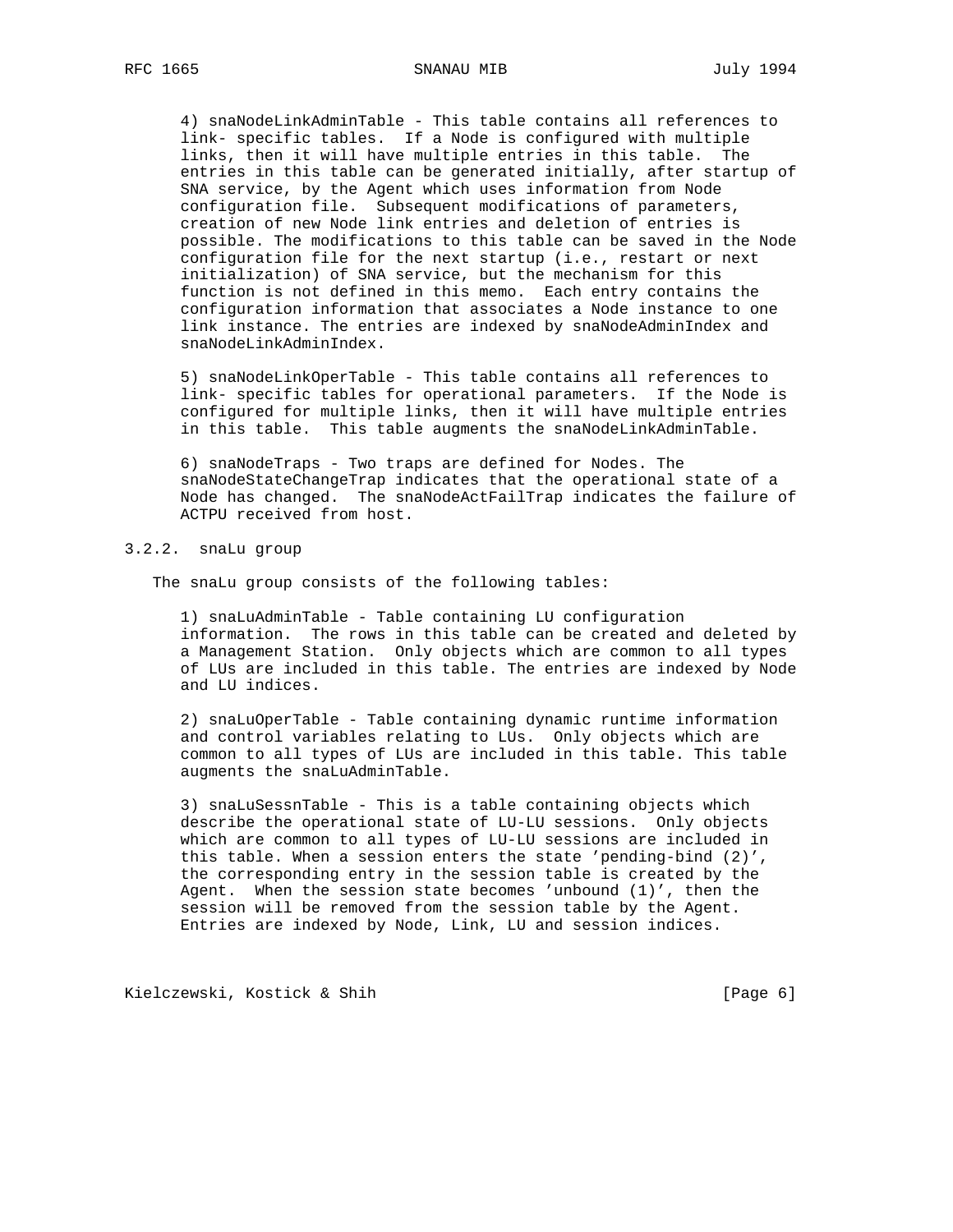4) snaLuSessnStatsTable - Table containing dynamic statistics information relating to LU-LU sessions. The entries in this table augment the entries in the snaLuSessnTable and cannot be created by a Management Station.

 5) snaLuTraps - Two traps are defined for LUs. The snaLuStateChangeTrap indicates that the operational state of an LU has changed. The snaLuSessnBindFailTrap indicates the failure of a BIND request.

## 3.2.3. snaMgtTools group

 This is an optional group. The snaMgtTools group consists of the following table:

 1) snaLuRtmTable Each row contains Response Time Monitor (RTM) variables for an LU. The table is indexed by Node and LU indices. Entries correspond to LU 2 entries in the snaLuAdminTable. A Management Station can read collection of RTM statistics for a given LU.

## 3.2.4. Conformance statement

 Compliance of the SNMPv2 management entity to the SNANAU MIB is defined in terms of following conformance units called groups.

 Unconditionally mandatory groups: snaNodeGroup, snaLuGroup, snaSessionGroup.

 Conditionally mandatory groups: snaPu20Group - mandatory only for those entities which implement PU type 2.0. The snaMgtToolsRtmGroup - mandatory only for those entities which implement LU type 2 and RTM.

 Refinement of requirements for objects access: an Agent which does not implement row creation for snaNodeAdminTable snaNodeLinkAdminTable and snaLuAdminTable must at least support object modification requests (i.e., read-write access instead of read-create).

## 3.3. SNANAU MIB special feature

 This section describes the mechanism used for row creation in the Admin tables and also presents critical state transitions for PUs, LUs and Sessions.

Kielczewski, Kostick & Shih [Page 7]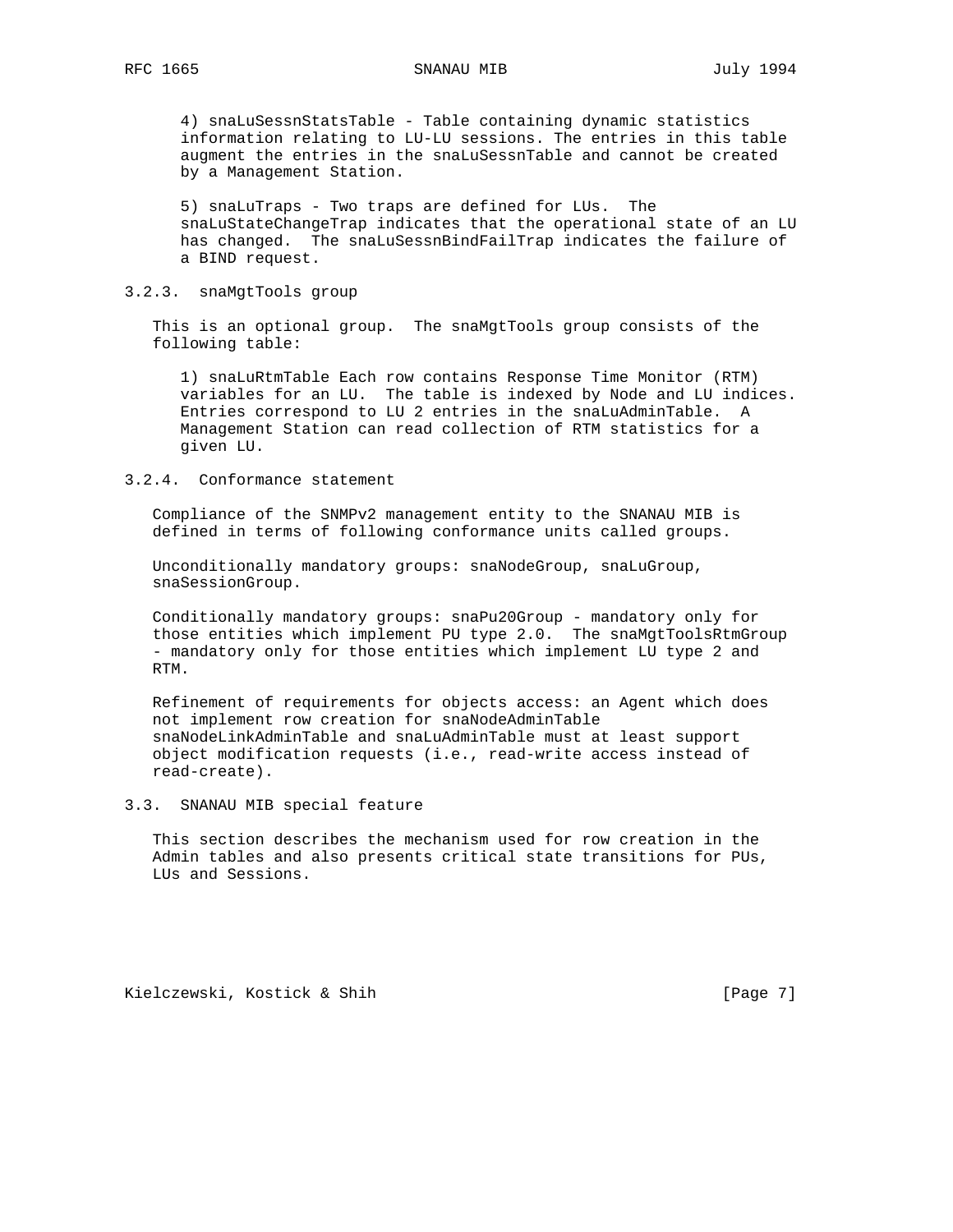# 3.3.1. Row Creation mechanism

 The row creation mechanism for the Admin tables in this MIB module is based on the use of the RowStatus object. Restriction of some operations for specific tables are described in each table. In particular, before accepting the 'destroy' value for an entry, an Agent has to verify the operational state of the corresponding entry in the Oper table.

# 3.3.2. State Diagrams

 The following state diagram models the state transitions for Nodes. When a row is created by a Management Station, an Agent creates the Oper table entry for that Node with the OperState equal to 'inactive'. An Agent cannot accept any operations for that Node until the RowStatus is set to 'active'.

| OperState -><br><u> - - - - - - - - - - - - - T -</u> | inactive   | active        | waiting    | stopping   |
|-------------------------------------------------------|------------|---------------|------------|------------|
| AdminState:                                           |            |               |            |            |
| active                                                | I active   | I active      | I waiting  | I no       |
|                                                       |            |               |            |            |
| inactive                                              | I inactive | I stopping    | I inactive | I stopping |
|                                                       |            | I or inactive |            |            |

 The following state diagram models state transitions for Sessions. When a session goes to the 'unbound' state [1], the corresponding entry will be removed from the Session table by the Agent.

| OperState -><br>_______________T_______ | unbound   | pending-bind bound<br>-T--------------T---------T--------- |                     | pending-unbind |
|-----------------------------------------|-----------|------------------------------------------------------------|---------------------|----------------|
| AdminState:                             |           |                                                            |                     |                |
| bound                                   | I no      | I no                                                       | I no                | I no           |
|                                         |           |                                                            |                     |                |
| unbound                                 | I unbound | unbound                                                    | I unbound I unbound |                |

Kielczewski, Kostick & Shih [Page 8]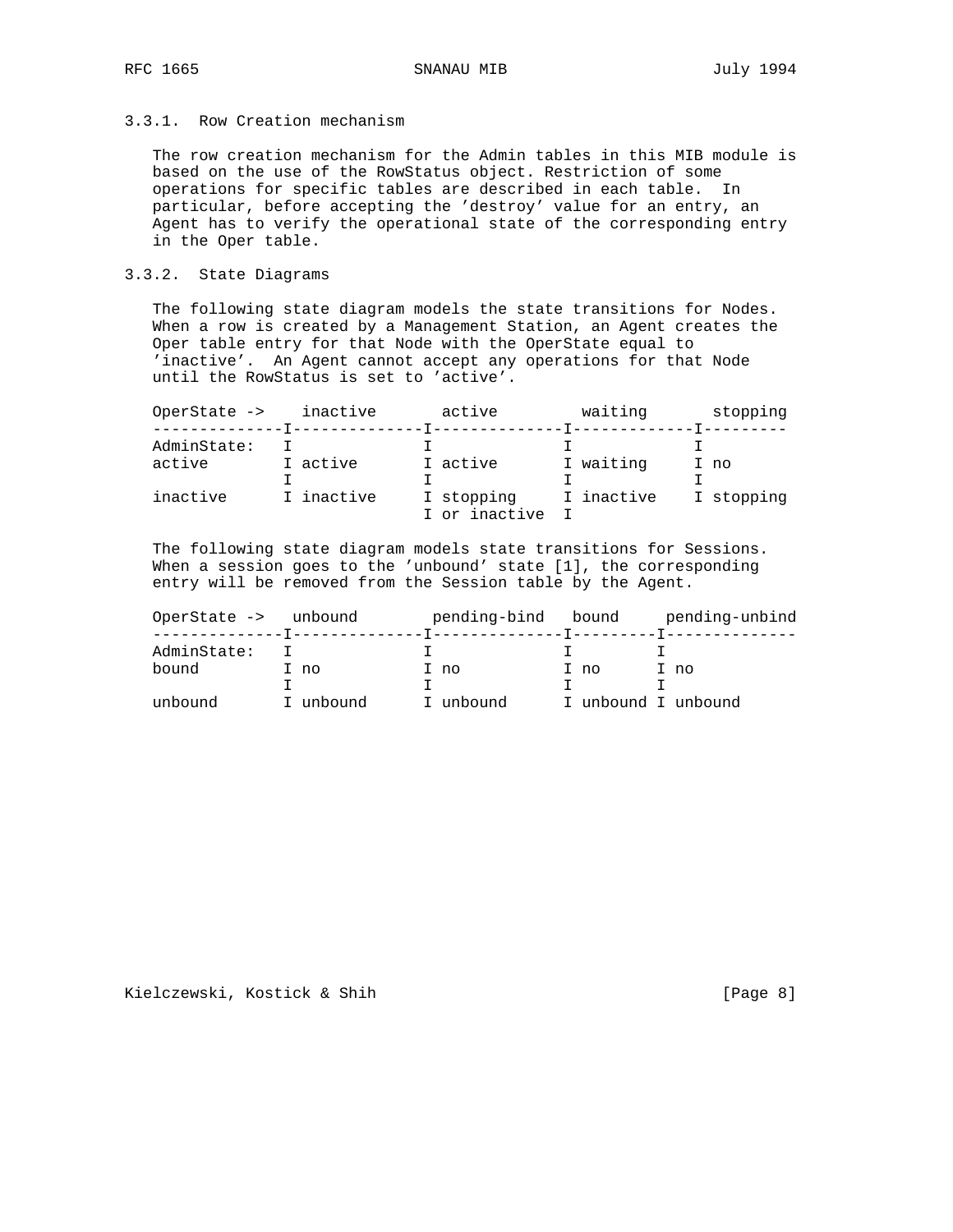4. Object Definitions SNA-NAU-MIB DEFINITIONS ::= BEGIN -- This MIB module contains objects necessary -- for management of the following SNA devices: PU types 1.0, 2.0, 2.1 -- and LU types 0, 1, 2, 3, 4, 7. It also contains generic objects -- which can be used to manage LU 6.2. -- Naming conventions in this document: -- The following names are used in object descriptors according to -- SNA conventions. -- The name 'PU' or 'Node' is used to describe Node type 1.0, 2.0 or  $-- 2.1.$ -- The name 'LU' is used to describe Logical Unit of type 0,1,2,3, -- 4,7 or 6.2. IMPORTS DisplayString, RowStatus, TimeStamp, InstancePointer FROM SNMPv2-TC Counter32, Gauge32, Integer32, OBJECT-TYPE, MODULE-IDENTITY, NOTIFICATION-TYPE FROM SNMPv2-SMI MODULE-COMPLIANCE, OBJECT-GROUP FROM SNMPv2-CONF; snanauMIB MODULE-IDENTITY LAST-UPDATED "9402041800Z" ORGANIZATION "IETF SNA NAU MIB Working Group" CONTACT-INFO " Zbigniew Kielczewski Eicon Technology Inc. 2196 32nd Avenue Lachine, Que H8T 3H7 Canada Tel: 1 514 631 2592 E-mail: zbig@eicon.qc.ca

 Deirdre Kostick Bell Communications Research Red Bank, NJ 07701

Tel: 1 908 758 2642

Kielczewski, Kostick & Shih [Page 9]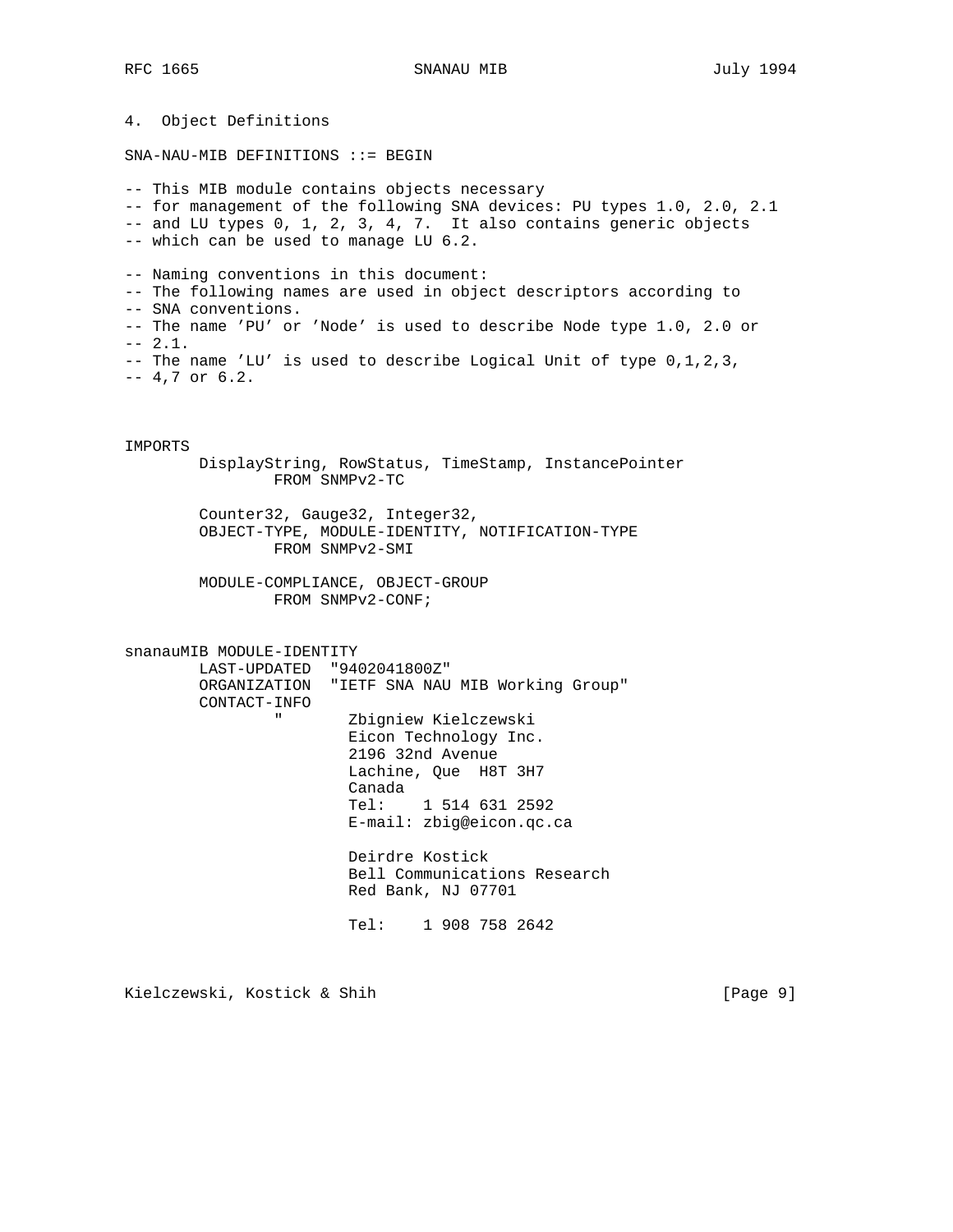E-mail: dck2@mail.bellcore.com Kitty Shih (editor) Novell 890 Ross Drive Sunnyvale, CA 94089 Tel: 1 408 747 4305 E-mail: kmshih@novell.com" DESCRIPTION "This is the MIB module for objects used to manage SNA devices."  $::=$  { mib-2 34 } -- The SNANAU MIB module contains an objects part and a conformance part. -- Objects are organized into the following groups: -- (1) snaNode group,  $--$  (2) snaLU group, -- (3) snaMgtTools group. snaMgtTools OBJECT IDENTIFIER ::=  $\{$  snanauObjects 3} -- snaNode group  $- \, -$ -- It contains Managed Objects related to any type of Node and -- some specific objects for Node Type 2.0. -- The following table contains generic Node configuration -- parameters. snaNodeAdminTable OBJECT-TYPE SYNTAX SEQUENCE OF SnaNodeAdminEntry MAX-ACCESS not-accessible STATUS current DESCRIPTION "This table contains objects which describe the configuration parameters for an SNA Node. Link specific configuration objects are contained in a separate MIB module (e.g., SNA DLC MIB)

Kielczewski, Kostick & Shih

[Page 10]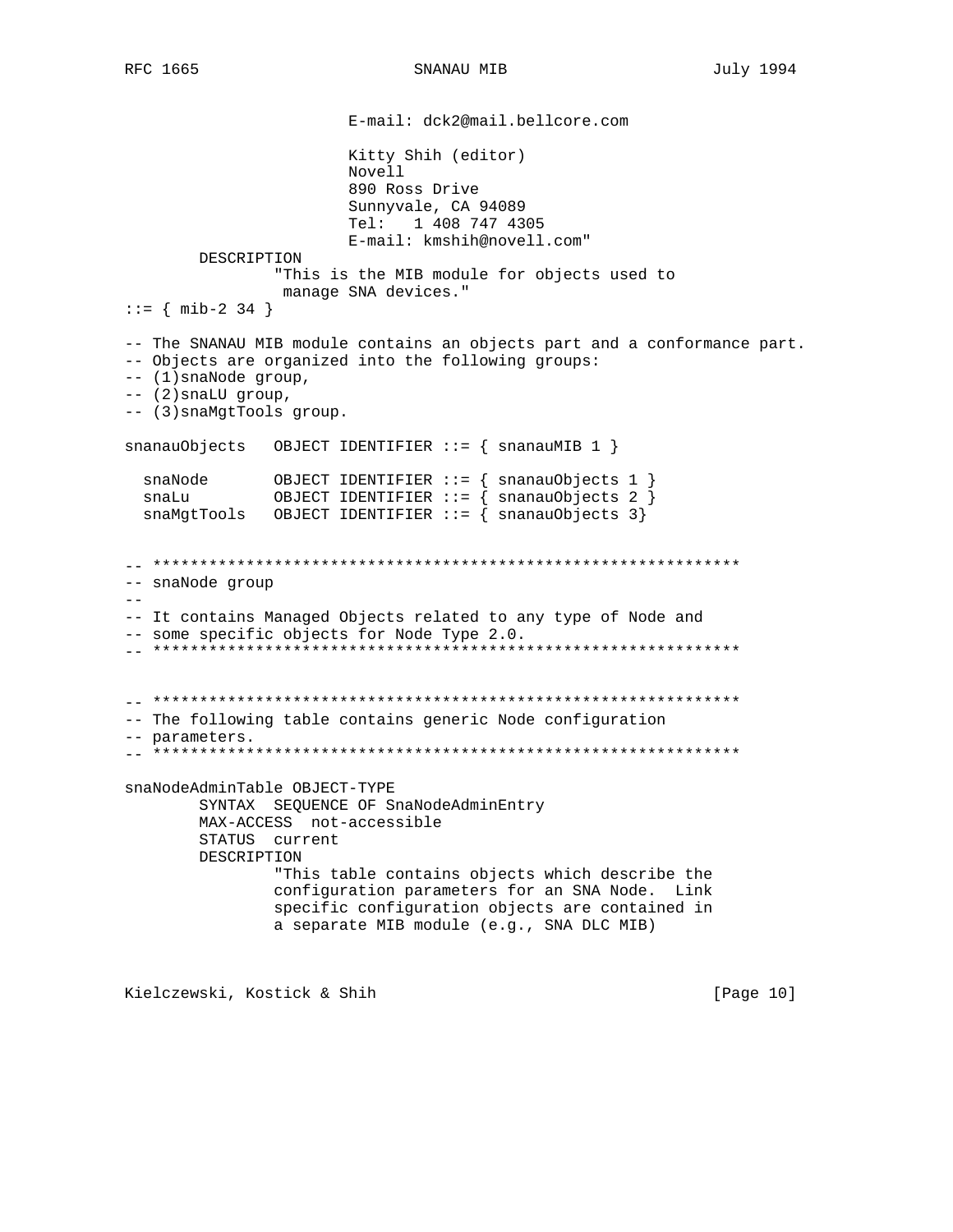corresponding to the link type. The table snaNodeAdminLinkTable contains objects which identify the relationship between node instances and link instances.

 The entries (i.e., rows) in this table can be created by either an Agent or a Management Station. The Management Station can do this through setting the appropriate value in the snaNodeAdminRowStatus.

 The snaNodeAdminRowStatus object describes the status of an entry and is used to change the status of an entry. The entry is deleted by an Agent based on the value of the snaNodeAdminRowStatus.

 The snaNodeAdminState object describes the desired operational state of a Node and is used to change the operational state of a Node. For example, such information may be obtained from a configuration file.

 How an Agent or a Management Station obtains the initial value of each object at creation time is an implementation specific issue.

 For each entry in this table, there is a corresponding entry in the snaNodeOperTable. While the objects in this table describe the desired or configured operational values of the SNA Node, the actual runtime values are contained in snaNodeOperTable."

```
::= { snaNode 1 }
```

```
snaNodeAdminEntry OBJECT-TYPE
         SYNTAX SnaNodeAdminEntry
         MAX-ACCESS not-accessible
         STATUS current
         DESCRIPTION
                 "An entry contains the configuration parameters for
                 one SNA Node instance. The objects in the entry
                 have read-create access.
                 An entry can be created, modified or deleted. The
                 object snaNodeAdminRowStatus is used (i.e., set) to
                 create or delete a row entry."
         INDEX { snaNodeAdminIndex }
         ::= { snaNodeAdminTable 1 }
SnaNodeAdminEntry ::= SEQUENCE {
         snaNodeAdminIndex
```
Kielczewski, Kostick & Shih [Page 11]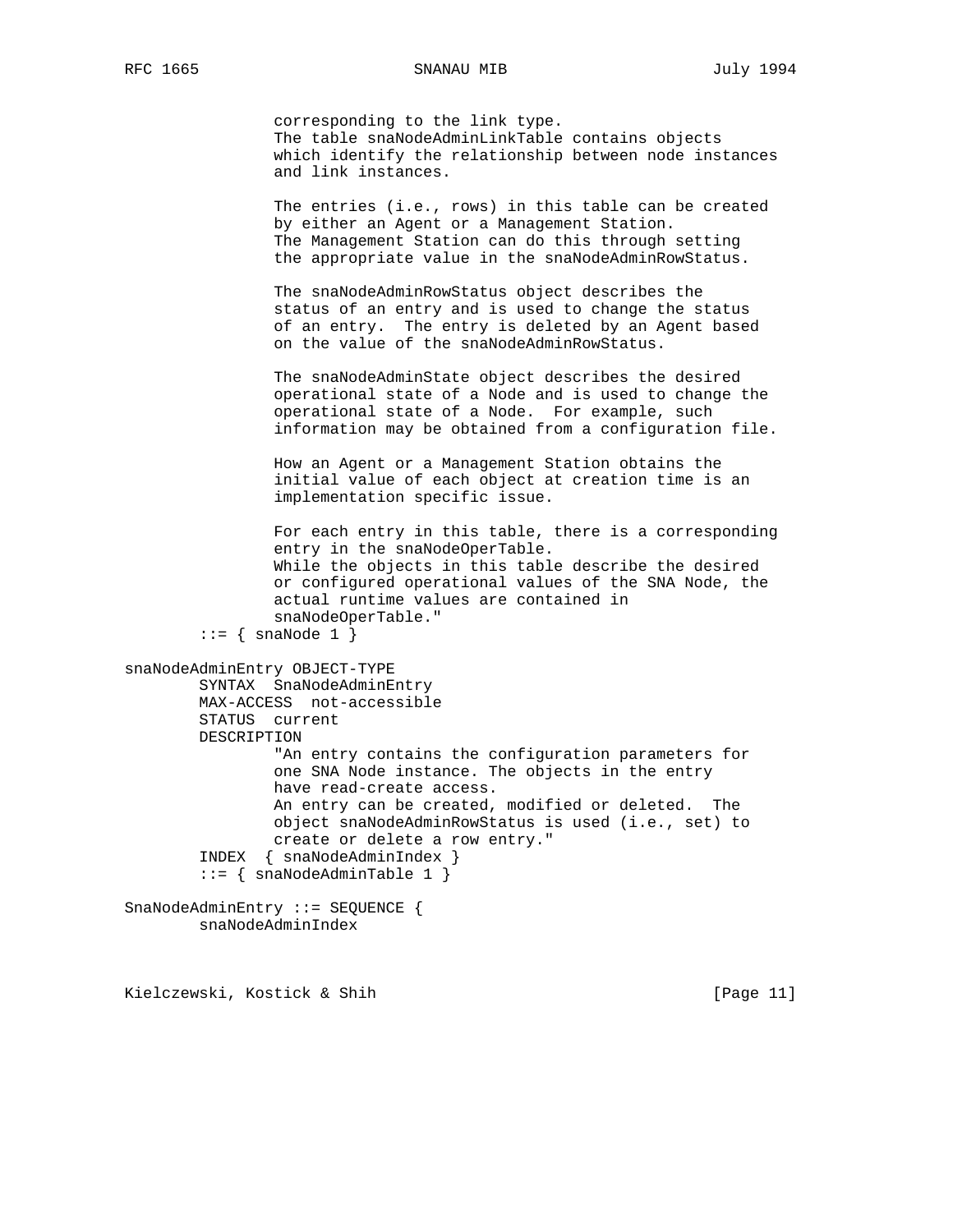```
 Integer32,
         snaNodeAdminName
                 DisplayString,
         snaNodeAdminType
                 INTEGER,
         snaNodeAdminXidFormat
                 INTEGER,
         snaNodeAdminBlockNum
                 DisplayString,
         snaNodeAdminIdNum
                DisplayString,
         snaNodeAdminEnablingMethod
                 INTEGER,
         snaNodeAdminLuTermDefault
                 INTEGER,
         snaNodeAdminMaxLu
                Integer32,
         snaNodeAdminHostDescription
                DisplayString,
         snaNodeAdminStopMethod
                 INTEGER,
         snaNodeAdminState
                 INTEGER,
         snaNodeAdminRowStatus
                RowStatus
         }
snaNodeAdminIndex OBJECT-TYPE
         SYNTAX Integer32
         MAX-ACCESS not-accessible
         STATUS current
         DESCRIPTION
                 "Index used to uniquely identify each Node instance.
                 If an Agent creates the entry, then it will assign
                 this number otherwise a Management Station
                 generates a random number when it reserves the
                 entry for creation."
        ::= { snaNodeAdminEntry 1 }
snaNodeAdminName OBJECT-TYPE
         SYNTAX DisplayString (SIZE(0..17))
         MAX-ACCESS read-create
         STATUS current
         DESCRIPTION
                 "The value indicates the desired name of the
                 Node for use during Node activation.
                 In Type 2.1 networks, this is a fully-qualified name,
                 meaning that the Node name is preceded by the NetId (if
```
Kielczewski, Kostick & Shih [Page 12]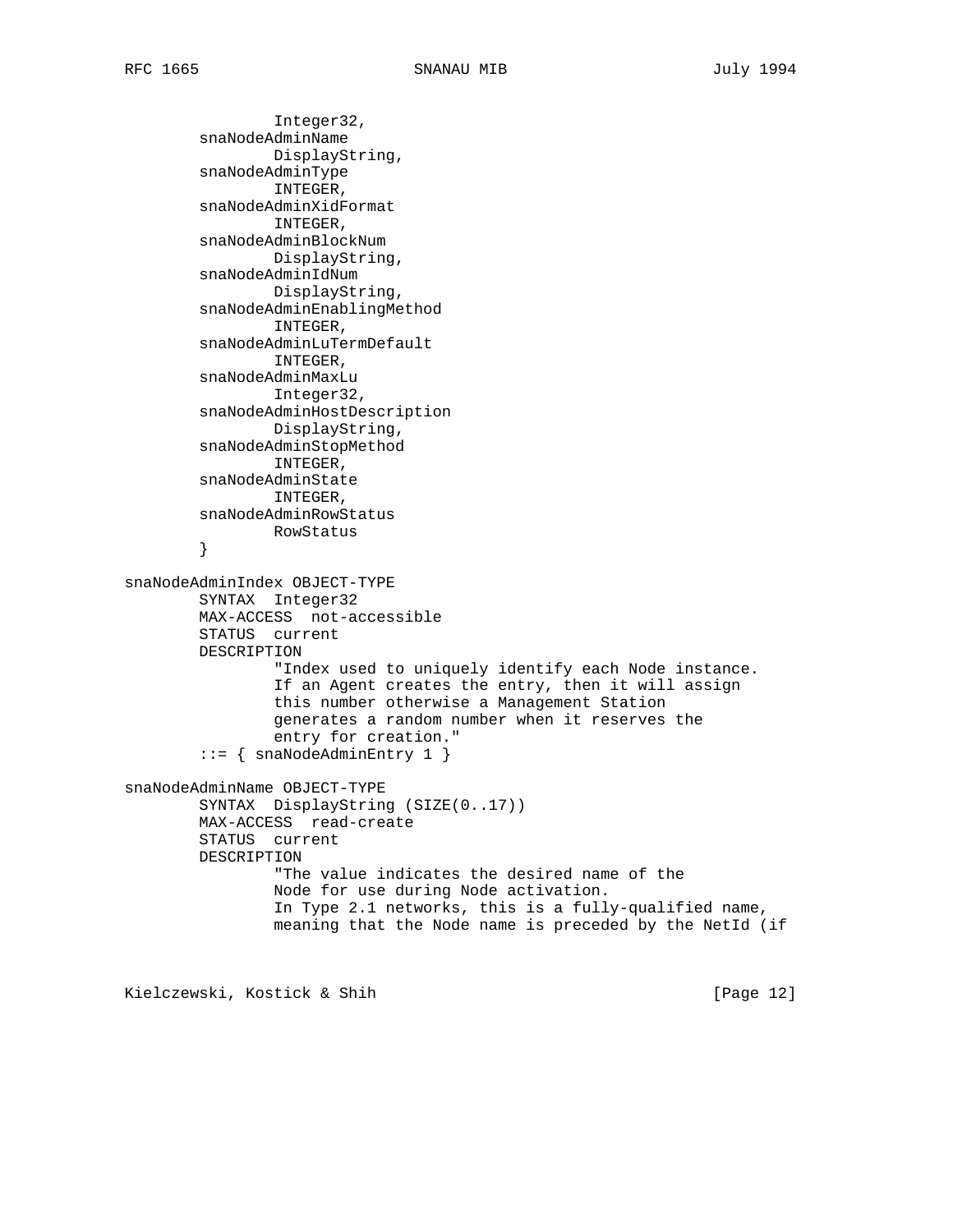present) with a period as the delimiter. A write operation to this object will not change the operational value reflected in snaNodeOperName until the Node has been re-activated (e.g., after the next initialization of the SNA services)." ::= { snaNodeAdminEntry 2 } snaNodeAdminType OBJECT-TYPE SYNTAX INTEGER { other(1), pu10(2), pu20(3), t21len(4), endNode(5), networkNode(6) } MAX-ACCESS read-create STATUS current DESCRIPTION "The value indicates the type of SNA Node. A write operation to this object will not change the operational value reflected in snaNodeOperType until the Node has been re-activated (e.g., after the next initialization of the SNA services)." ::= { snaNodeAdminEntry 3 } snaNodeAdminXidFormat OBJECT-TYPE SYNTAX INTEGER { format0(1), format1(2), format3(3) } MAX-ACCESS read-create STATUS current DESCRIPTION "The value indicates the type of XID format used for this Node. Note that there is no format type 2. A write operation to this object will not change the operational value reflected in snaNodeOperAdminXidFormat until the Node has been re-activated (e.g., after the next initialization of the SNA services)."

Kielczewski, Kostick & Shih [Page 13]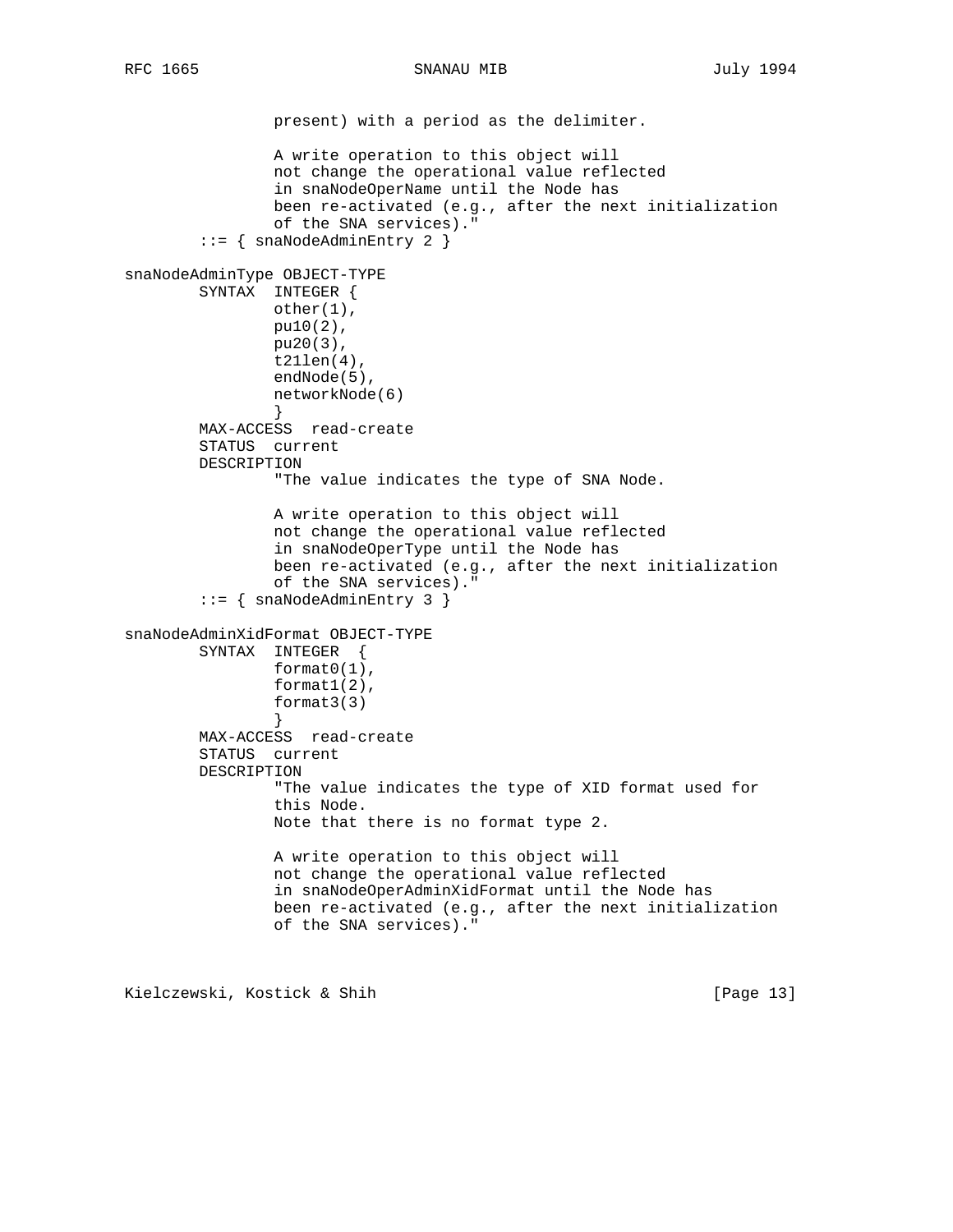::= { snaNodeAdminEntry 4 } snaNodeAdminBlockNum OBJECT-TYPE SYNTAX DisplayString (SIZE(3)) MAX-ACCESS read-create STATUS current DESCRIPTION "The value indicates the block number for this Node instance. It is the first 3 hexadecimal digits of the SNA Node id. A write operation to this object will not change the operational value reflected in snaNodeOperBlockNum until the Node has been re-activated (e.g., after the next initialization of the SNA services)." ::= { snaNodeAdminEntry 5 } snaNodeAdminIdNum OBJECT-TYPE SYNTAX DisplayString (SIZE(5)) MAX-ACCESS read-create STATUS current DESCRIPTION "The value indicates the ID number for this Node instance. This is the last 5 hexadecimal digits of the SNA Node id. A write operation to this object will not change the operational value reflected in snaNodeOperIdNum until the Node has been re-activated (e.g., after the next initialization of the SNA services)." ::= { snaNodeAdminEntry 6 } snaNodeAdminEnablingMethod OBJECT-TYPE SYNTAX INTEGER { other (1), startup (2), demand (3), onlyMS (4) } MAX-ACCESS read-create STATUS current DESCRIPTION "The value indicates how the Node should be activated for the first time. The values have the following meanings:

Kielczewski, Kostick & Shih [Page 14]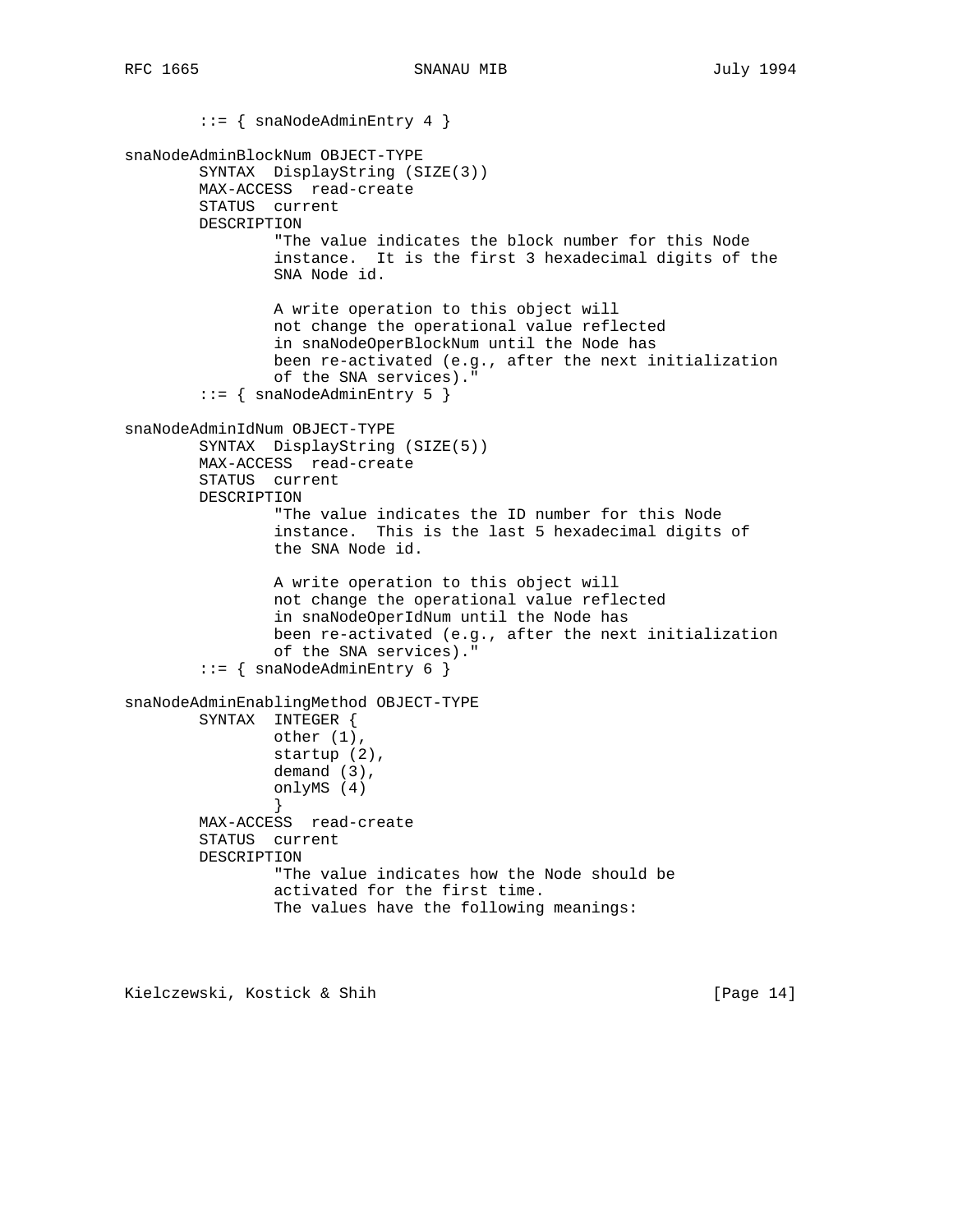other (1) - may be used for proprietary methods not listed in this enumeration, startup (2) - at SNA services' initialization time (this is the default), demand (3) - only when LU is requested by application, or onlyMS (4) - by a Management Station only. A write operation to this object may immediately change the operational value reflected in snaNodeOperEnablingMethod depending on the Agent implementation. If the Agent implementation accepts immediate changes, then the behavior of the Node changes immediately and not only after the next system startup of the SNA services. An immediate change may only apply when the current value 'demand (3)' is changed to 'onlyMS (4)' and vice versa." ::= { snaNodeAdminEntry 7 } snaNodeAdminLuTermDefault OBJECT-TYPE SYNTAX INTEGER { unbind (1), termself (2), rshutd (3), poweroff(4) } MAX-ACCESS read-create STATUS current DESCRIPTION "The value indicates the desired default method used to deactivate LUs for this Node For  $L\text{U}6.2s$ , 'unbind(1)' is the only valid value. unbind $(1)$  - terminate the LU-LU session by sending an SNA UNBIND request. termself(2) - terminate the LU-LU session by sending an SNA TERM-SELF (Terminate Self) request on the SSCP-LU session. The SSCP will inform the remote session LU partner to send an UNBIND request to terminate the session.  $rshutd(3)$  - terminate the LU-LU session by sending an SNA RSHUTD (Request ShutDown) request to the remote session LU partner. The remote LU will then send an UNBIND request to terminate the session. poweroff(4) - terminate the LU-LU session by sending either an SNA LUSTAT (LU Status) request on

Kielczewski, Kostick & Shih [Page 15]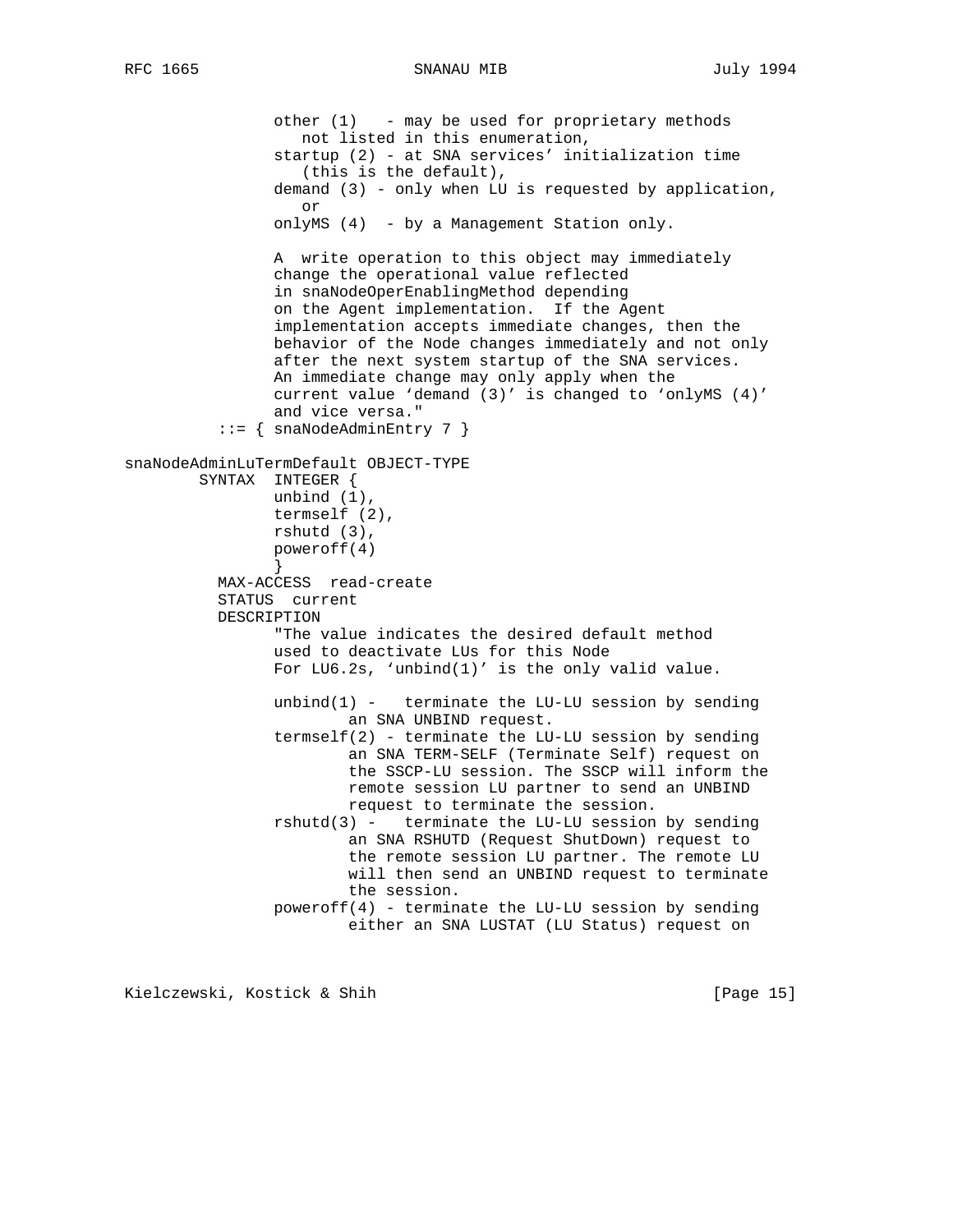the LU-LU session or an SNA NOTIFY request on the SSCP-LU session indicating that the LU has been powered off. Sending both is also acceptable. The result should be that the remote session LU partner will send an UNBIND to terminate the session. The default behavior indicated by the value of this object may be overridden for an LU instance. The override is performed by setting the snaLuAdminTerm object instance in the snaLuAdminTable to the desired value. A write operation to this object may immediately change the operational value reflected in snaNodeOperLuTermDefault depending on the Agent implementation." ::= { snaNodeAdminEntry 8 } snaNodeAdminMaxLu OBJECT-TYPE SYNTAX Integer32 MAX-ACCESS read-create STATUS current DESCRIPTION "The maximum number of LUs that may be activated for this Node. For PU2.1, this object refers to the number of dependent LUs. A write operation to this object will not change the operational value reflected in snaNodeOperMaxLu until the Node has been re-activated (e.g., after the next initialization of the SNA services)." ::= { snaNodeAdminEntry 9 } snaNodeAdminHostDescription OBJECT-TYPE SYNTAX DisplayString (SIZE(0..128)) MAX-ACCESS read-create STATUS current DESCRIPTION "The value identifies the remote host associated with this Node. Since SSCP Id's may not be unique across hosts, the host description is required to uniquely identify the SSCP. This object is only applicable to PU2.0 type Nodes. If the remote host is unknown, then the value is the null string.

Kielczewski, Kostick & Shih [Page 16]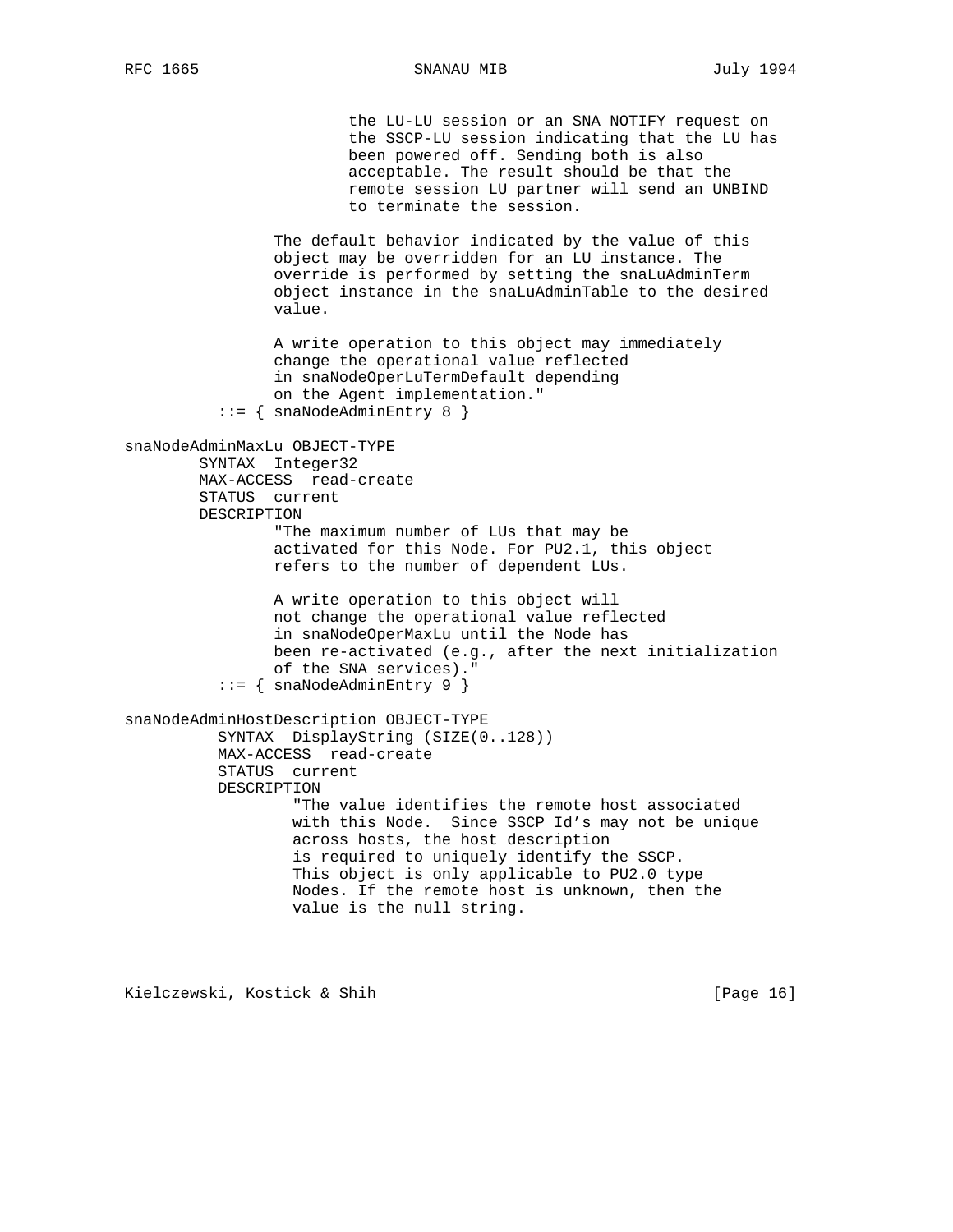A write operation to this object may immediately change the operational value reflected in snaNodeOperHostDescription depending on the Agent implementation." ::= { snaNodeAdminEntry 10 } snaNodeAdminStopMethod OBJECT-TYPE SYNTAX INTEGER { other (1), normal (2), immed (3), force (4) } MAX-ACCESS read-create STATUS current DESCRIPTION "The value indicates the desired method to be used by the Agent to stop a Node (i.e., change the Node's operational state to inactive(1) ). The values have the following meaning: other (1) - used for proprietary methods not listed in this enumeration.  $normal(2)$  - deactivate only when there is no more activity on this Node (i.e., all data flows have been completed and all sessions have been terminated). immed(3) - deactivate immediately regardless of current activities on this Node. Wait for deactivation responses (from remote Node) before changing the Node state to inactive. force(4) - deactivate immediately regardless of current activities on this Node. Do not wait for deactivation responses (from remote Node) before changing the Node state to inactive. A write operation to this object may immediately change the operational value reflected in snaNodeOperStopMethod depending on the Agent implementation." ::= { snaNodeAdminEntry 11 } snaNodeAdminState OBJECT-TYPE SYNTAX INTEGER { inactive (1), active (2) }

Kielczewski, Kostick & Shih [Page 17]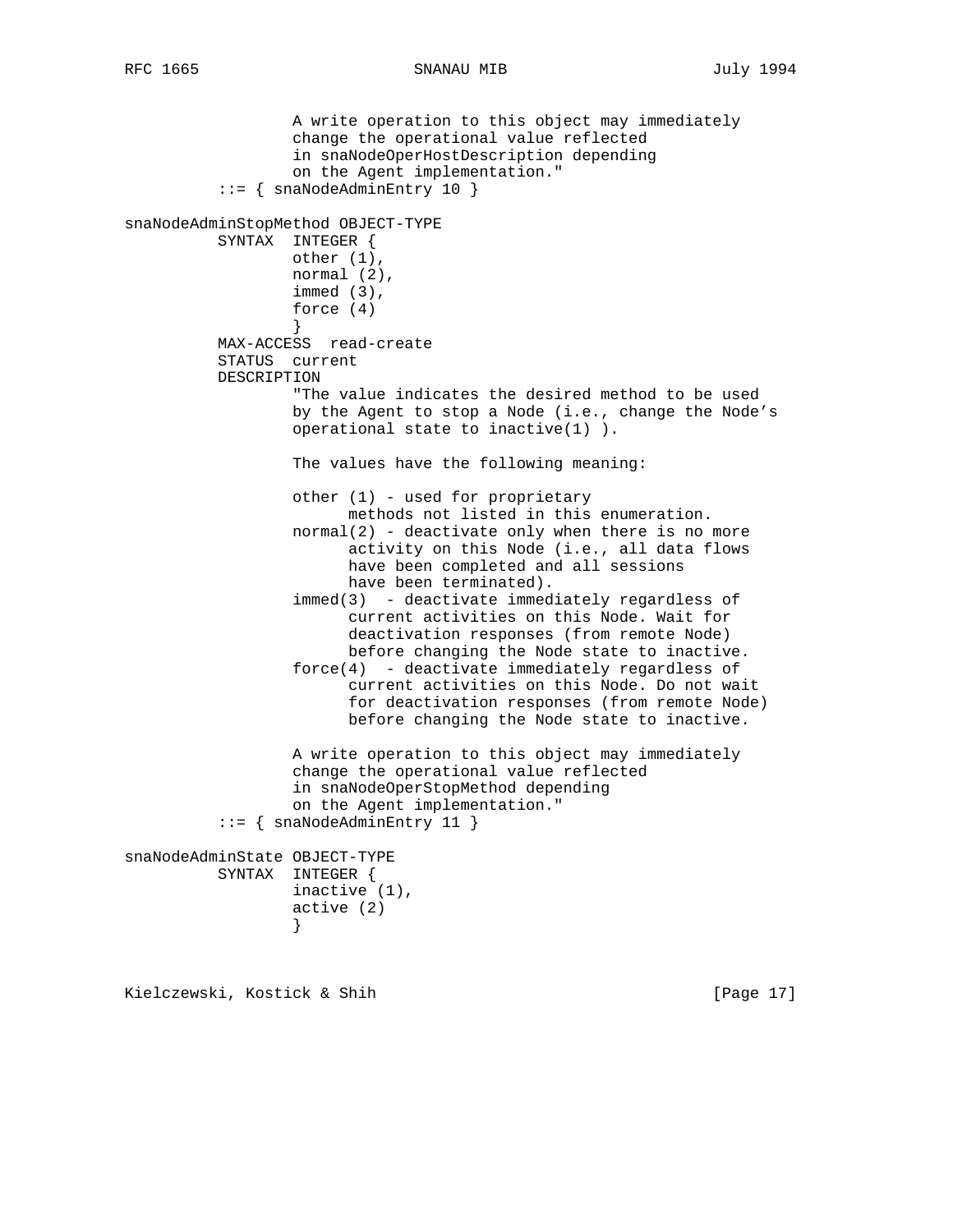MAX-ACCESS read-create STATUS current DESCRIPTION "The value indicates the desired operational state of the SNA Node. This object is used by the Management Station to activate or deactivate the Node. If the current value in snaNodeOperState is 'active (2)', then setting this object to 'inactive (1)' will initiate the Node shutdown process using the method indicated by snaNodeOperStopMethod. If the current value in snaNodeOperState is 'inactive (1)', then setting this object to 'active (2)' will initiate the Node's activation. A Management Station can always set this object to 'active (2)' irrespective of the value in the snaOperEnablingMethod." ::= { snaNodeAdminEntry 12 } snaNodeAdminRowStatus OBJECT-TYPE SYNTAX RowStatus MAX-ACCESS read-create STATUS current DESCRIPTION "This object is used by a Management Station to create or delete the row entry in the snaNodeAdminTable following the RowStatus textual convention. Upon successful creation of the row, an Agent automatically creates a corresponding entry in the snaNodeOperTable with snaNodeOperState equal to 'inactive (1)'. Row deletion can be Management Station or Agent initiated: (a) The Management Station can set the value to 'destroy (6)' only when the value of snaNodeOperState of this Node instance is 'inactive (1)'. The Agent will then delete the rows corresponding to this Node instance from the snaNodeAdminTable and the snaNodeOperTable. (b) The Agent detects that a row is in the

Kielczewski, Kostick & Shih [Page 18]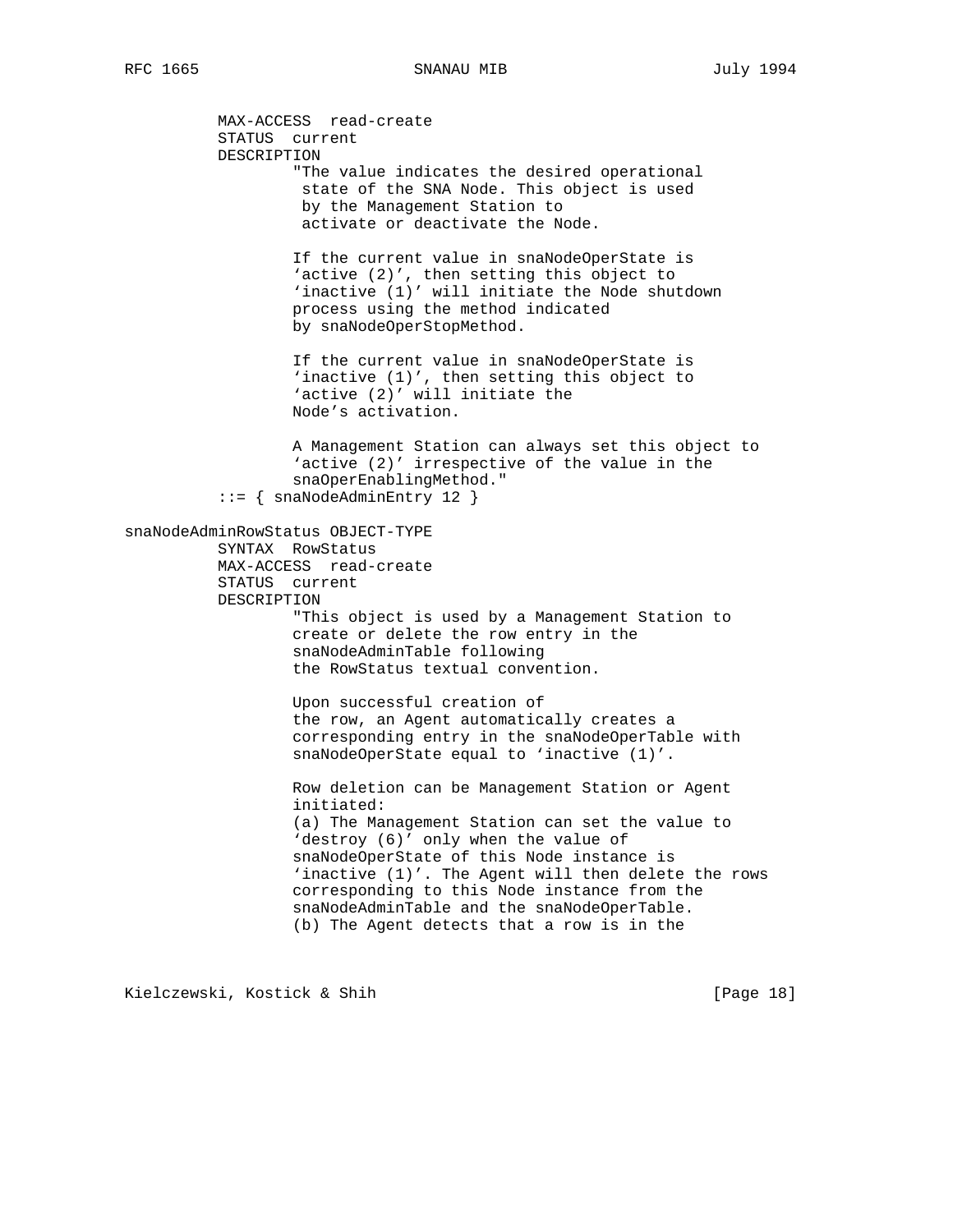'notReady (3)' state for greater than a default period of 5 minutes. (c) All rows with the snaNodeAdminRowStatus object's value of 'notReady (3)' will be removed upon the next initialization of the SNA services."  $::=$  { snaNodeAdminEntry 13 } -- The following object is updated when there is a change to -- the value of any object in the snaNodeAdminTable. snaNodeAdminTableLastChange OBJECT-TYPE SYNTAX TimeStamp MAX-ACCESS read-only STATUS current DESCRIPTION "The value indicates the timestamp (e.g., the Agent's sysUpTime value) of the last change made to any object in the snaNodeAdminTable, including row deletions/additions (e.g., changes to snaNodeAdminRowStatus values). This object can be used to reduce frequent retrievals of the snaNodeAdminTable by a Management Station. It is expected that a Management Station will periodically poll this object and compare its current value with the previous one. A difference indicates that some Node configuration information has been changed. Only then will the Management Station retrieve the entire table."  $::=$  { snaNode 2 } -- The following table contains Node operational parameters. snaNodeOperTable OBJECT-TYPE SYNTAX SEQUENCE OF SnaNodeOperEntry MAX-ACCESS not-accessible STATUS current DESCRIPTION "This table contains the dynamic parameters which have read-only access. These objects reflect the actual status of the Node. The entries in this table cannot be created or modified by a

SNANAU MIB

Kielczewski, Kostick & Shih

[Page 19]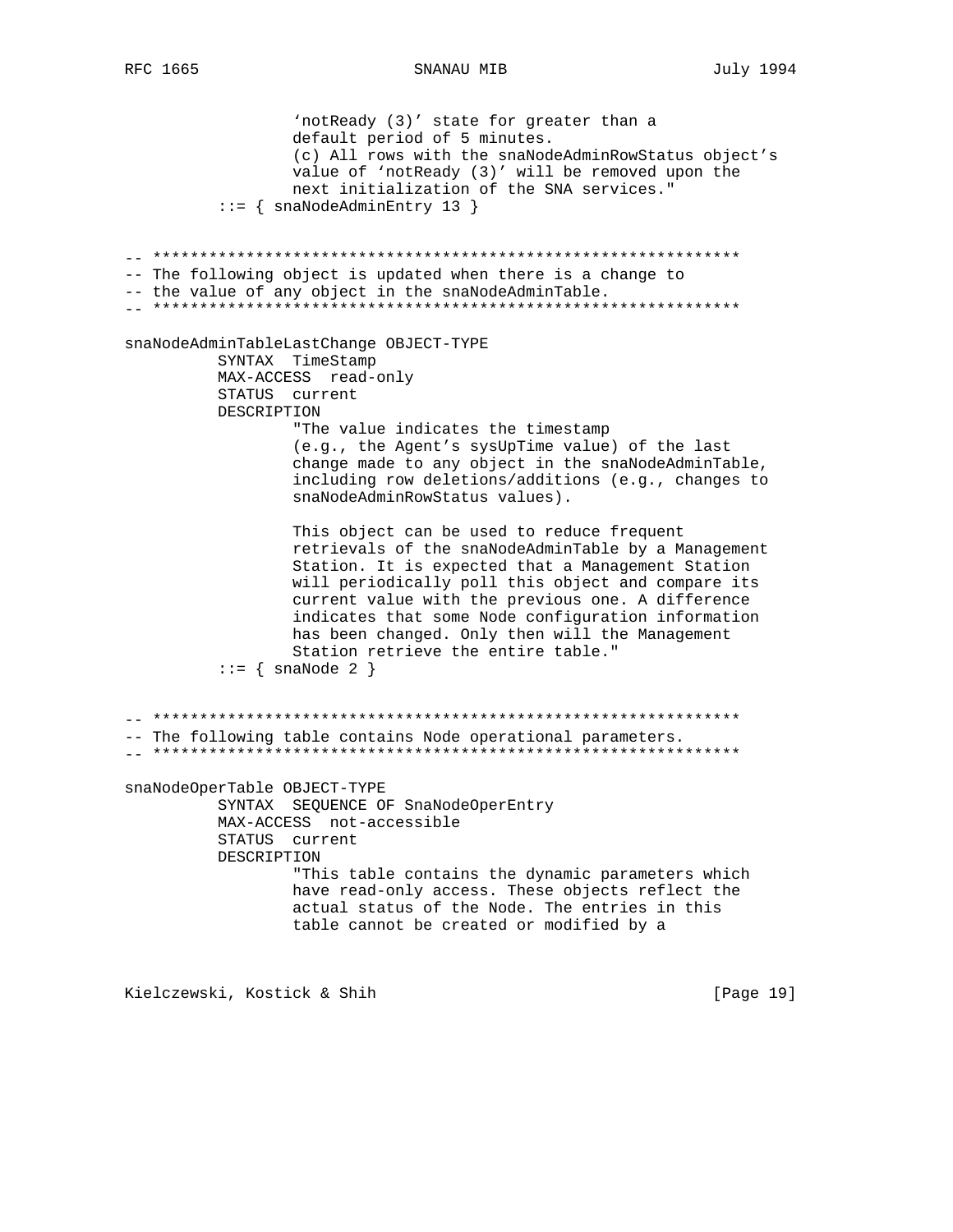```
 Management Station.
                   This table augments the snaNodeAdminTable."
          ::= { snaNode 3 }
snaNodeOperEntry OBJECT-TYPE
           SYNTAX SnaNodeOperEntry
           MAX-ACCESS not-accessible
           STATUS current
           DESCRIPTION
                   "The entry contains parameters which describe the
                   state of one Node. The entries are created by the
                   Agent. They have read-only access."
           AUGMENTS { snaNodeAdminEntry }
           ::= { snaNodeOperTable 1 }
SnaNodeOperEntry ::= SEQUENCE {
           snaNodeOperName
                   DisplayString,
           snaNodeOperType
                   INTEGER,
           snaNodeOperXidFormat
                   INTEGER,
           snaNodeOperBlockNum
                   DisplayString,
           snaNodeOperIdNum
                   DisplayString,
           snaNodeOperEnablingMethod
                   INTEGER,
           snaNodeOperLuTermDefault
                   INTEGER,
           snaNodeOperMaxLu
                   Integer32,
           snaNodeOperHostDescription
                   DisplayString,
           snaNodeOperStopMethod
                   INTEGER,
           snaNodeOperState
                   INTEGER,
           snaNodeOperHostSscpId
                   OCTET STRING,
           snaNodeOperStartTime
                   TimeStamp,
           snaNodeOperLastStateChange
                   TimeStamp,
           snaNodeOperActFailures
                   Counter32,
           snaNodeOperActFailureReason
                   INTEGER
```
Kielczewski, Kostick & Shih [Page 20]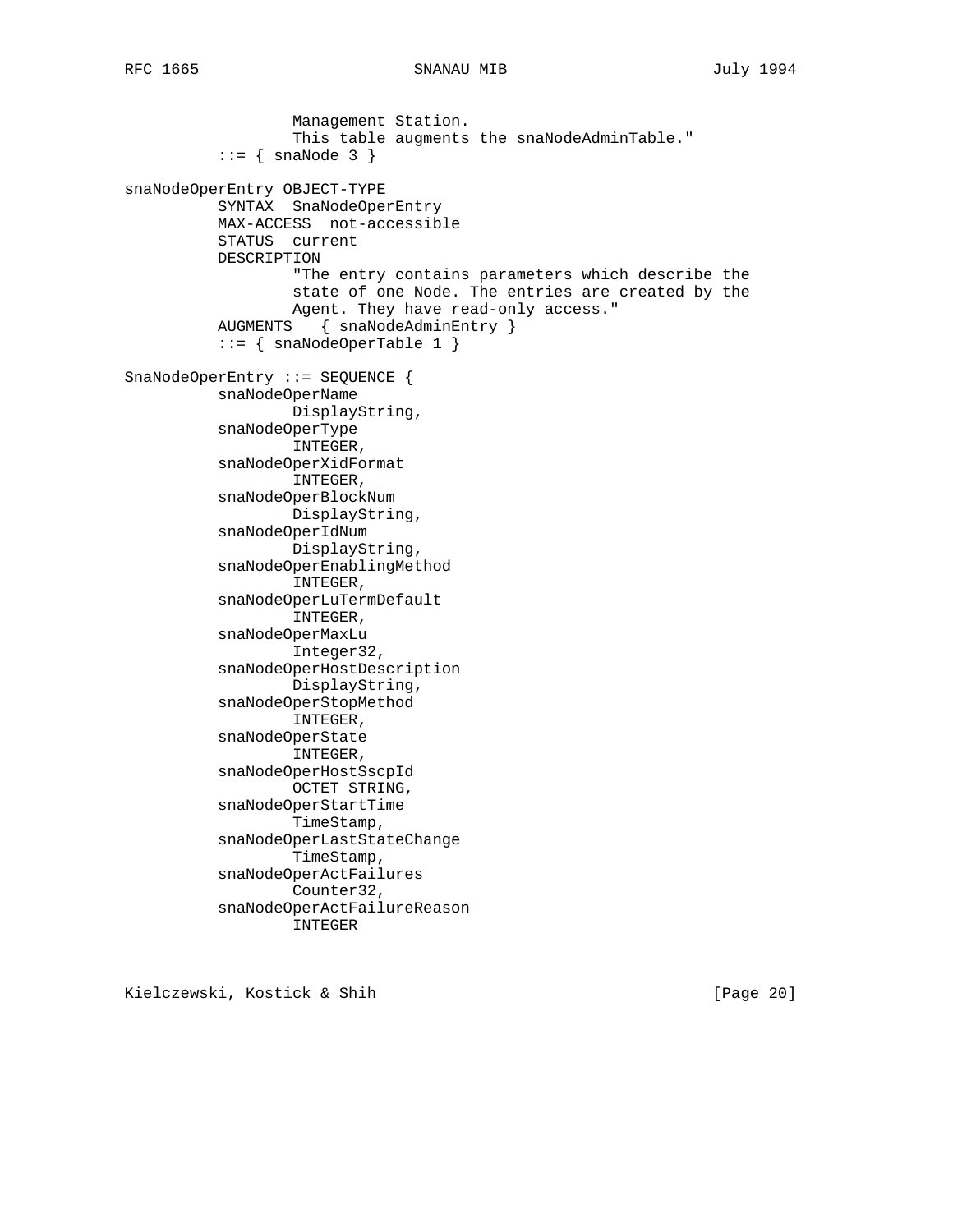```
 }
snaNodeOperName OBJECT-TYPE
           SYNTAX DisplayString (SIZE(0..17))
           MAX-ACCESS read-only
           STATUS current
           DESCRIPTION
                 "The value identifies the current name of the Node.
                 In Type 2.1 networks, this
                 is a fully-qualified name, meaning that the Node name
                 is preceded by the NetId (if present) with a period
                 as the delimiter."
           ::= { snaNodeOperEntry 1 }
snaNodeOperType OBJECT-TYPE
           SYNTAX INTEGER {
                  other(1),
                  pu10(2),
                  pu20(3),
                  t21LEN(4),
                  endNode(5),
                  networkNode(6)
 }
           MAX-ACCESS read-only
           STATUS current
           DESCRIPTION
                   "The value identifies the current type of the Node."
          ::= { snaNodeOperEntry 2 }
snaNodeOperXidFormat OBJECT-TYPE
          SYNTAX INTEGER {
                  format0 (1),
                  format1 (2),
                  format3 (3)
 }
           MAX-ACCESS read-only
           STATUS current
           DESCRIPTION
                   "The value identifies the type of XID format currently
                    used for this Node.
                    Note that there is no format type 2."
           ::= { snaNodeOperEntry 3 }
snaNodeOperBlockNum OBJECT-TYPE
           SYNTAX DisplayString (SIZE(3))
           MAX-ACCESS read-only
           STATUS current
          DESCRIPTION
```
Kielczewski, Kostick & Shih [Page 21]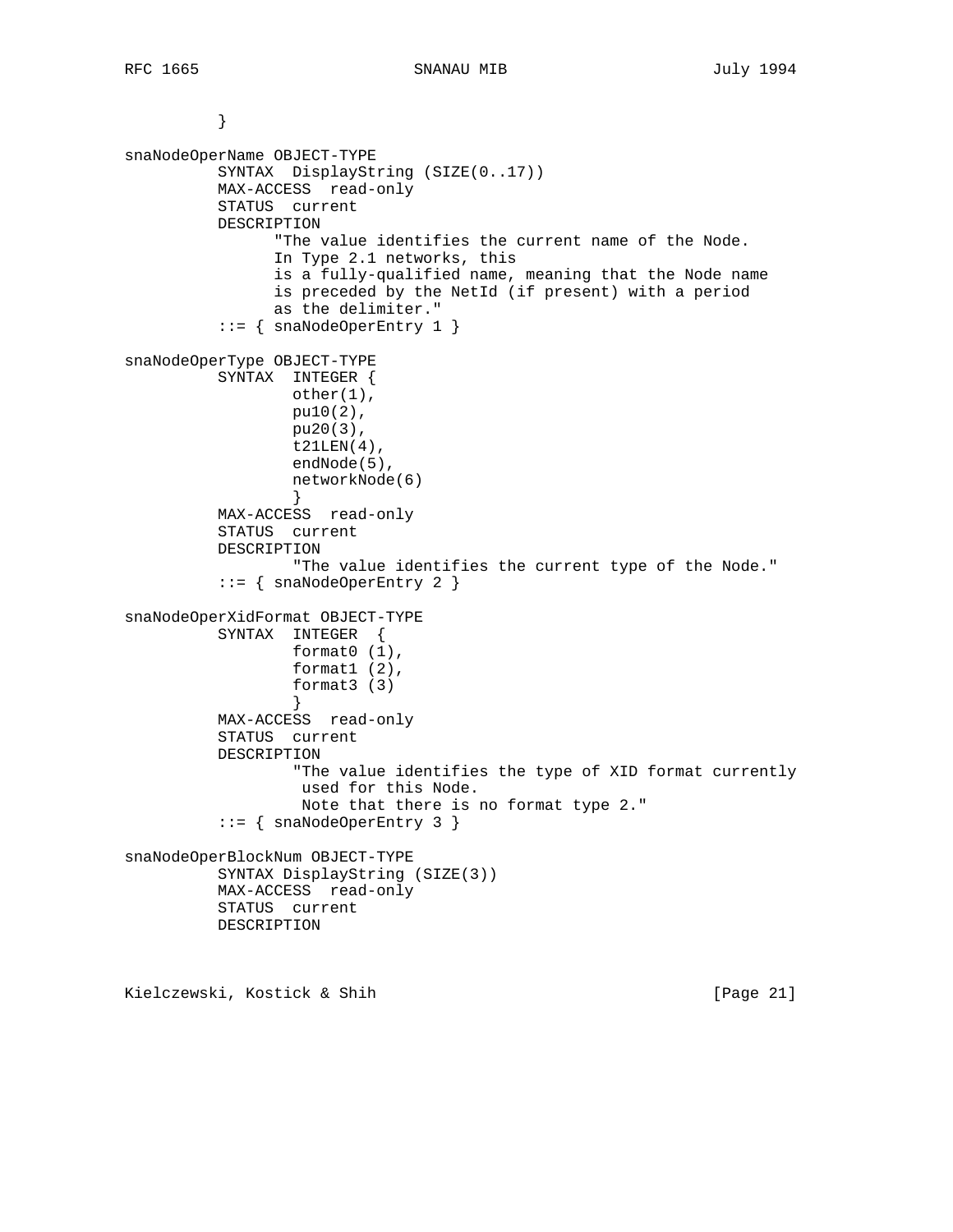```
 "The value identifies the block number for this Node
                   instance. It is the first 3 hexadecimal digits
                   of the SNA Node id."
           ::= { snaNodeOperEntry 4 }
snaNodeOperIdNum OBJECT-TYPE
           SYNTAX DisplayString (SIZE(5))
           MAX-ACCESS read-only
           STATUS current
          DESCRIPTION
                   "The value identifies the ID number for this Node
                   instance. This is the last 5 hexadecimal digits of
                  the SNA Node id."
           ::= { snaNodeOperEntry 5 }
snaNodeOperEnablingMethod OBJECT-TYPE
           SYNTAX INTEGER {
                  other (1),
                  startup (2),
                  demand (3),
                  onlyMS (4)
 }
           MAX-ACCESS read-only
           STATUS current
           DESCRIPTION
                   "The value indicates how the Node is activated for
                   the first time.
                   The values have the following meanings:
                      other (1) - not at boot time, LU activation
                         or by a Management Station;
                      startup (2) - at SNA services' initialization
                        time (this is the default),
                      demand (3) - only when LU is requested by
                         application,
                      onlyMS (4) - by a network Management Station
                         only."
          ::= { snaNodeOperEntry 6 }
snaNodeOperLuTermDefault OBJECT-TYPE
           SYNTAX INTEGER {
                  unbind (1),
                   termself (2),
                  rshutd (3),
                  poweroff (4)
 }
           MAX-ACCESS read-only
           STATUS current
```
Kielczewski, Kostick & Shih [Page 22]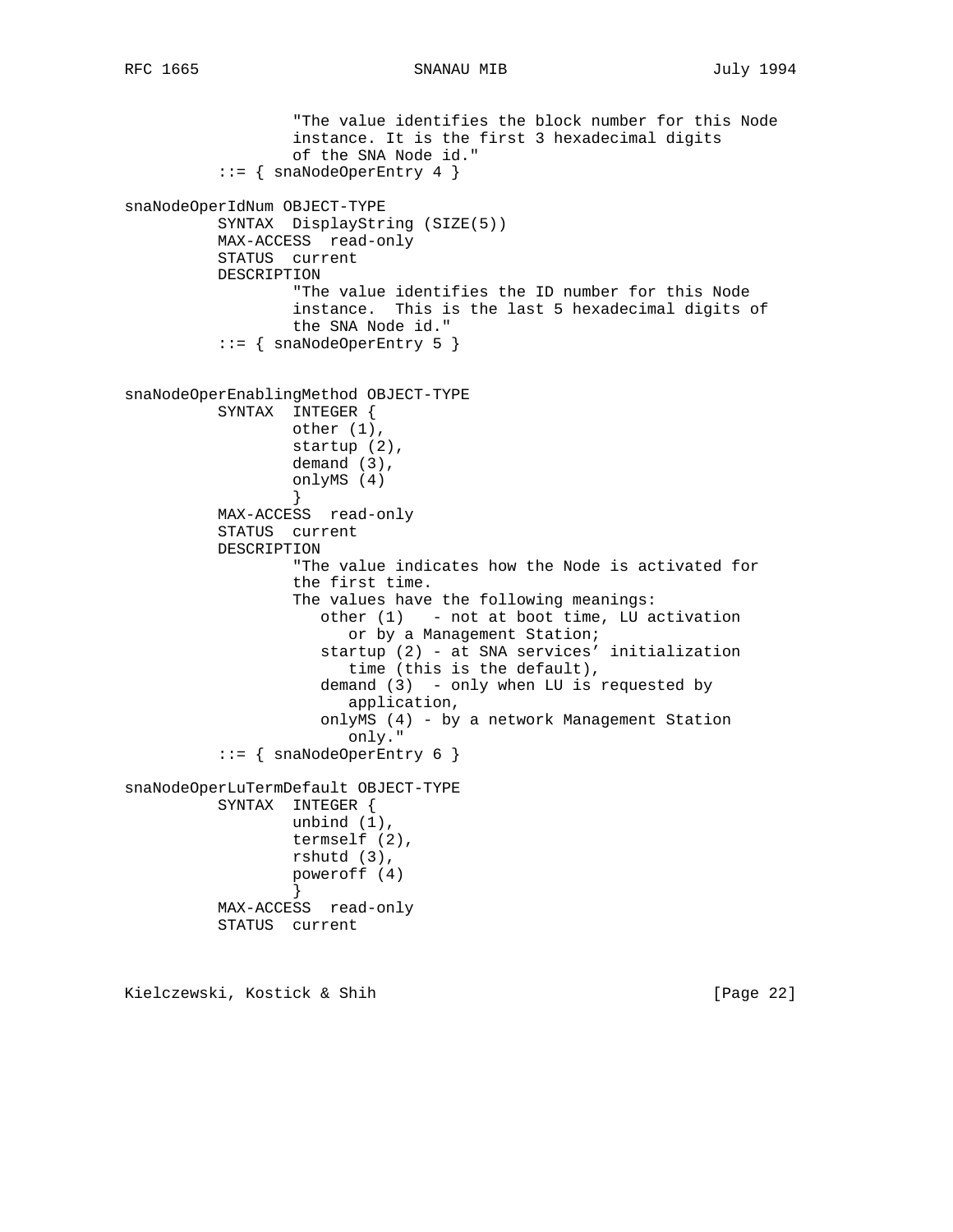DESCRIPTION "The value identifies the default method used to deactivate LUs for this Node. For LU6.2s, 'unbind(1)' is the only valid value. unbind $(1)$  - terminate the LU-LU session by sending an SNA UNBIND request. termself(2) - terminate the LU-LU session by sending an SNA TERM-SELF (Terminate Self) request on the SSCP-LU session. The SSCP will inform the remote session LU partner to send an UNBIND request to terminate the session. rshutd(3) - terminate the LU-LU session by sending an SNA RSHUTD (Request ShutDown) request to the remote session LU partner. The remote LU will then send an UNBIND request to terminate the session. poweroff(4) - terminate the LU-LU session by sending either an SNA LUSTAT (LU Status) request on the LU-LU session or an SNA NOTIFY request on the SSCP-LU session indicating that the LU has been powered off. Sending both is also acceptable. The result should be that the remote session LU partner will send an UNBIND to terminate the session. This object describes the default behavior for this Node; however, it is possible that for a specific LU the behavior indicated by the snaLuOperTerm object is different."  $::=$  { snaNodeOperEntry 7 } snaNodeOperMaxLu OBJECT-TYPE SYNTAX Integer32 MAX-ACCESS read-only STATUS current DESCRIPTION "This value identifies the current, maximum number of LUs that are activated for this Node. For PU2.1, this object refers to the number of dependent LUs." ::= { snaNodeOperEntry 8 } snaNodeOperHostDescription OBJECT-TYPE SYNTAX DisplayString (SIZE(0..128)) MAX-ACCESS read-only STATUS current DESCRIPTION

Kielczewski, Kostick & Shih [Page 23]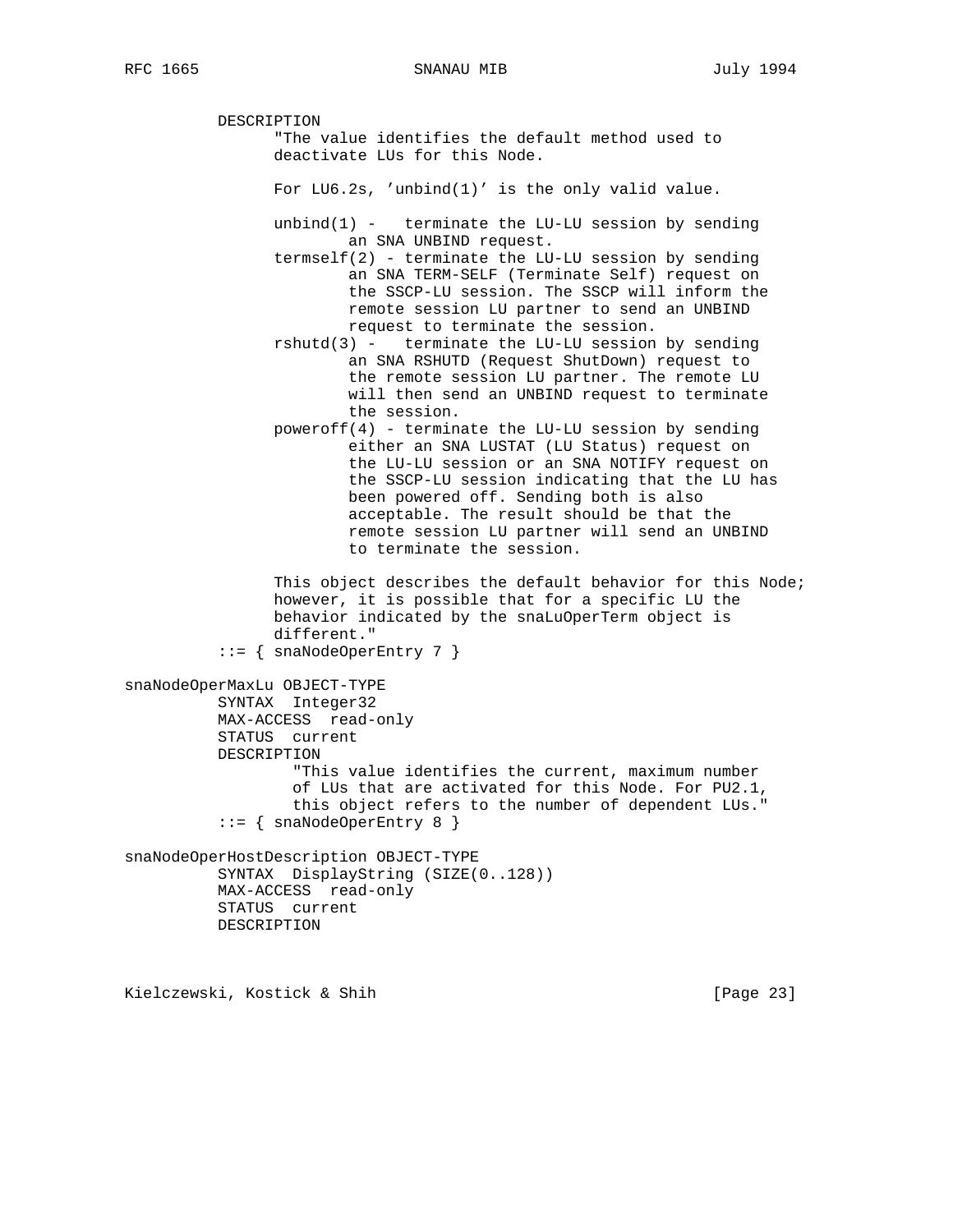"This value identifies the remote host currently associated with this Node. Since SSCP Id's may not be unique across hosts, the host description is required to uniquely identify the SSCP." ::= { snaNodeOperEntry 9 } snaNodeOperStopMethod OBJECT-TYPE SYNTAX INTEGER { other (1), normal (2), immed (3), force (4) } MAX-ACCESS read-only STATUS current DESCRIPTION "This value identifies the current Node shutdown method to be used by the Agent to stop the Node. When the Agent changes the Node's state to 'inactive (1)', the Agent must use the shutdown method indicated by this object. The values have the following meaning: other (1) - proprietary method not listed in this enumeration normal(2) - deactivate only when there is no more activity on this Node (i.e., all data flows have been completed and all sessions have been terminated). immed(3) - deactivate immediately regardless of current activities on this Node. Wait for deactivation responses (from remote Node) before changing the Node state to inactive.  $force(4)$  - deactivate immediately regardless of current activities on this Node. Do not wait for deactivation responses (from remote Node) before changing the Node state to inactive. Note that a write operation to snaNodeAdminOperStopMethod may immediately change the value of snaNodeOperStopMethod depending on the Agent implementation." ::= { snaNodeOperEntry 10 } snaNodeOperState OBJECT-TYPE

SYNTAX INTEGER {

Kielczewski, Kostick & Shih [Page 24]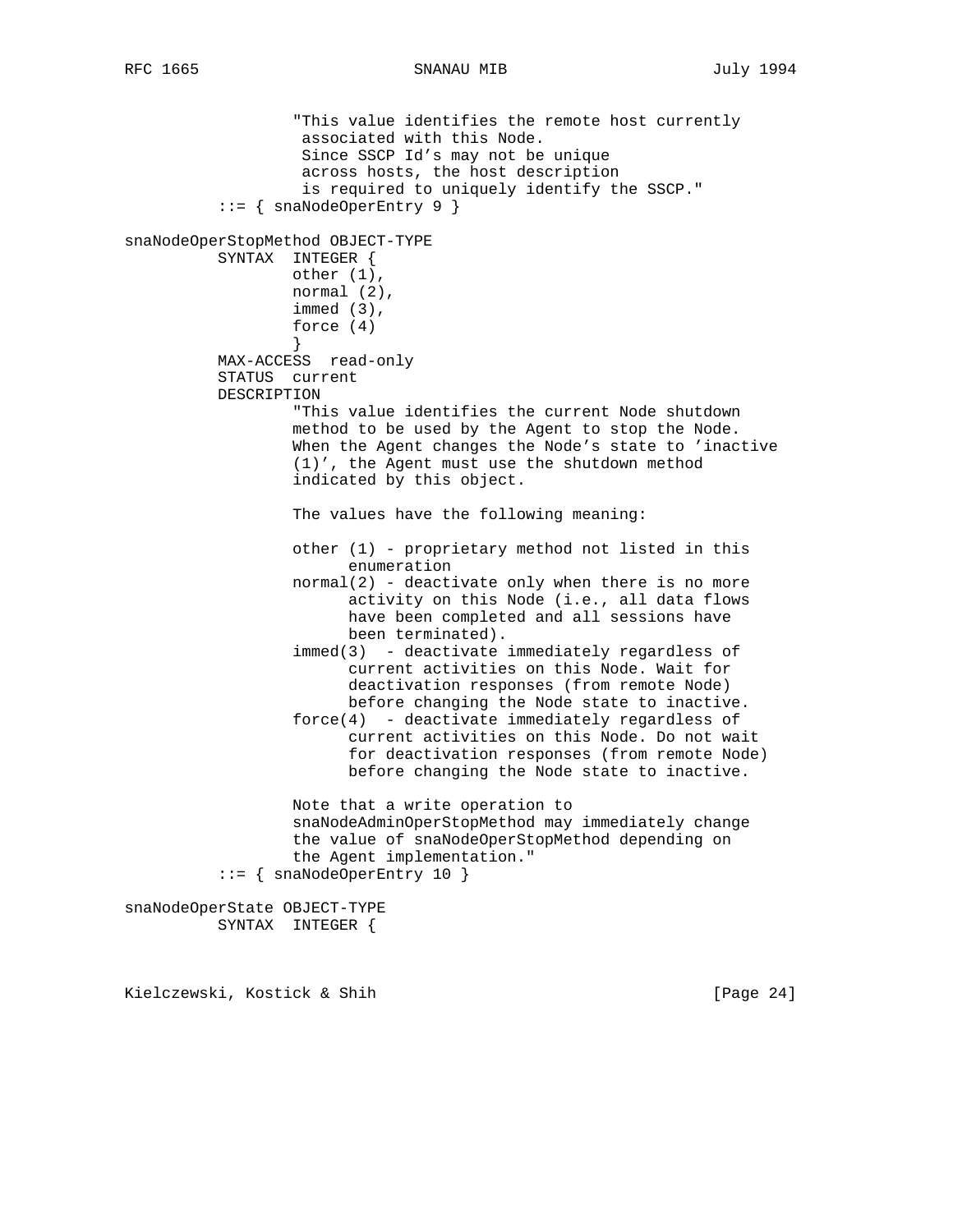```
 inactive (1),
                   active (2),
                   waiting (3),
                   stopping (4)
 }
           MAX-ACCESS read-only
           STATUS current
           DESCRIPTION
                   "The current state of the Node.
                   The values have the following meanings:
                     inactive (1), a row representing the Node has
                         been created in the AdminTable
                         and, the Node is ready for activation -or-
                         an active Node has been stopped -or-
                         a waiting Node has returned to the inactive
                         state.
                     waiting (3), a request to have the Node activated
                         has been issued, and the Node is pending
                         activation.
                     active (2), the Node is ready and operating.
                     stopping (4), the request to stop the Node has
                         been issued while the StopMethod normal
                         or immediate is used."
           ::= { snaNodeOperEntry 11 }
snaNodeOperHostSscpId OBJECT-TYPE
           SYNTAX OCTET STRING (SIZE(0..6))
           MAX-ACCESS read-only
           STATUS current
           DESCRIPTION
                   "This value identifies the current SSCP Id
                    associated with the Node. This object is only
                    applicable to PU 2.0s. If the Node
                    is not a PU 2.0 type, then this object contains a
                    zero length string."
           ::= { snaNodeOperEntry 12 }
snaNodeOperStartTime OBJECT-TYPE
           SYNTAX TimeStamp
           MAX-ACCESS read-only
           STATUS current
           DESCRIPTION
                   "The timestamp (e.g, the Agent's sysUpTime value)
                    at the Node activation."
           ::= { snaNodeOperEntry 13 }
snaNodeOperLastStateChange OBJECT-TYPE
           SYNTAX TimeStamp
```
Kielczewski, Kostick & Shih [Page 25]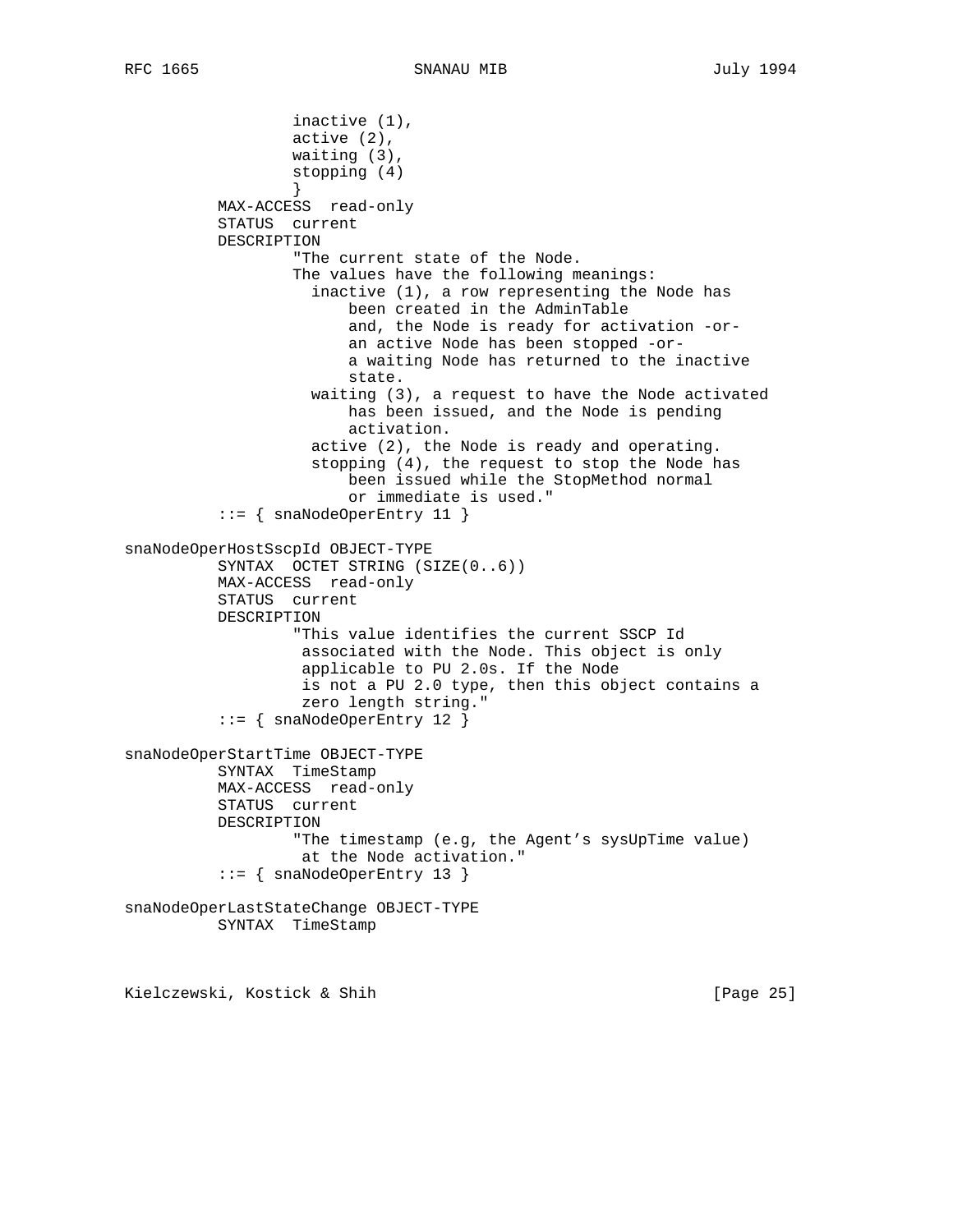RFC 1665

```
MAX-ACCESS read-only
         STATUS current
         DESCRIPTION
                "The timestamp (e.g., the Agent's sysUpTime value)
                at the last state change of the Node."
         ::= { snaNodeOperEntry 14 }
snaNodeOperActFailures OBJECT-TYPE
         SYNTAX Counter32
         MAX-ACCESS read-only
         STATUS current
         DESCRIPTION
                "This value identifies the number of failed Node
                activation attempts."
         ::= { snaNodeOperEntry 15 }
snaNodeOperActFailureReason OBJECT-TYPE
         SYNTAX INTEGER {
                other (1),
                linkFailure (2),
                noResources (3),
                badConfiguration (4),
                internalError (5)
         MAX-ACCESS read-only
         STATUS current
         DESCRIPTION
                "The value indicates the reason for the activation
                failure. The value 'other (1)' indicates a reason
                not listed in the enumeration. This object
                will be sent in the trap snaNodeActFailTrap."
         ::= { snaNodeOperEntry 16 }
-- The following object is updated when there is a change to
-- the value of snaNodeOperState in any row or a row is
-- added/deleted from the snaNodeOperTable via the snaNodeAdminTable.
snaNodeOperTableLastChange OBJECT-TYPE
         SYNTAX TimeStamp
         MAX-ACCESS read-only
         STATUS current
         DESCRIPTION
                "The timestamp (e.g., the Agent's sysUpTime value)
                at the last change made to any object in the
```
Kielczewski, Kostick & Shih

[Page 26]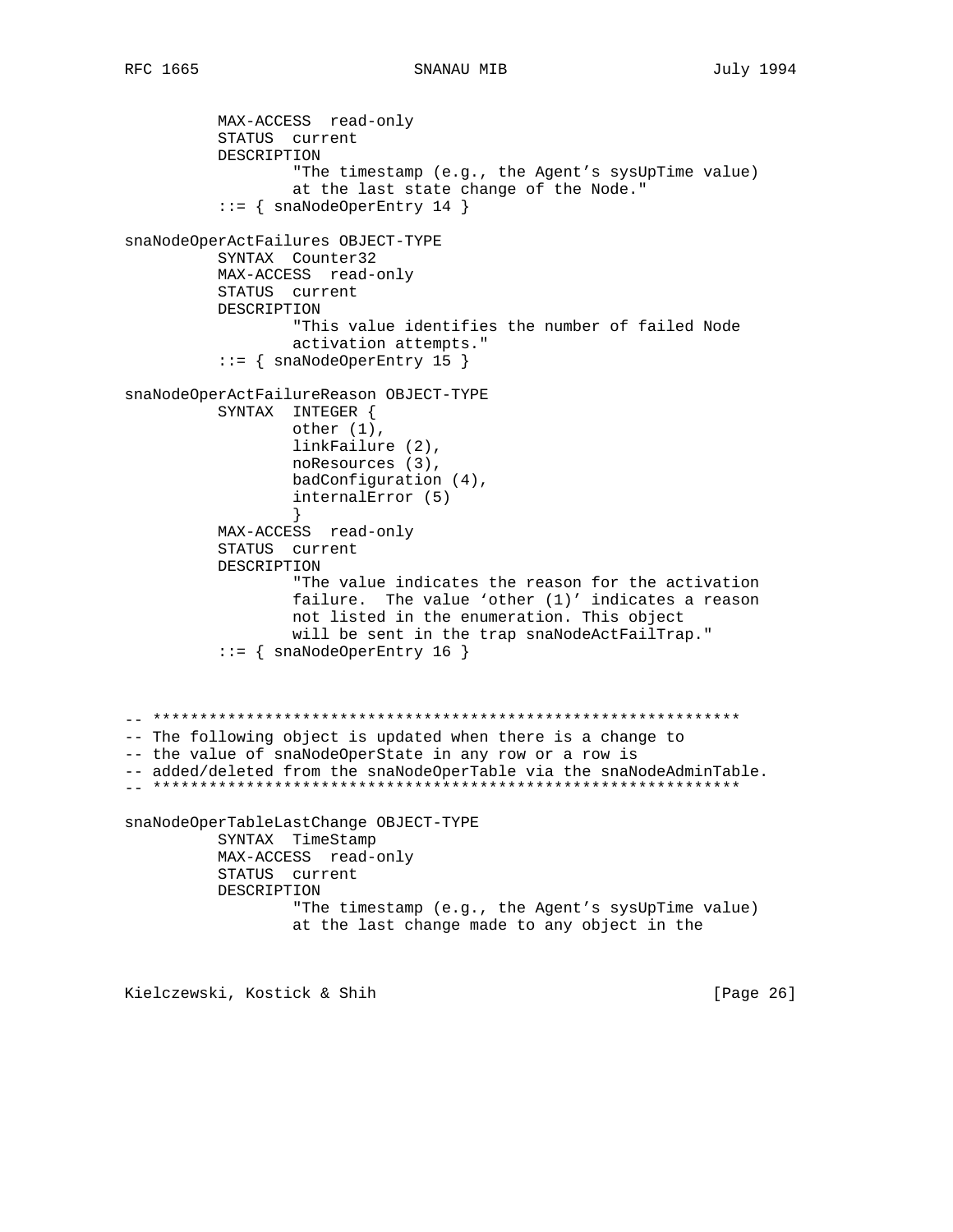SNANAU MIB

snaNodeOperTable, including row deletions/additions made as a result of changes to the snaNodeAdminRowStatus object. This object can be used to reduce frequent retrievals of the snaNodeOperTable by a Management Station. It is expected that a Management Station will periodically poll this object and compare its current value with the previous one. A difference indicates that some Node operational information has been changed. Only then will the Management Station retrieve the entire table."  $\cdot \cdot = \{ \text{snaNode } 4 \}$ -- The following table contains PU 2.0 statistics dynamic parameters. snaPu20StatsTable OBJECT-TYPE SYNTAX SEQUENCE OF SnaPu20StatsEntry MAX-ACCESS not-accessible STATUS current DESCRIPTION "This table contains the dynamic parameters which have read-only access. The entries in this table correspond to PU 2.0 entries in the snaNodeOperTable and cannot be created by a Management Station."  $::=$  { snaNode 5 } snaPu20StatsEntry OBJECT-TYPE SYNTAX SnaPu20StatsEntry MAX-ACCESS not-accessible STATUS current DESCRIPTION "The entry contains parameters which describe the statistics for one PU 2.0. They have read-only access. The counters represent traffic for all kinds of sessions: LU-LU, SSCP-PU, SSCP-LU. Each Node of PU Type 2.0 from the snaNodeAdminTable has one entry in this table and the index used here has the same value as snaNodeAdminIndex of that PU. The entry is created by the Agent." INDEX { snaNodeAdminIndex }  $::=$  { snaPu20StatsTable 1 }

Kielczewski, Kostick & Shih

[Page 27]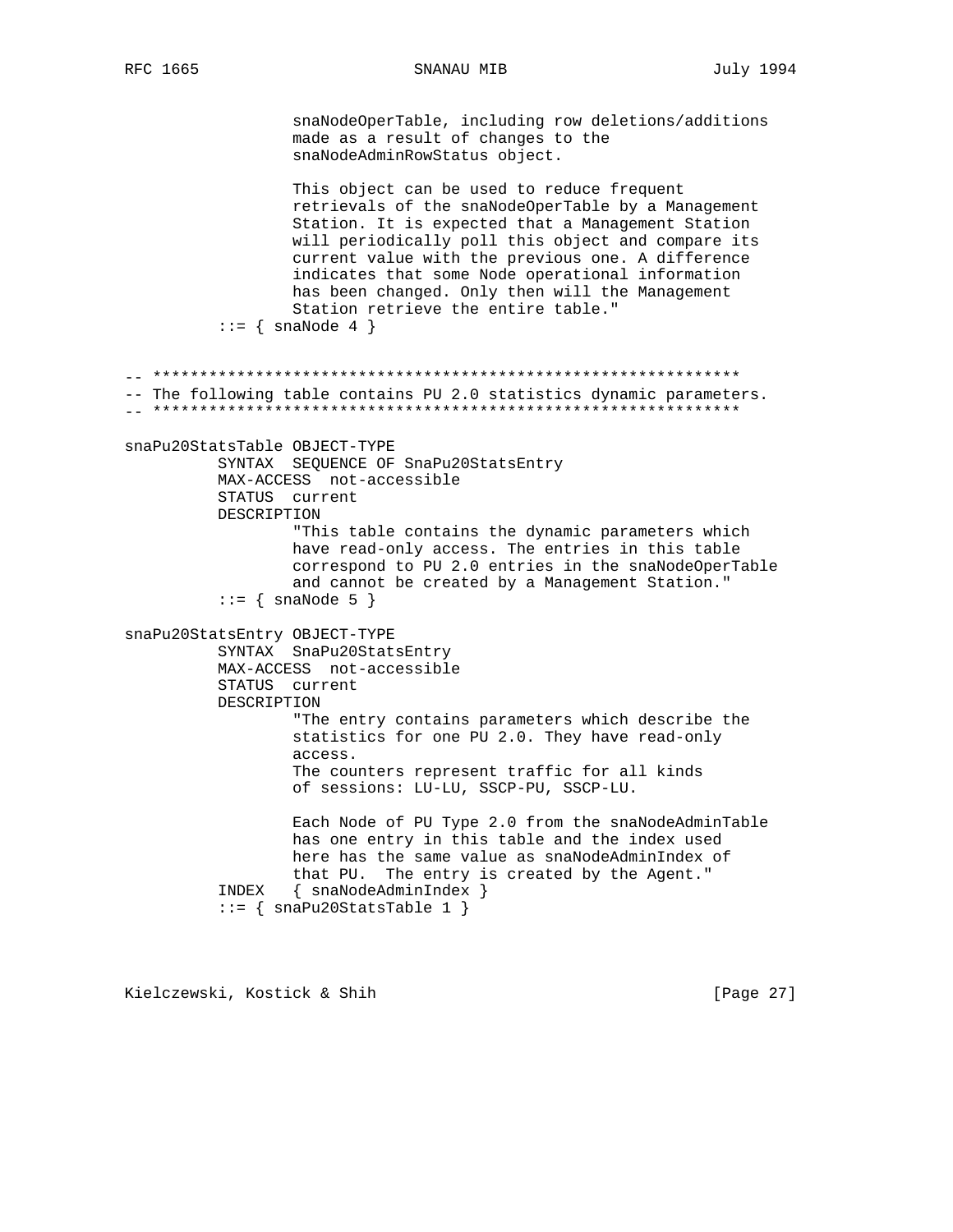```
SnaPu20StatsEntry ::= SEQUENCE {
           snaPu20StatsSentBytes
                  Counter32,
           snaPu20StatsReceivedBytes
                  Counter32,
           snaPu20StatsSentPius
                  Counter32,
           snaPu20StatsReceivedPius
                  Counter32,
           snaPu20StatsSentNegativeResps
                  Counter32,
           snaPu20StatsReceivedNegativeResps
                  Counter32,
           snaPu20StatsActLus
                  Gauge32,
           snaPu20StatsInActLus
                  Gauge32,
           snaPu20StatsBindLus
           Gauge32
 }
snaPu20StatsSentBytes OBJECT-TYPE
           SYNTAX Counter32
           MAX-ACCESS read-only
           STATUS current
           DESCRIPTION
                   "The number of bytes sent by this Node."
           ::= { snaPu20StatsEntry 1 }
snaPu20StatsReceivedBytes OBJECT-TYPE
          SYNTAX Counter32
           MAX-ACCESS read-only
           STATUS current
           DESCRIPTION
                   "The number of bytes received by this Node."
           ::= { snaPu20StatsEntry 2 }
snaPu20StatsSentPius OBJECT-TYPE
           SYNTAX Counter32
           MAX-ACCESS read-only
           STATUS current
           DESCRIPTION
                  "The number of PIUs sent by this Node."
          ::= { snaPu20StatsEntry 3 }
snaPu20StatsReceivedPius OBJECT-TYPE
           SYNTAX Counter32
           MAX-ACCESS read-only
```
Kielczewski, Kostick & Shih [Page 28]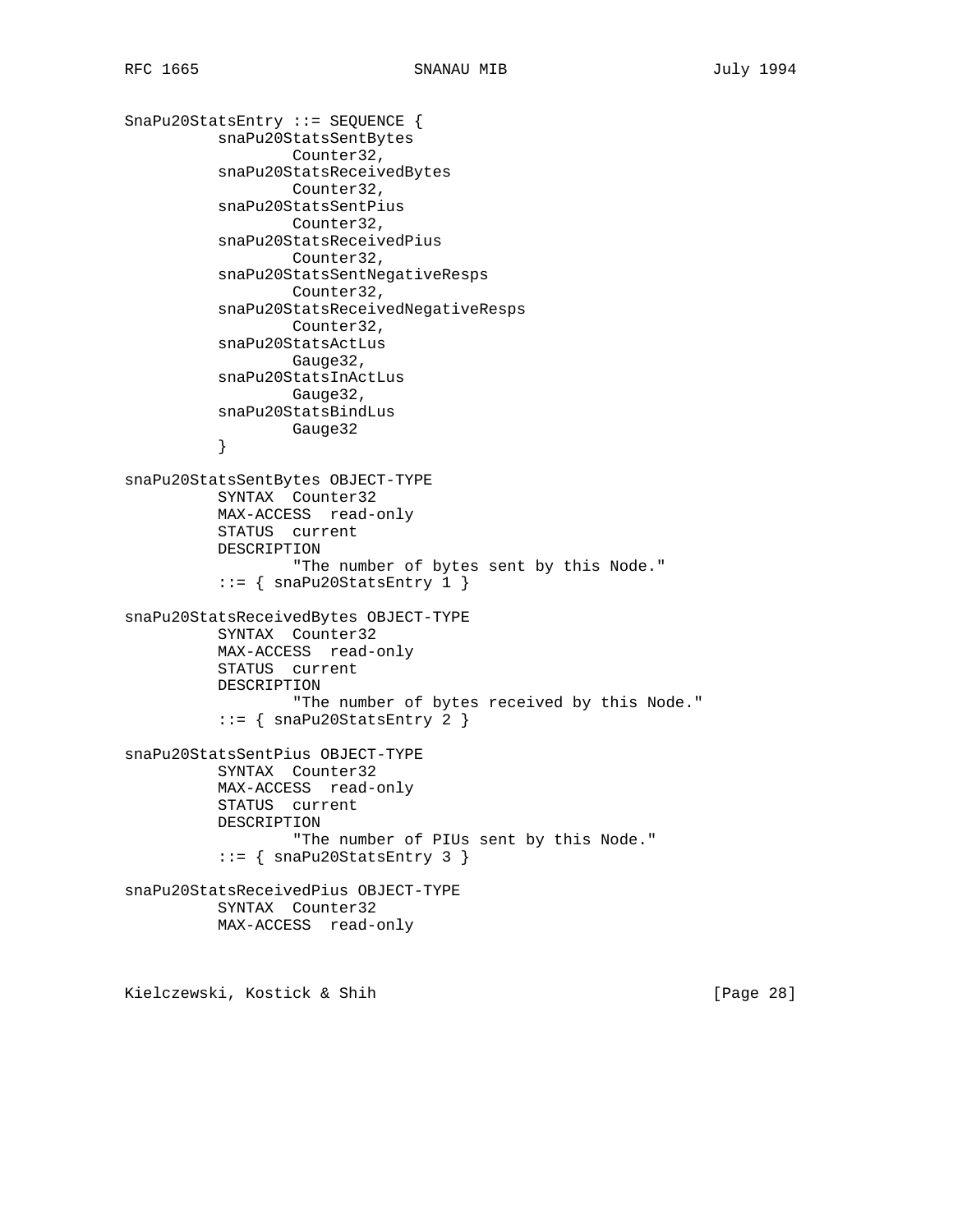STATUS current DESCRIPTION "The number of PIUs received by this Node." ::= { snaPu20StatsEntry 4 } snaPu20StatsSentNegativeResps OBJECT-TYPE SYNTAX Counter32 MAX-ACCESS read-only STATUS current DESCRIPTION "The number of negative responses sent by this Node." ::= { snaPu20StatsEntry 5 } snaPu20StatsReceivedNegativeResps OBJECT-TYPE SYNTAX Counter32 MAX-ACCESS read-only STATUS current DESCRIPTION "The number of negative responses received by this Node."  $::=$  { snaPu20StatsEntry 6 } snaPu20StatsActLus OBJECT-TYPE SYNTAX Gauge32 MAX-ACCESS read-only STATUS current DESCRIPTION "The number of LUs on this PU which have received and responded to ACTLU from the host."  $::=$  { snaPu20StatsEntry 7 } snaPu20StatsInActLus OBJECT-TYPE SYNTAX Gauge32 MAX-ACCESS read-only STATUS current DESCRIPTION "The number of LUs on this PU which have not received an ACTLU from the host. This is possible if the number of configured LUs exceeds that on the host." ::= { snaPu20StatsEntry 8 } snaPu20StatsBindLus OBJECT-TYPE SYNTAX Gauge32 MAX-ACCESS read-only STATUS current DESCRIPTION

Kielczewski, Kostick & Shih [Page 29]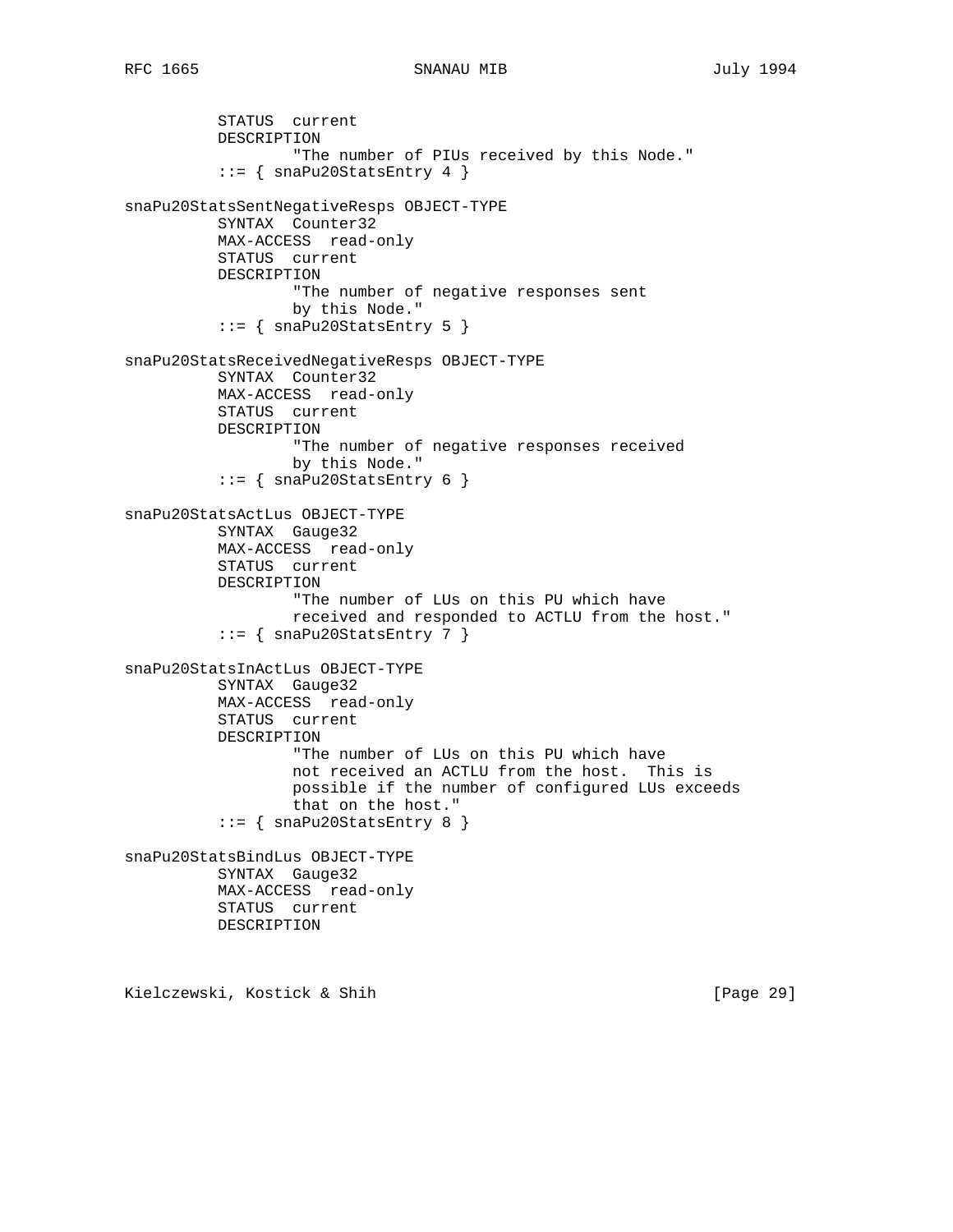SNANAU MIB

"The number of LUs on this PU which have received and acknowledged a BIND request from the host."  $::=$  { snaPu20StatsEntry 9 } -- The following table contains the association between Nodes and -- link identifiers. -- It is used for configuration purposes. snaNodeLinkAdminTable OBJECT-TYPE SYNTAX SEQUENCE OF SnaNodeLinkAdminEntry MAX-ACCESS not-accessible STATUS current DESCRIPTION "This table contains the references to link specific tables. If a Node is configured for multiple links, then the Node will have multiple entries in this table. The entries in this table can be generated initially, after initialization of SNA service, by the Agent which uses information from Node configuration file. Subsequent modifications of parameters, creation of new Nodes link entries and deletion of entries is possible. The modification to this table can be saved in the Node configuration file for the next initialization of SNA service, but the mechanism for this function is not defined here."  $::=$  { snaNode 6 } snaNodeLinkAdminEntry OBJECT-TYPE SYNTAX SnaNodeLinkAdminEntry MAX-ACCESS not-accessible STATUS current DESCRIPTION "Entry contains the configuration information that associates a Node instance to one link instance. The objects in the entry have read-create access. Entry can be created, modified or deleted. The object snaNodeLinkAdminRowStatus is used (set) to create or delete an entry. The object snaNodeLinkAdminSpecific can be set later, after the entry has been created." INDEX { snaNodeAdminIndex,

Kielczewski, Kostick & Shih

[Page 30]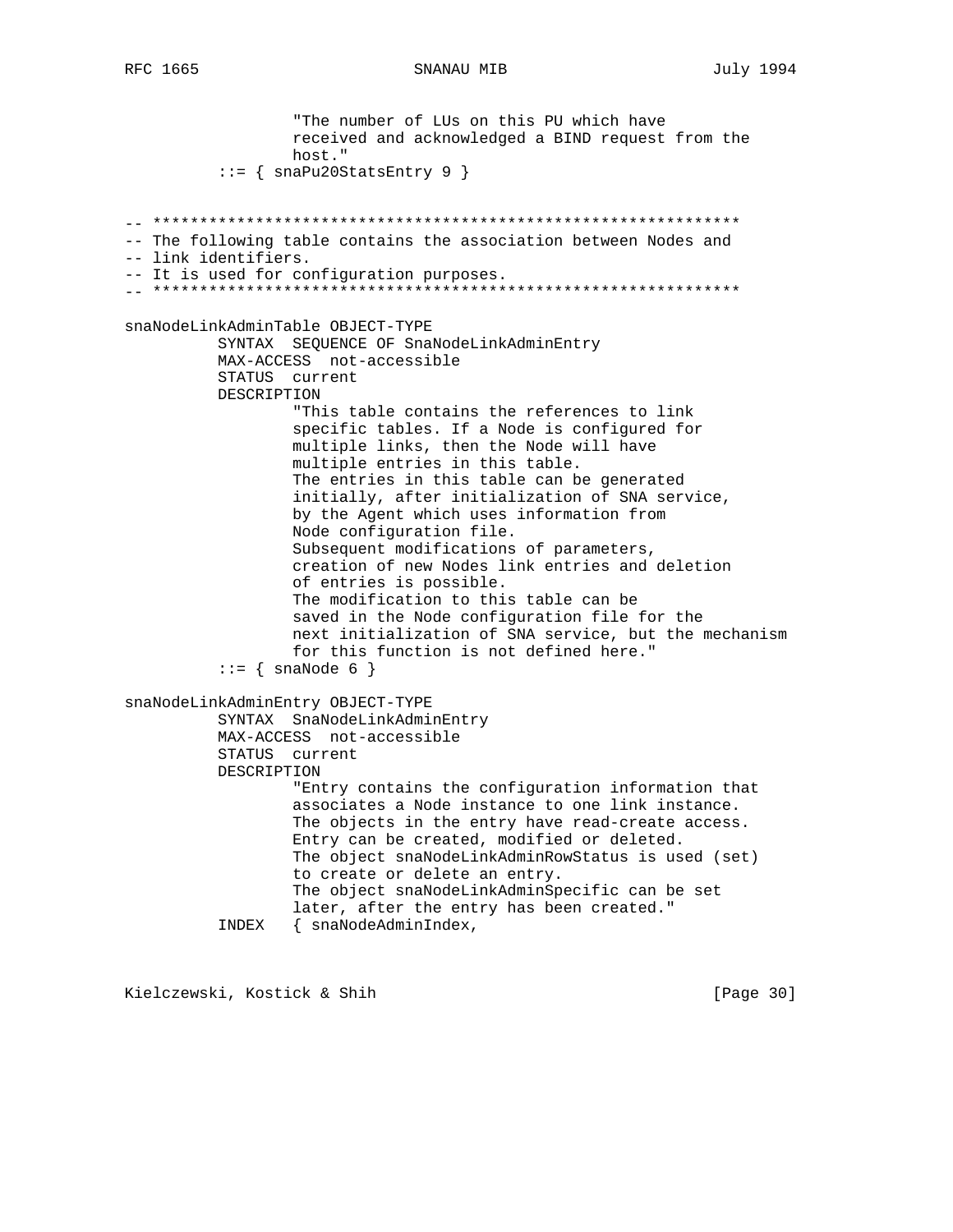```
 snaNodeLinkAdminIndex }
           ::= { snaNodeLinkAdminTable 1 }
SnaNodeLinkAdminEntry ::= SEQUENCE {
           snaNodeLinkAdminIndex
                   Integer32,
           snaNodeLinkAdminSpecific
                   InstancePointer,
           snaNodeLinkAdminMaxPiu
                  Integer32,
           snaNodeLinkAdminRowStatus
                  RowStatus
           }
snaNodeLinkAdminIndex OBJECT-TYPE
           SYNTAX Integer32
           MAX-ACCESS not-accessible
           STATUS current
           DESCRIPTION
                   "This value is used to index the instances of objects.
                   If an Agent creates the entry, then it will assign
                   this number otherwise a Management Station
                   generates a random number when it reserves the
                   entry for creation."
           ::= { snaNodeLinkAdminEntry 1 }
snaNodeLinkAdminSpecific OBJECT-TYPE
           SYNTAX InstancePointer
           MAX-ACCESS read-create
           STATUS current
           DESCRIPTION
                   "This value points to the ifIndex value
                   instance (in the sdlcLSAdminTable of
                   the SNA DLC MIB module) that corresponds to the link.
                   SDLC link-specific information is provided in the
                   SNA DLC MIB."
           ::= { snaNodeLinkAdminEntry 2 }
snaNodeLinkAdminMaxPiu OBJECT-TYPE
           SYNTAX Integer32
           MAX-ACCESS read-create
           STATUS current
           DESCRIPTION
                   "This value identifies the maximum number of octets
                   that can be exchanged by this Node in one
                  Path Information Unit (PIU)."
           ::= { snaNodeLinkAdminEntry 3 }
```
Kielczewski, Kostick & Shih [Page 31]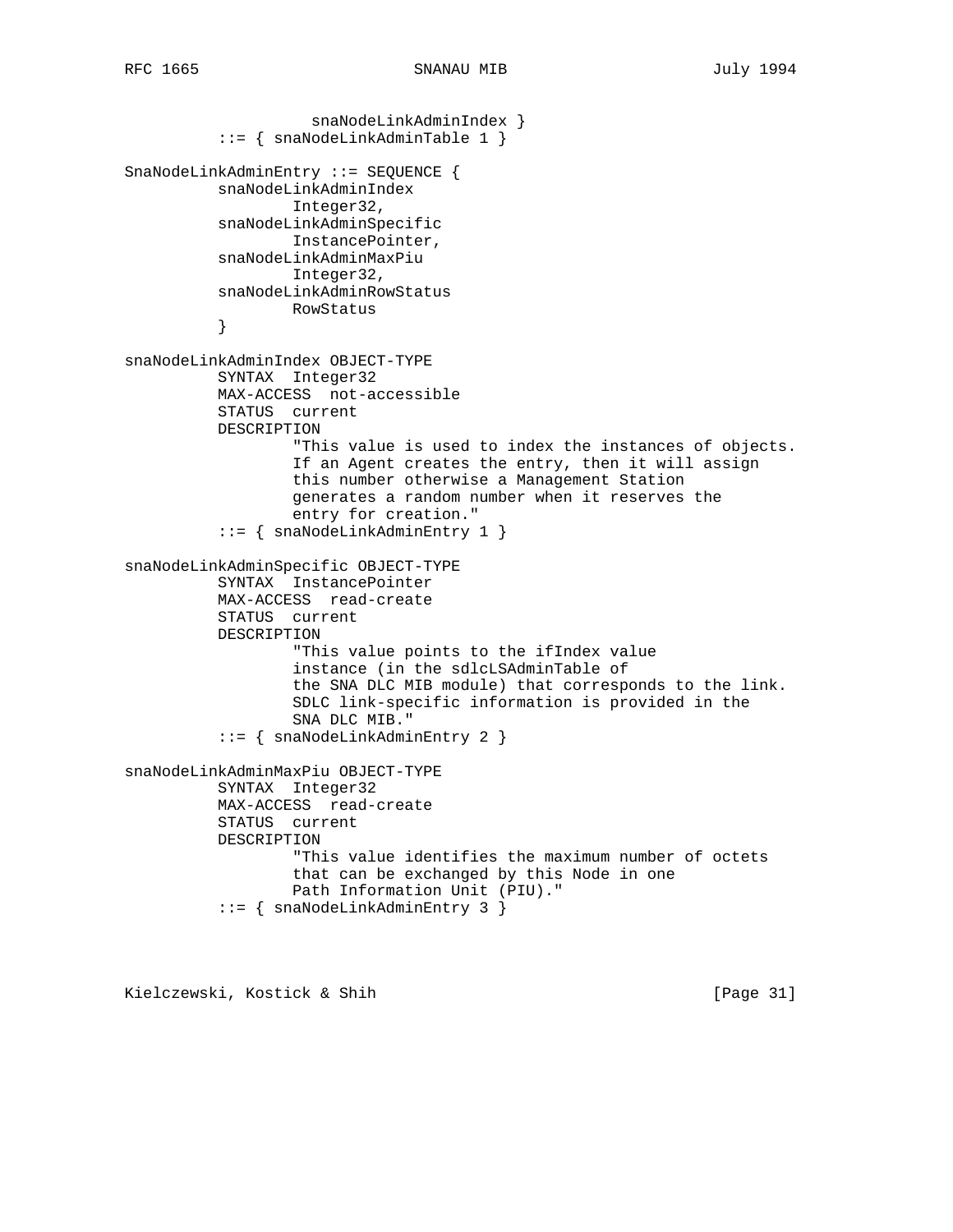```
snaNodeLinkAdminRowStatus OBJECT-TYPE
         SYNTAX RowStatus
         MAX-ACCESS read-create
         STATUS current
         DESCRIPTION
              "This object is used by a Management Station to
              create or delete the row entry in the
              snaNodeLinkAdminTable.
              To activate a row, a Management Station sets the value
              to 'active (1)' or 'notReady (3)'. Upon successful
              creation of the row, the Agent automatically creates
              a corresponding entry in the snaNodeLinkOperTable.
              Row deletion can be Management Station or Agent
              initiated:
              (a) The Management Station can set the value to
              'destroy (6)' only when the value of
              snaNodeLinkOperState of this Link
              instance is 'inactive (1)'. The Agent will then
              delete the row corresponding to this Link
              instance from snaNodeLinkOperTable and
              from snaNodeLinkAdminTable.
              (b) The Agent detects that a row is in the
              'notReady (3)' state for greater than a
              default period of 5 minutes.
              (c) The Agent will not include a row with RowStatus=
               'notReady (3)', after SNA system re-initialization
               (e.g., reboot)."
         ::= { snaNodeLinkAdminEntry 4 }
-- The following object is updated when there is a change to
-- the value of any object in the snaNodeLinkAdminTable.
snaNodeLinkAdminTableLastChange OBJECT-TYPE
         SYNTAX TimeStamp
         MAX-ACCESS read-only
         STATUS current
         DESCRIPTION
                "The timestamp (e.g., the Agent's sysUpTime value)
                at the last
                change made to any object in the snaNodeLinkAdminTable,
                including row deletions/additions (i.e., changes
                to the snaNodeLinkAdminRowStatus object).
```
Kielczewski, Kostick & Shih

[Page 32]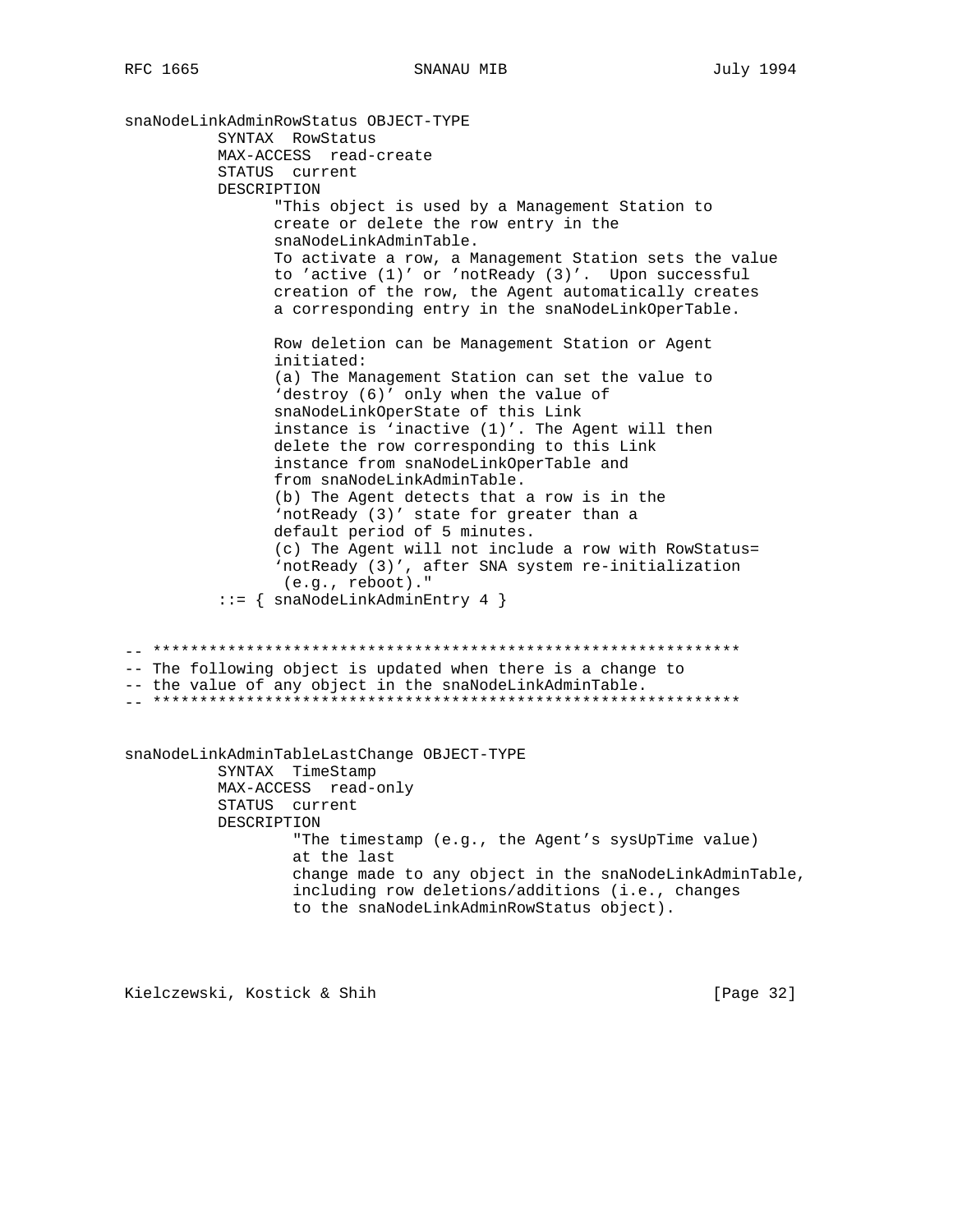SNANAU MIB

**July 1994** 

```
This object can be used to reduce frequent
                retrievals of the snaNodeLinkAdminTable by a
                Management Station. It is expected that a
                Management Station will periodically poll this
                object and compare its current value with the
                previous one.
                A difference indicates that some Node operational
                information has been changed. Only then will the
                Management Station retrieve the entire table."
         ::= \{ \text{snaNode } 7 \}-- The following table contains the association between
-- Nodes and link identifiers.
-- It provides the current status.
snaNodeLinkOperTable OBJECT-TYPE
         SYNTAX SEQUENCE OF SnaNodeLinkOperEntry
         MAX-ACCESS not-accessible
         STATUS current
         DESCRIPTION
                "This table contains all references to link
                specific tables for operational parameters.
                If a Node is configured for multiple links,
                then the Node will have multiple entries in
                this table. This table augments the
                snaNodeLinkAdminTable."
         ::= { snaNode 8 }
snaNodeLinkOperEntry OBJECT-TYPE
         SYNTAX SnaNodeLinkOperEntry
         MAX-ACCESS not-accessible
         STATUS current
         DESCRIPTION
                "Entry contains all current parameters for one
                Node link. The objects in the entry have
                read-only access."
         AUGMENTS { snaNodeLinkAdminEntry }
         ::= \{ \text{snaNodeLinkOperatorable 1 } \}SnaNodeLinkOperEntry ::= SEQUENCE {
         snaNodeLinkOperSpecific
                InstancePointer,
         snaNodeLinkOperMaxPiu
                Integer32
         \left\{ \right.
```
Kielczewski, Kostick & Shih

[Page 33]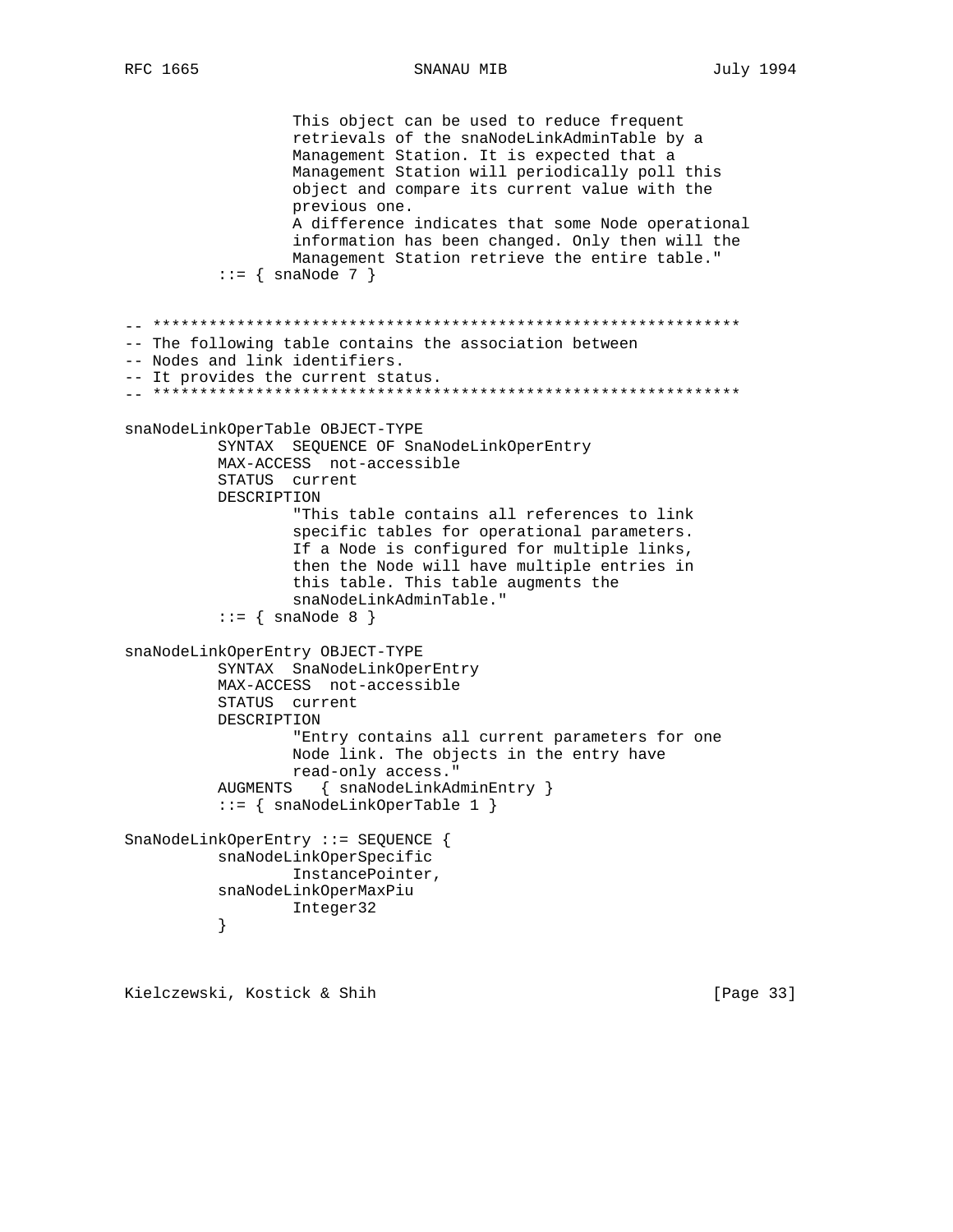```
snaNodeLinkOperSpecific OBJECT-TYPE
         SYNTAX InstancePointer
         MAX-ACCESS read-only
         STATUS current
         DESCRIPTION
                "This is the object identifier representing
                the instance of the ifIndex object in
                the sdlcLSOperTable (of the SNA DLC MIB module).
                The associated sdlcLSOperTable row
                will contain information on the link instance."
         ::= \{ \text{snaNodeLinkOperator} 1 \}snaNodeLinkOperMaxPiu OBJECT-TYPE
         SYNTAX Integer32
         MAX-ACCESS read-only
         STATUS current
         DESCRIPTION
                "Maximum number of octets that can
                be exchanged by this Node in one Path
                Information Unit (PIU)."
          ::= \{ \text{snaNodeLinkOperator} \ 2 \}-- The following object is updated when a row is added/deleted
-- from the snaNodeLinkOperTable.
snaNodeLinkOperTableLastChange OBJECT-TYPE
         SYNTAX TimeStamp
         MAX-ACCESS read-only
        STATUS current
         DESCRIPTION
                "The timestamp of the last
                change made to any object in the snaNodeLinkOperTable,
                including row deletions/additions.
                This object can be used to reduce frequent
                retrievals of the snaNodeLinkOperTable by a
                Management Station. It is expected that a
                Management Station will periodically poll this
                object and compare its current value with the
                previous one.
                A difference indicates that some Node operational
                information has been changed. Only then will the
                Management Station retrieve the entire table."
         ::= { snaNode 9 }
```
Kielczewski, Kostick & Shih

[Page  $34$ ]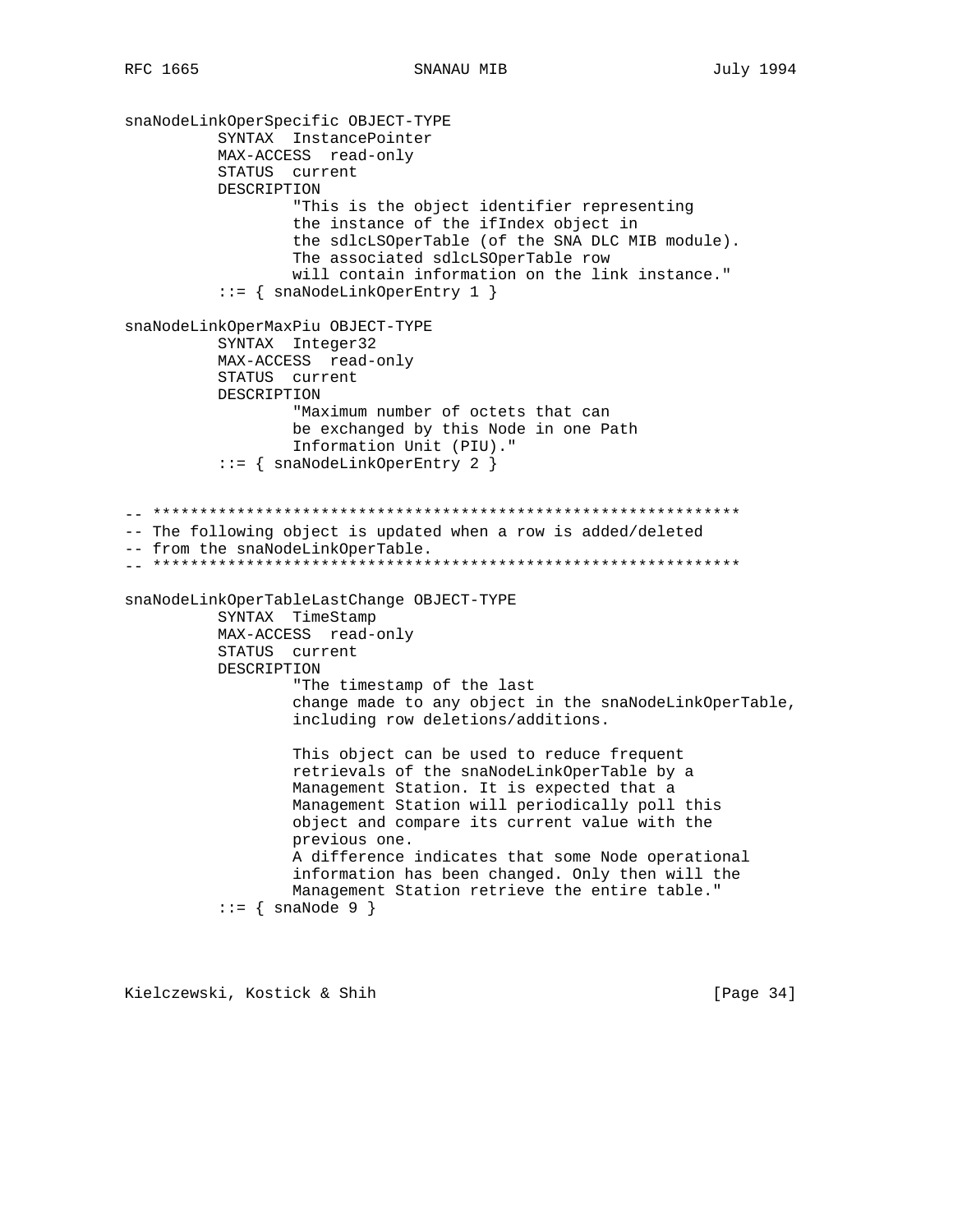```
-- Traps
snaNodeTraps OBJECT IDENTIFIER ::= \{ \text{snaNode } 10 \}snaNodeStateChangeTrap NOTIFICATION-TYPE
       OBJECTS { snaNodeOperName,
            snaNodeOperState }
       STATUS current
       DESCRIPTION
             "This trap indicates that the operational state
             (i.e., value of the snaNodeOperState object) of a Node
             has changed. The following variables are returned:
              snaNodeOperName - current name of the Node,
                with the instance identifying the Node; and,
              snaNodeOperState - current state after
                the change."
       ::= { snaNodeTraps 1 }
snaNodeActFailTrap NOTIFICATION-TYPE
       OBJECTS { snaNodeOperName,
             snaNodeOperState,
             snaNodeOperActFailureReason }
       STATUS current
       DESCRIPTION
             "This trap indicates a Node activation failure.
             The value of snaNodeOperState indicates the current
             state after the activation attempt.
             The value of snaNodeOperActFailureReason indicates
             the failure reason."
       ::= { snaNodeTraps 2 }
-- snaLu group
-- It contains Managed Objects related to LUs in general and some
-- specific for LUs of type 0, 1, 2, 3.
-- The following table contains LU configuration parameters.
```
Kielczewski, Kostick & Shih

[Page 35]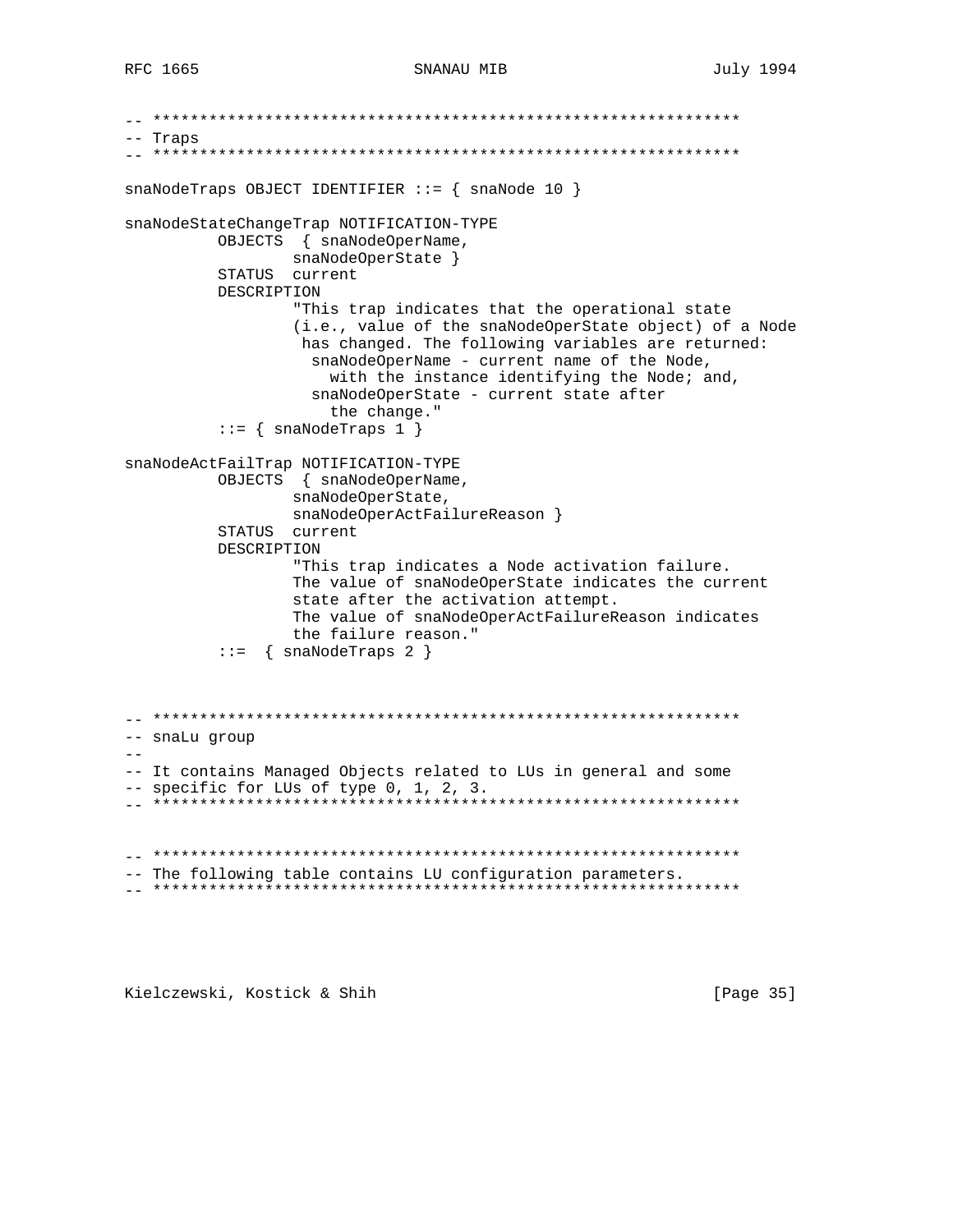```
snaLuAdminTable OBJECT-TYPE
         SYNTAX SEQUENCE OF SnaLuAdminEntry
         MAX-ACCESS not-accessible
         STATUS current
         DESCRIPTION
                 "This table contains LU configuration information.
                 The rows in this table can be created and deleted
                 by a Management Station.
                 Only objects which are common to all types of LUs
                 are included in this table."
        ::= { snaLu 1 }
snaLuAdminEntry OBJECT-TYPE
         SYNTAX SnaLuAdminEntry
         MAX-ACCESS not-accessible
         STATUS current
         DESCRIPTION
                 "Contains configuration variables for an LU."
         INDEX { snaNodeAdminIndex, snaLuAdminLuIndex }
        ::= { snaLuAdminTable 1 }
SnaLuAdminEntry ::= SEQUENCE {
         snaLuAdminLuIndex
                Integer32,
         snaLuAdminName
                DisplayString,
         snaLuAdminSnaName
                 DisplayString,
         snaLuAdminType
                 INTEGER,
         snaLuAdminDepType
                INTEGER,
         snaLuAdminLocalAddress
                OCTET STRING,
         snaLuAdminDisplayModel
                INTEGER,
         snaLuAdminTerm
                INTEGER,
         snaLuAdminRowStatus
                RowStatus
         }
snaLuAdminLuIndex OBJECT-TYPE
         SYNTAX Integer32
         MAX-ACCESS not-accessible
         STATUS current
         DESCRIPTION
                 "This value identifies the unique index for an
```
Kielczewski, Kostick & Shih [Page 36]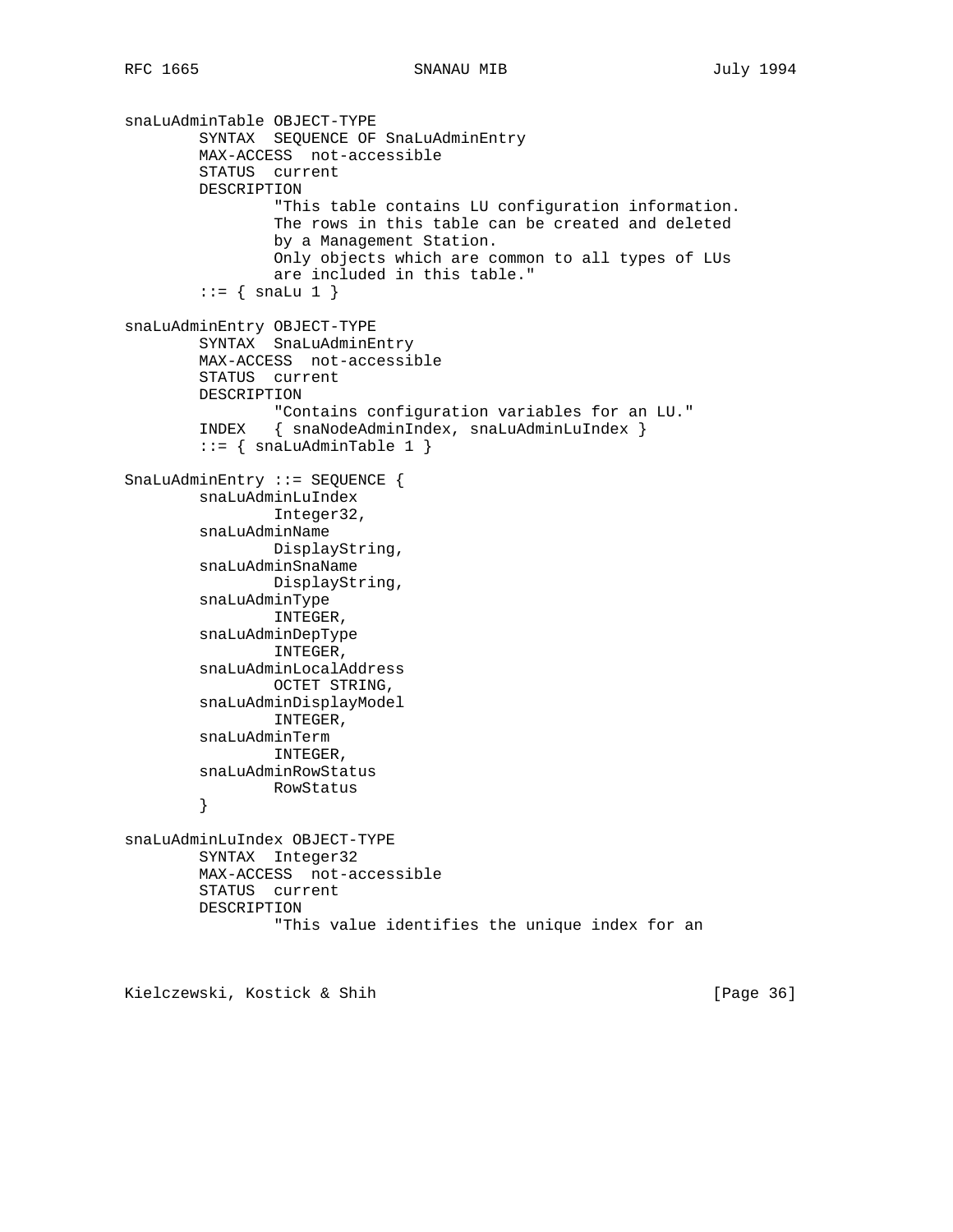LU instance within a Node."  $::=$  { snaLuAdminEntry 1 } snaLuAdminName OBJECT-TYPE SYNTAX DisplayString (SIZE(0..48)) MAX-ACCESS read-create STATUS current DESCRIPTION "This value identifies the user configurable name for this LU. If a name is not assigned to the LU, then this object contains a zero length string. A write operation to this object will not change the operational value reflected in snaLuOperName until the Node has been re-activated (e.g., after the next initialization of the SNA services)." ::=  $\{$  snaLuAdminEntry 2  $\}$ snaLuAdminSnaName OBJECT-TYPE SYNTAX DisplayString (SIZE(1..17)) MAX-ACCESS read-create STATUS current DESCRIPTION "This value identifies the SNA LU name used in exchange of SNA data. A write operation to this object will not change the operational value reflected in snaLuOperSnaName until the Node has been re-activated (e.g., after the next initialization of the SNA services)."  $::=$  { snaLuAdminEntry 3 } snaLuAdminType OBJECT-TYPE SYNTAX INTEGER { other(1),  $lu0(2)$ , lu1(3),  $lu2(4)$ , lu3(5),  $lu4(6)$ , lu62(7), lu7(8) } MAX-ACCESS read-create STATUS current DESCRIPTION

Kielczewski, Kostick & Shih [Page 37]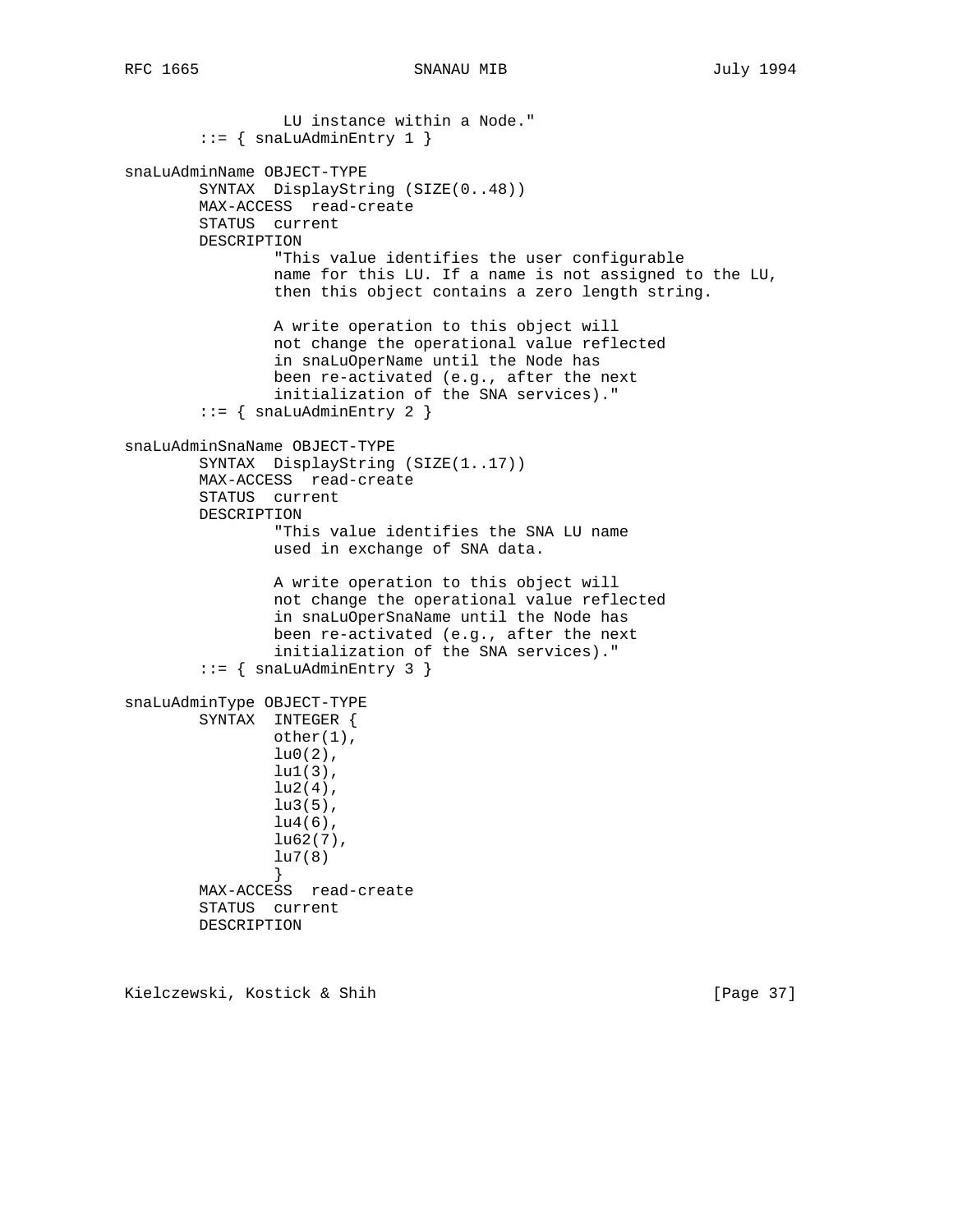```
 "This value identifies the LU type.
```

```
 A write operation to this object will
                 not change the operational value reflected
                 in snaLuOperAdminType until the Node has
                 been re-activated (e.g., after the next
                 initialization of the SNA services)."
        ::= { snaLuAdminEntry 4 }
snaLuAdminDepType OBJECT-TYPE
         SYNTAX INTEGER {
                dependent(1),
                 independent(2)
 }
         MAX-ACCESS read-create
         STATUS current
        DESCRIPTION
                 "This value identifies whether the LU is
                 dependent or independent.
                 A write operation to this object will
                 not change the operational value reflected
                 in snaLuOperDepType until the Node has
                 been re-activated (e.g., after the next
                 initialization of the SNA services)."
        ::= { snaLuAdminEntry 5 }
snaLuAdminLocalAddress OBJECT-TYPE
         SYNTAX OCTET STRING (SIZE(1))
        MAX-ACCESS read-create
         STATUS current
        DESCRIPTION
                 "The local address for this LU is a byte with a value
                 ranging from 0 to 254.For dependent LUs, this value
                 ranges from 1 to 254 and for independent LUs this
                 value is always 0.
                 A write operation to this object will not change the
                 operational value reflected in snaLuOperLocalAddress
                 until the Node has been re-activated (e.g., after the
                 next initialization of the SNA services)."
        ::= \{ snaLuAdminEntry 6 \}snaLuAdminDisplayModel OBJECT-TYPE
        SYNTAX INTEGER {
                 invalid(1),
                 model2A(2),
                 model2B(3),
```
Kielczewski, Kostick & Shih [Page 38]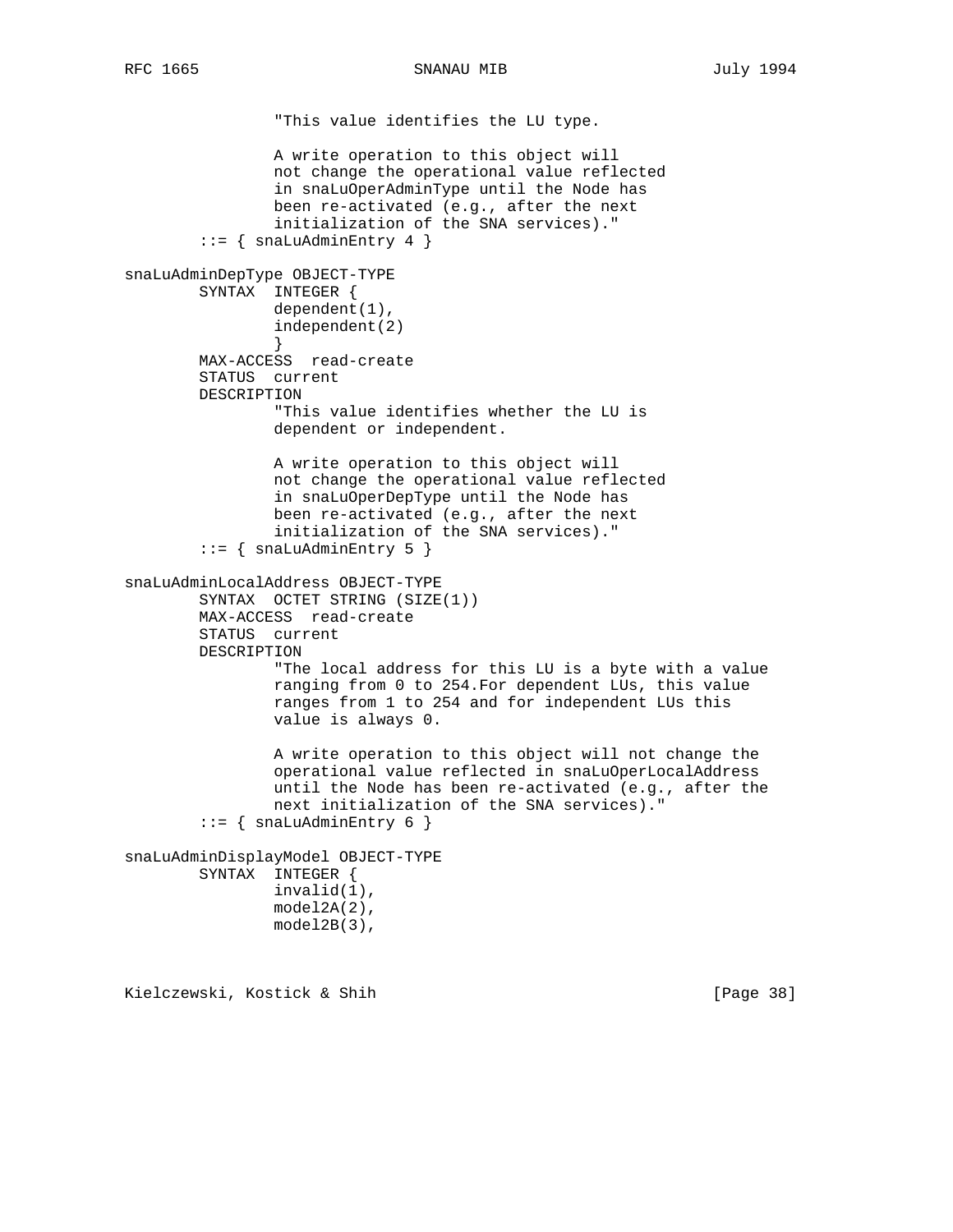```
 model3A(4),
                model3B(5),
                 model4A(6),
                 model4B(7),
                 model5A(8),
                 model5B(9),
                 dynamic(10)
 }
        MAX-ACCESS read-create
         STATUS current
        DESCRIPTION
                 "The value of this object identifies the model type
                 and screen size of the terminal connected to the host.
                This is only valid for LU Type 2. The values have
                 the following meaning:
                model2A(2) - Model 2 (24 rows x 80 cols) with base
                         attributes
                 model2B(3) - Model 2 (24 rows x 80 cols) with
                         extended attributes
                 model3A(4) - Model 3 (32 rows x 80 cols) with base
                         attributes
                 model3B(5) - Model 3 (32 rows x 80 cols) with extended
                         attributes
                 model4A(6) - Model 4 (43 rows x 80 cols) with base
                         attributes
                 model4B(7) - Model 4 (43 rows x 80 cols) with extended
                                                 attributes
                 model5A(8) - Model 5 (27 rows x 132 cols) with base
                         attributes
                model5B(9) - Model 5 (27 rows x 132 colors) with extended attributes
                 dynamic(10) - Screen size determine with BIND and Read
                                                 Partition Query.
                 In case this LU is not Type 2, then this object
                 should contain the invalid(1) value."
        ::= { snaLuAdminEntry 7 }
snaLuAdminTerm OBJECT-TYPE
        SYNTAX INTEGER {
                unbind (1),
                 termself (2),
                 rshutd (3),
                 poweroff (4)
 }
        MAX-ACCESS read-create
         STATUS current
```
Kielczewski, Kostick & Shih [Page 39]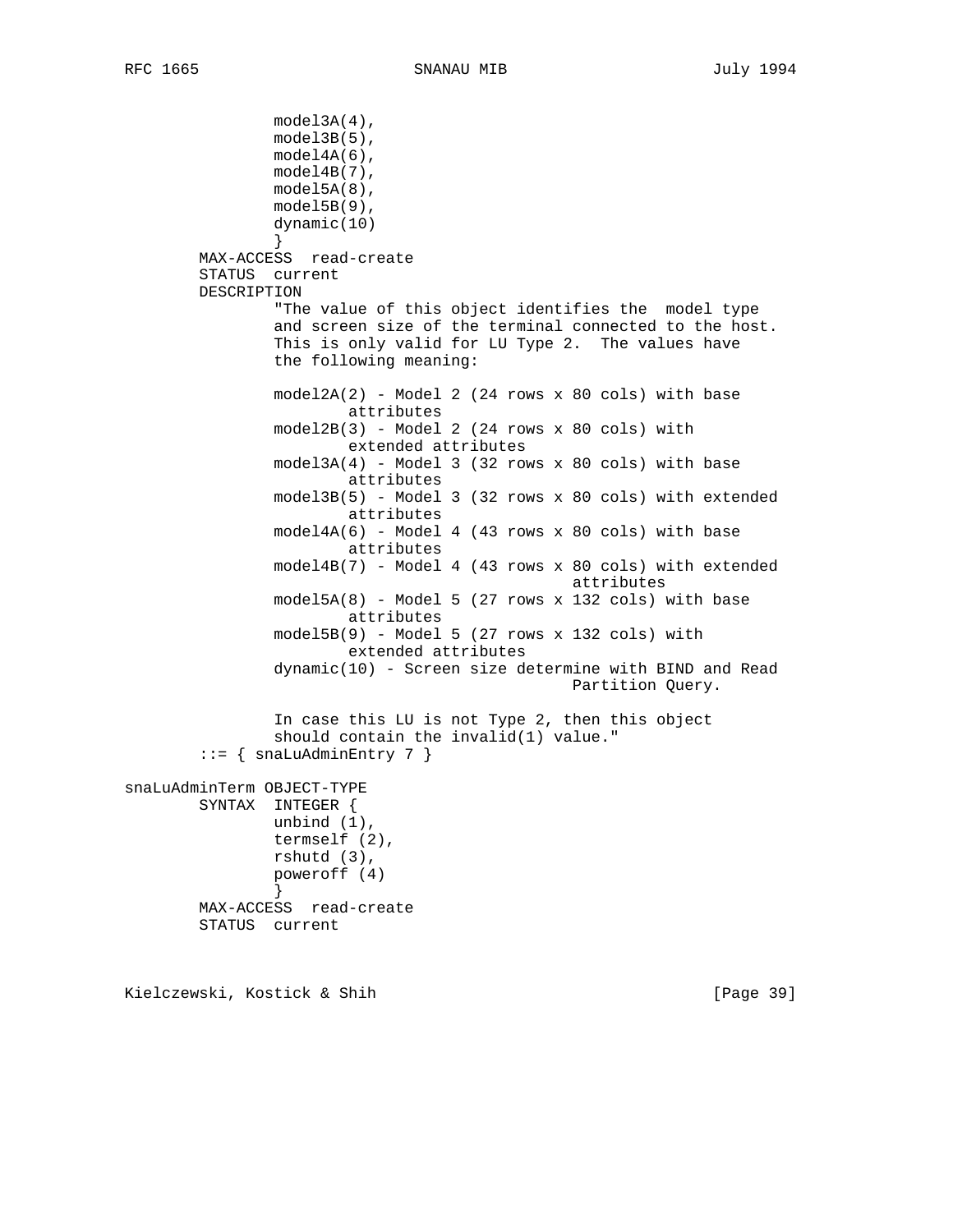DESCRIPTION "This value identifies the desired method for deactivation of this LU. This value overrides the default method (snaNodeOperLuTermDefault) for this Node. For LU 6.2, only the value 'unbind (1)' applies. unbind $(1)$  - terminate the LU-LU session by sending an SNA UNBIND request. termself(2) - terminate the LU-LU session by sending an SNA TERM-SELF (Terminate Self) request on the SSCP-LU session. The SSCP will inform the remote session LU partner to send an UNBIND request to terminate the session. rshutd(3) - terminate the LU-LU session by sending an SNA RSHUTD (Request ShutDown) request to the remote session LU partner. The remote LU will then send an UNBIND request to terminate the session. poweroff(4) - terminate the LU-LU session by sending either an SNA LUSTAT (LU Status) request on the LU-LU session or an SNA NOTIFY request on the SSCP-LU session indicating that the LU has been powered off. Sending both is also acceptable. The result should be that the remote session LU partner will send an UNBIND to terminate the session. A write operation to this object may immediately change the operational value reflected in snaLuOperTerm depending on the Agent implementation."  $::=$  { snaLuAdminEntry 8 } snaLuAdminRowStatus OBJECT-TYPE SYNTAX RowStatus MAX-ACCESS read-create STATUS current DESCRIPTION "This object is used by a Management Station to create or delete the row entry in the snaLuAdminTable. To activate a row, the Management Station sets the value to 'active (1)' or 'notReady (3)'. Upon successful creation of the row, the Agent automatically creates a corresponding entry in the snaLuOperTable with snaLuOperState equal to 'inactive (1)'.

Kielczewski, Kostick & Shih [Page 40]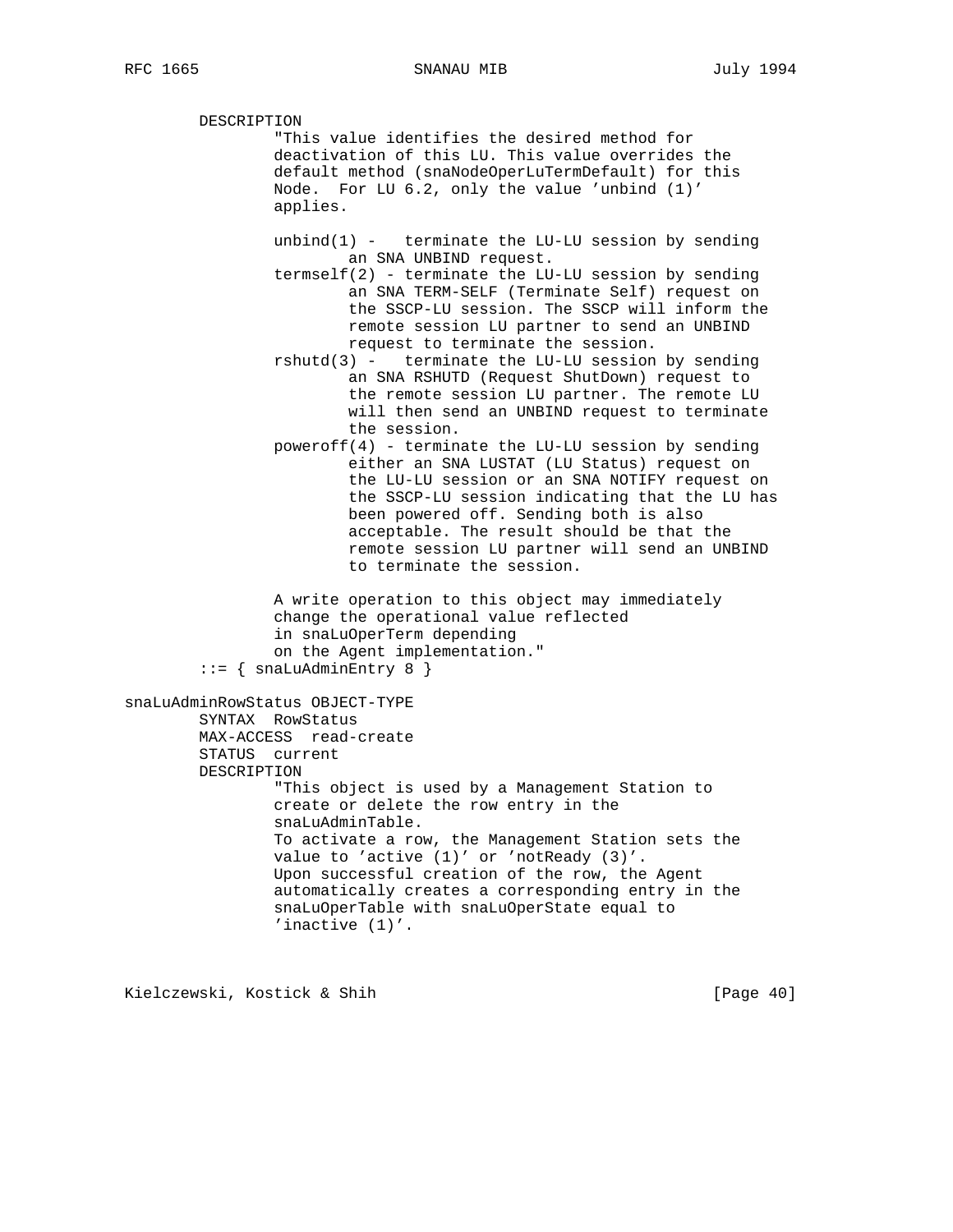SNANAU MIB

Row deletion can be Management Station or Agent initiated: (a) The Management Station can set the value to 'destroy (6)' only when the value of snaLuOperState of this LU instance is 'inactive (1)'. The Agent will then delete the row corresponding to this LU instance from snaLuAdminTable and from snaLuOperTable. (b) The Agent detects that a row is in the 'notReady (3)' state for greater than a default period of 5 minutes. (c) The Agent will not create a row with RowStatus equal to 'notReady (3)', after SNA system re-initialization (e.g., reboot)."  $::=$  { snaLuAdminEntry 9 } -- The following table contains LU state dynamic parameters. snaLuOperTable OBJECT-TYPE SYNTAX SEQUENCE OF SnaLuOperEntry MAX-ACCESS not-accessible STATUS current DESCRIPTION "This table contains dynamic runtime information and control variables relating to LUs. Only objects which are common to all types of LUs are included in this table. This table augments the snaLuAdminTable."  $\mathsf{::} = \{ \text{ snalu } 2 \}$ snaLuOperEntry OBJECT-TYPE SYNTAX SnaLuOperEntry MAX-ACCESS not-accessible STATUS current DESCRIPTION "Contains objects reflecting current information for an LU. Each entry is created by the Agent. All entries have read-only access." **AUGMENTS** { snaLuAdminEntry }  $::= \{ \text{snallowperTable 1} \}$ SnaLuOperEntry ::= SEQUENCE { snaLuOperName DisplayString,

Kielczewski, Kostick & Shih

[Page 41]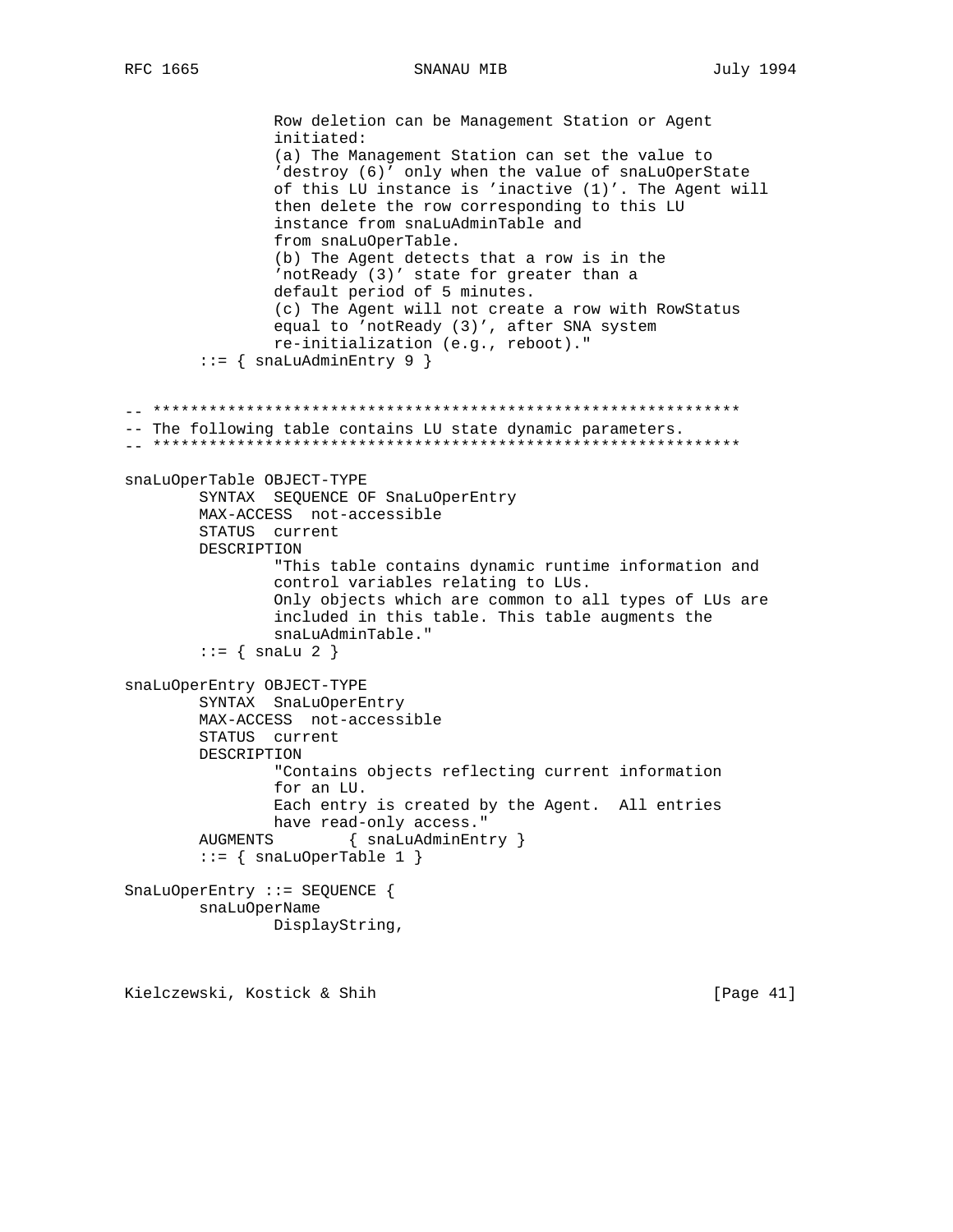```
 snaLuOperSnaName
                 DisplayString,
         snaLuOperType
                 INTEGER,
         snaLuOperDepType
                 INTEGER,
         snaLuOperLocalAddress
                OCTET STRING,
         snaLuOperDisplayModel
                 INTEGER,
         snaLuOperTerm
                 INTEGER,
         snaLuOperState
                 INTEGER,
         snaLuOperSessnCount
                Gauge32
         }
snaLuOperName OBJECT-TYPE
         SYNTAX DisplayString (SIZE(0..48))
         MAX-ACCESS read-only
         STATUS current
         DESCRIPTION
                 "User configurable name for this LU. If a name
                 is not assigned, then this object contains a
                 zero length string."
        ::= { snaLuOperEntry 1 }
snaLuOperSnaName OBJECT-TYPE
         SYNTAX DisplayString (SIZE(1..17))
         MAX-ACCESS read-only
         STATUS current
         DESCRIPTION
                 "The value identifies the current SNA LU name."
         ::= { snaLuOperEntry 2 }
snaLuOperType OBJECT-TYPE
         SYNTAX INTEGER {
                 other(1),
                lu0(2),
                 lu1(3),
                lu2(4),
                 lu3(5),
                lu4(6),
                lu62(7),
                 lu7(8)
 }
         MAX-ACCESS read-only
```
Kielczewski, Kostick & Shih [Page 42]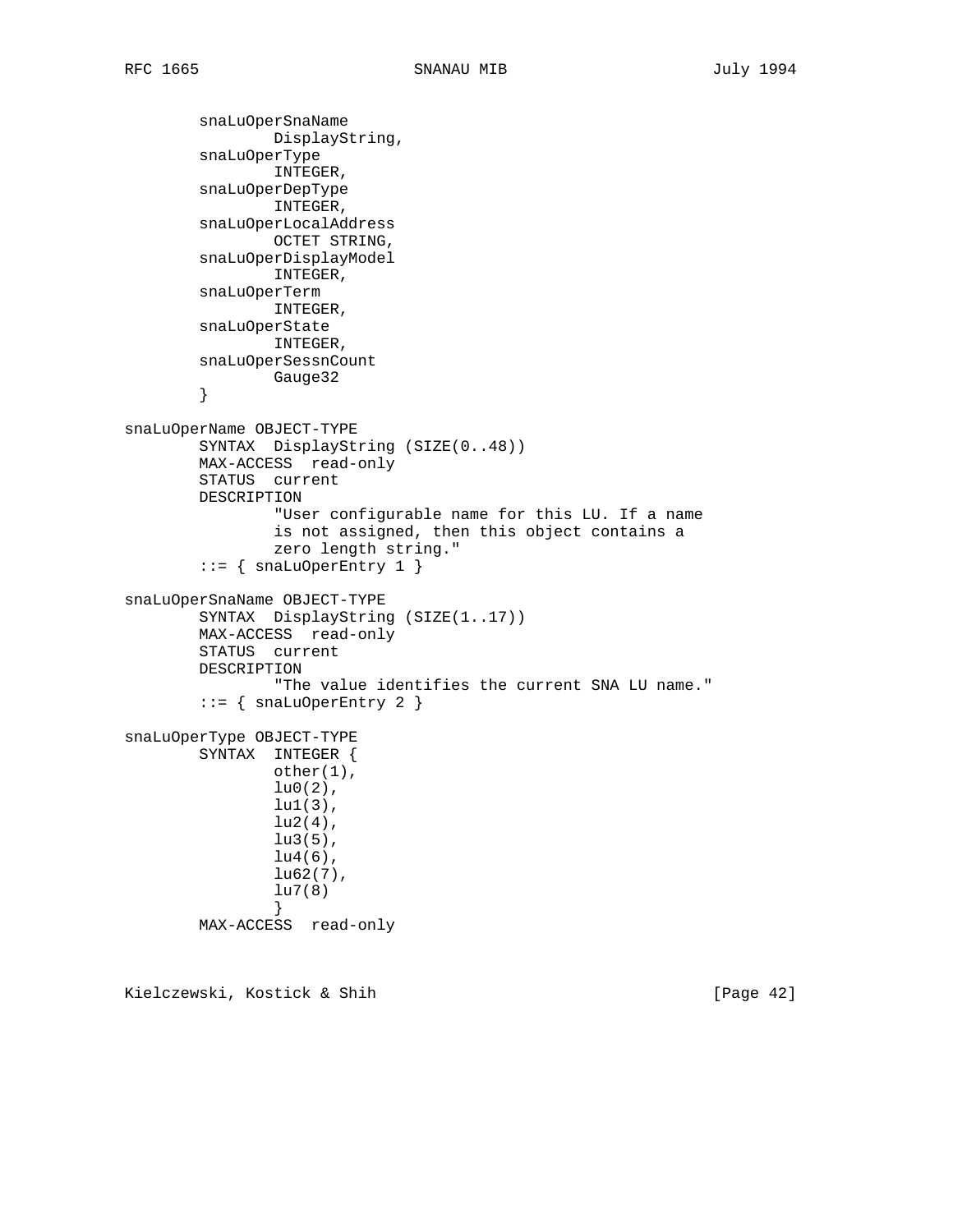```
 STATUS current
         DESCRIPTION
                 "The value identifies the current LU type."
        ::= { snaLuOperEntry 3 }
snaLuOperDepType OBJECT-TYPE
         SYNTAX INTEGER {
                 dependent(1),
                 independent(2)
 }
        MAX-ACCESS read-only
         STATUS current
        DESCRIPTION
                 "The value identifies whether the LU is currently
                  dependent or independent.
                 A write operation to this object will
                 not change the operational value reflected
                 in snaLuOperDepType until the Node has
                 been re-activated (e.g., after the next
                 initialization of the SNA services)."
        ::= { snaLuOperEntry 4 }
snaLuOperLocalAddress OBJECT-TYPE
         SYNTAX OCTET STRING (SIZE(1))
        MAX-ACCESS read-only
         STATUS current
         DESCRIPTION
                 "The local address for this LU is a byte with a value
                 ranging from 0 to 254. For dependent LUs, this value
                 ranges from 1 to 254; for independent LUs this value
                 is always 0.
                 A write operation to this object will
                 not change the operational value reflected
                 in snaLuOperLocalAddress until the Node has
                 been re-activated (e.g., after the next
                 initialization of the SNA services)."
        ::= { snaLuOperEntry 5 }
snaLuOperDisplayModel OBJECT-TYPE
        SYNTAX INTEGER {
                 invalid(1),
                 model2A(2),
                 model2B(3),
                 model3A(4),
                 model3B(5),
                 model4A(6),
```
Kielczewski, Kostick & Shih [Page 43]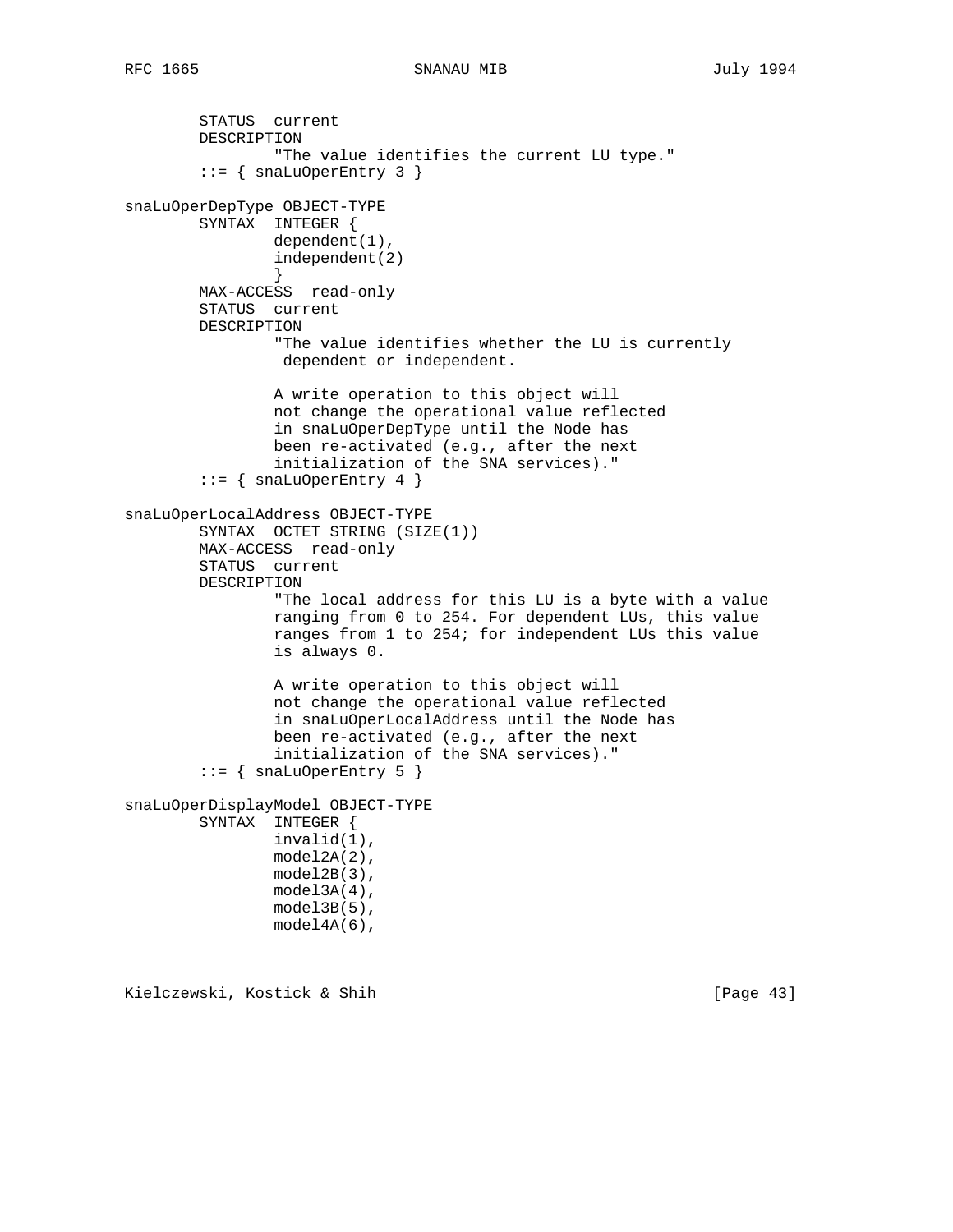```
 model4B(7),
                 model5A(8),
                 model5B(9),
                 dynamic(10)
 }
        MAX-ACCESS read-only
        STATUS current
        DESCRIPTION
                 "The screen model type of the terminal connected to
                 the host. If this LU is not Type 2, then this
                 object should contain the 'invalid(1)' value."
        ::= { snaLuOperEntry 6 }
snaLuOperTerm OBJECT-TYPE
        SYNTAX INTEGER {
                unbind (1),
                termself (2),
                rshutd (3),
                poweroff (4)
 }
        MAX-ACCESS read-only
        STATUS current
        DESCRIPTION
                 "The value identifies the current method for
                 deactivation of this LU. This value overrides the
                 default method (snaNodeOperLuTermDefault) for this
                 Node. For LU 6.2, only the value 'unbind (1)'
                 applies.
                unbind(1) - terminate the LU-LU session by sending
                         an SNA UNBIND request.
                termself(2) - terminate the LU-LU session by sending an SNA TERM-SELF (Terminate Self) request on
                         the SSCP-LU session. The SSCP will inform the
                         remote session LU partner to send an UNBIND
                         request to terminate the session.
                 rshutd(3) - terminate the LU-LU session by sending
                         an SNA RSHUTD (Request ShutDown) request to
                         the remote session LU partner. The remote LU
                         will then send an UNBIND request to terminate
                         the session.
                poweroff(4) - terminate the LU-LU session by sending
                         either an SNA LUSTAT (LU Status) request on
                         the LU-LU session or an SNA NOTIFY request on
                         the SSCP-LU session indicating that the LU has
                         been powered off. Sending both is also
                         acceptable. The result should be that the
                         remote session LU partner will send an UNBIND
```
Kielczewski, Kostick & Shih [Page 44]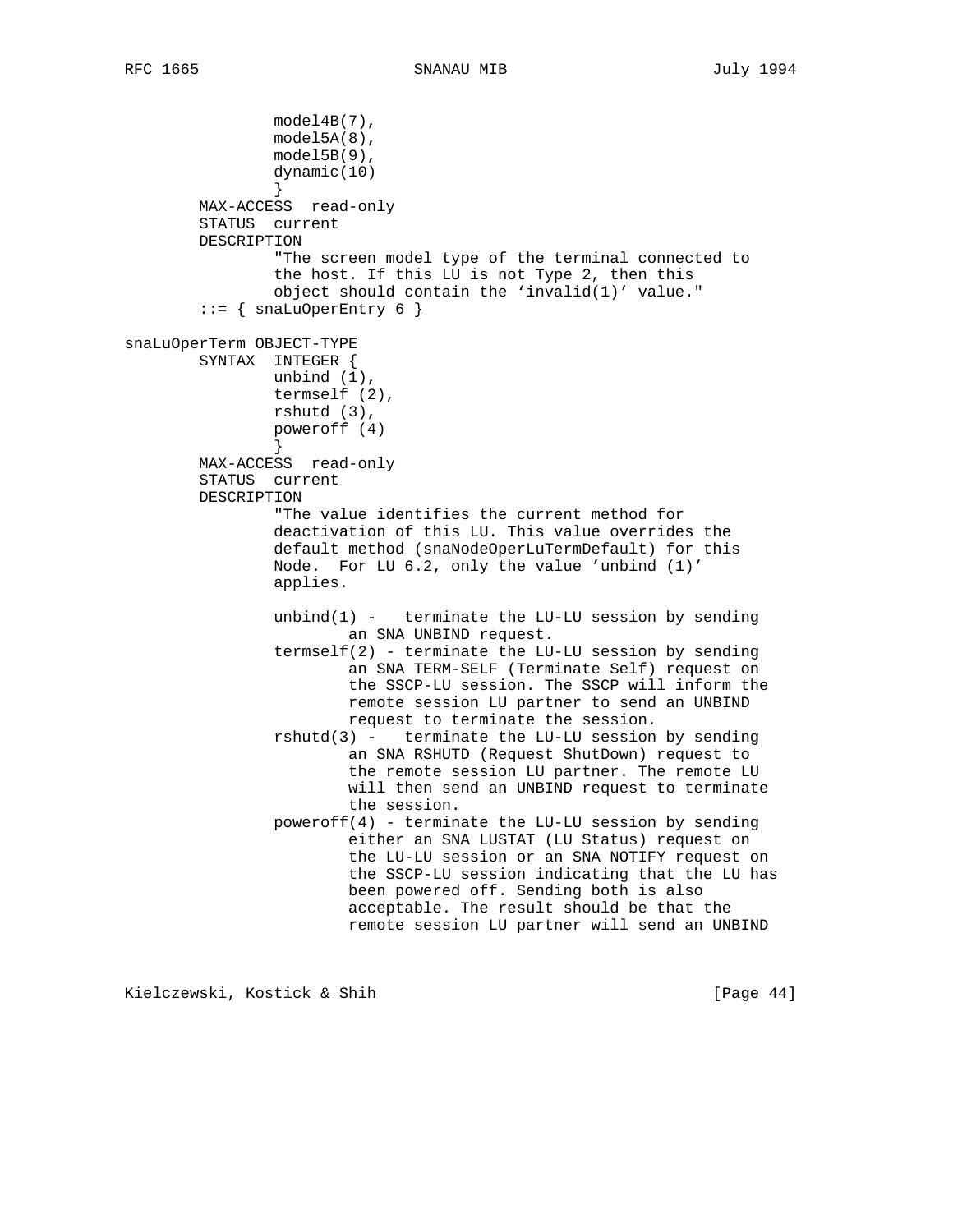```
to terminate the session."
       ::= { snaLuOperEntry 7 }
snaLuOperState OBJECT-TYPE
       SYNTAX INTEGER {
              inactive (1),
              active(2)\left\{ \right.MAX-ACCESS read-only
       STATUS current
       DESCRIPTION
              "The value identifies the current operational state of
              this LU. It has different meanings for dependent and
              independent LUs.
              For dependent LUs the values indicate the following:
                inactive (1) - LU didn't receive ACTLU, or
                     it received DACTLU, or received ACTLU and sent
                     negative response.
                active (2) - LU received ACTLU and acknowledged
                     positively.
              For independent LUs the values indicate the following:
                active (2) - the LU is defined and is able to send
                     and receive BIND.
                inactive (1) - the LU has a session count equal
                     to 0."
       ::= { snaLuOperEntry 8 }
snaLuOperSessnCount OBJECT-TYPE
       SYNTAX Gauge32
       MAX-ACCESS read-only
       STATUS current
       DESCRIPTION
              "The number of currently active LU-LU sessions of
              this LU.
              For the independent LU, if this object has value 0,
              it indicates that LU is inactive."
       ::= { snaLuOperEntry 9 }
-- The following table contains LU-LU session status parameters.
snaLuSessnTable OBJECT-TYPE
       SYNTAX SEQUENCE OF SnaLuSessnEntry
       MAX-ACCESS not-accessible
       STATUS current
```
Kielczewski, Kostick & Shih

[Page 45]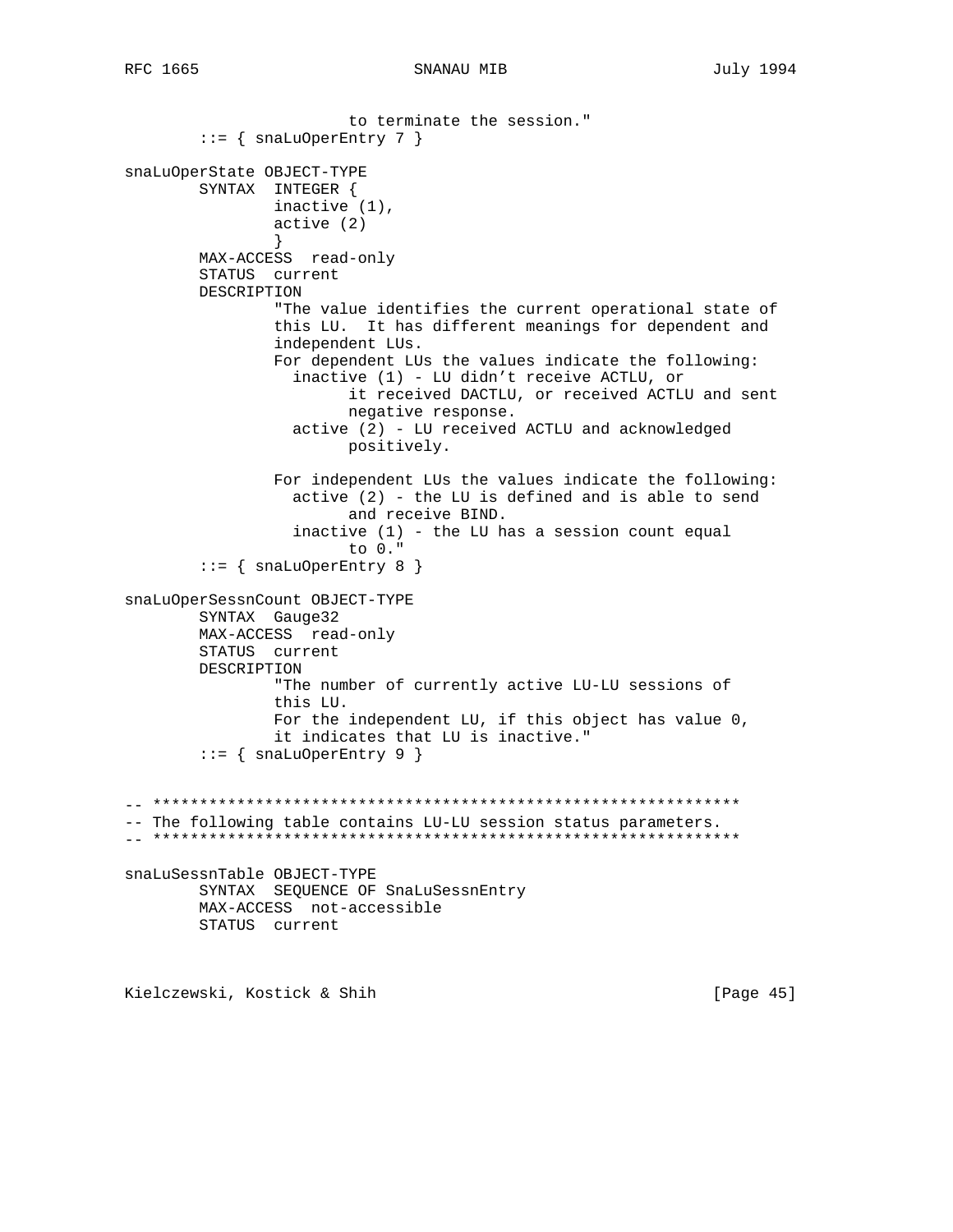DESCRIPTION "This is a table containing objects which describe the operational state of LU-LU sessions. Only objects which are common to all types of LU sessions are included in this table. When a session's snaLuSessnOperState value changes to 'pending-bind (2)', then the corresponding entry in the session table is created by the Agent. When the session's snaLuSessnOperState value changes to 'unbound (1)', then the session will be removed from the session table by the Agent."  $::=$  { snaLu 3 } snaLuSessnEntry OBJECT-TYPE SYNTAX SnaLuSessnEntry MAX-ACCESS not-accessible STATUS current DESCRIPTION "An entry contains dynamic parameters for an LU-LU session. The indices identify the Node, link and LU on which this session has been established." INDEX { snaNodeAdminIndex, snaNodeLinkAdminIndex, snaLuAdminLuIndex, snaLuSessnIndex }  $::=$  { snaLuSessnTable 1 } SnaLuSessnEntry ::= SEQUENCE { snaLuSessnIndex Integer32, snaLuSessnLocalApplName DisplayString, snaLuSessnRemoteLuName DisplayString, snaLuSessnMaxSndRuSize INTEGER, snaLuSessnMaxRcvRuSize INTEGER, snaLuSessnSndPacingSize INTEGER, snaLuSessnRcvPacingSize INTEGER, snaLuSessnActiveTime TimeStamp, snaLuSessnAdminState INTEGER,

Kielczewski, Kostick & Shih [Page 46]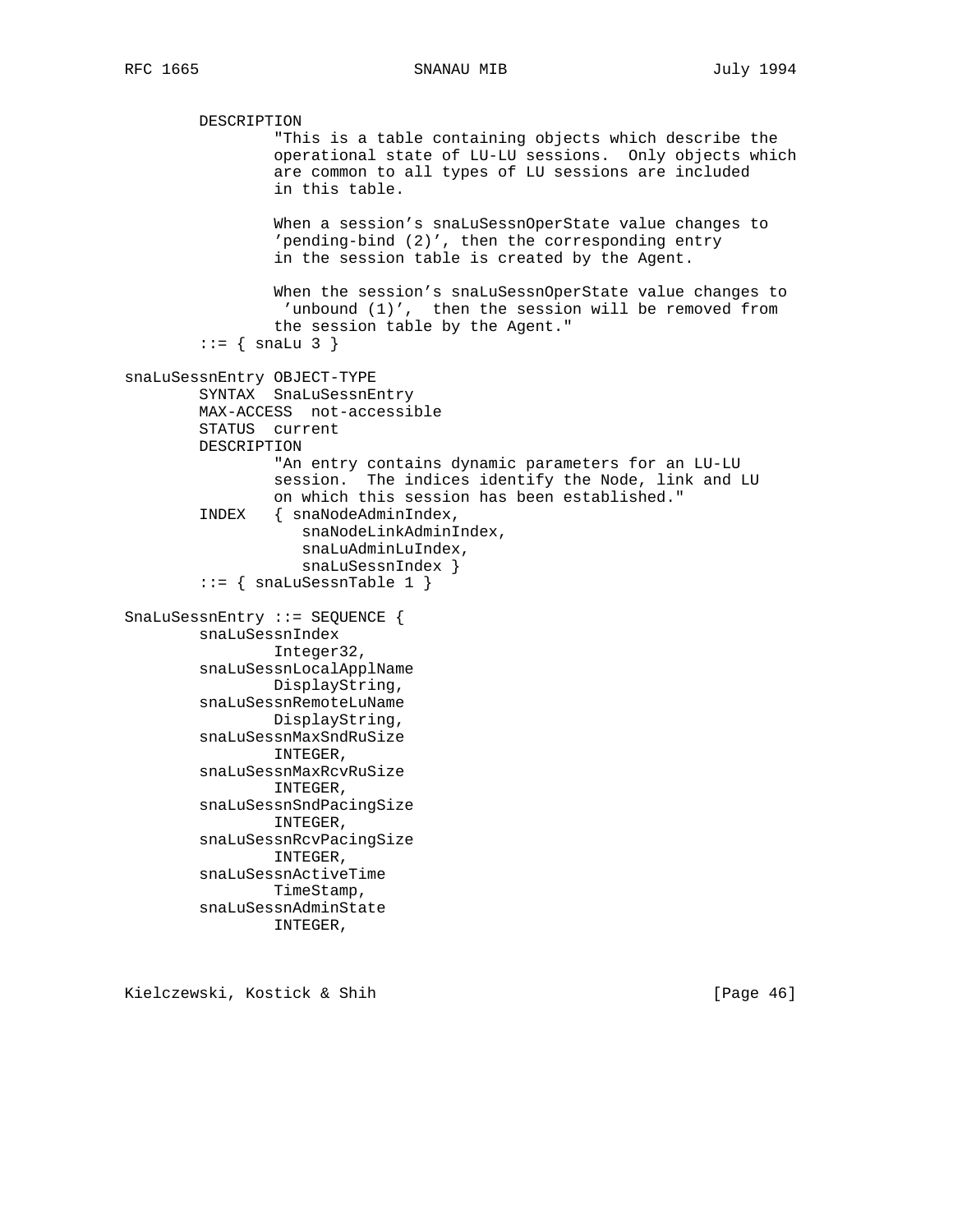```
 snaLuSessnOperState
                INTEGER,
         snaLuSessnSenseData
                OCTET STRING,
         snaLuSessnTerminationRu
                 INTEGER,
         snaLuSessnUnbindType
                OCTET STRING
         }
snaLuSessnIndex OBJECT-TYPE
         SYNTAX Integer32
         MAX-ACCESS read-only
         STATUS current
         DESCRIPTION
                 "This value identifies the unique index of the session.
                 It is recommended that an Agent should not reuse the
                 index of a deactivated session for a significant
                 period of time (e.g., one week)."
        ::= { snaLuSessnEntry 1 }
snaLuSessnLocalApplName OBJECT-TYPE
         SYNTAX DisplayString (SIZE(0..48))
         MAX-ACCESS read-only
         STATUS current
         DESCRIPTION
                 "The name of the local application using this LU.
                 If the local application is unknown, then this object
                 contains a zero length string."
         ::= { snaLuSessnEntry 2 }
snaLuSessnRemoteLuName OBJECT-TYPE
         SYNTAX DisplayString (SIZE(0..17))
         MAX-ACCESS read-only
         STATUS current
         DESCRIPTION
                 "For dependent LUs which are indicated by the
                 snaLuOperDepType object containing the value
                 'dependent (1)', this object contains the Primary
                 LU (PLU) name. For independent LUs,
                 this object contains the fully-qualified remote LU
                 name of this 6.2 session.
                 A fully qualified name is an SNA NAU entity name
                 preceded by the NetId and a period as the delimiter."
         ::= { snaLuSessnEntry 3 }
snaLuSessnMaxSndRuSize OBJECT-TYPE
         SYNTAX INTEGER (1..8192)
```
Kielczewski, Kostick & Shih [Page 47]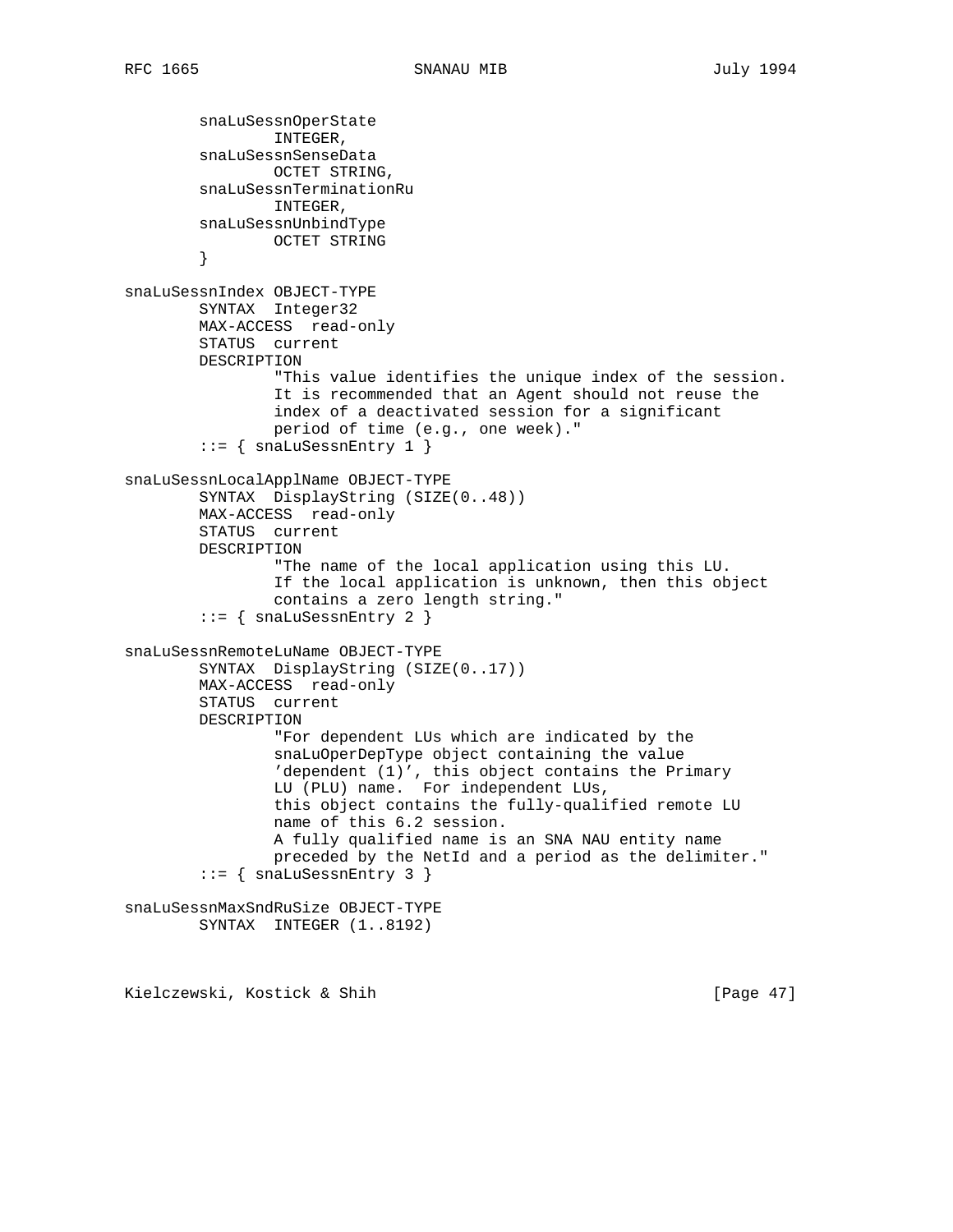```
 MAX-ACCESS read-only
         STATUS current
        DESCRIPTION
                 "The maximum RU size used on this session for sending
                 RUs."
         ::= { snaLuSessnEntry 4 }
snaLuSessnMaxRcvRuSize OBJECT-TYPE
         SYNTAX INTEGER (1..8192)
        MAX-ACCESS read-only
        STATUS current
        DESCRIPTION
                 "The maximum RU size used on this session for
                 receiving RUs."
        ::= { snaLuSessnEntry 5 }
snaLuSessnSndPacingSize OBJECT-TYPE
        SYNTAX INTEGER (1..63)
        MAX-ACCESS read-only
        STATUS current
        DESCRIPTION
                "The size of the send pacing window on this session."
        ::= { snaLuSessnEntry 6 }
snaLuSessnRcvPacingSize OBJECT-TYPE
         SYNTAX INTEGER (1..63)
        MAX-ACCESS read-only
         STATUS current
        DESCRIPTION
                 "The size of the receive pacing window on this
                 session."
        ::= { snaLuSessnEntry 7 }
snaLuSessnActiveTime OBJECT-TYPE
        SYNTAX TimeStamp
        MAX-ACCESS read-only
        STATUS current
        DESCRIPTION
                 "The timestamp (e.g., the Agent's sysUpTime value)
                 when this session becomes active."
         ::= { snaLuSessnEntry 8 }
snaLuSessnAdminState OBJECT-TYPE
        SYNTAX INTEGER {
                unbound (1),
                 bound (3)
 }
        MAX-ACCESS read-write
```
Kielczewski, Kostick & Shih [Page 48]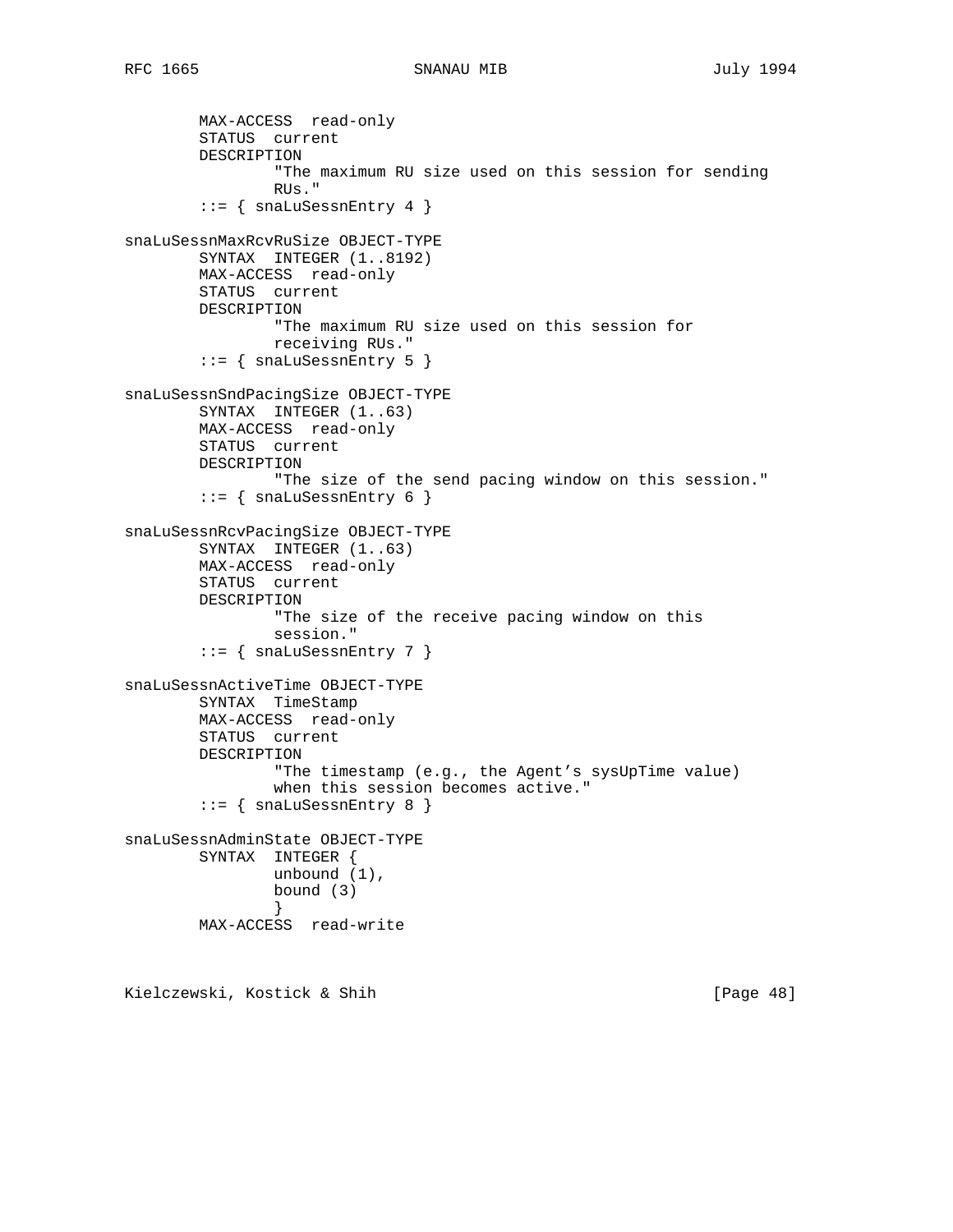```
 STATUS current
         DESCRIPTION
                 "The value indicates the desired operational state of
                 the session. This object is used to
                 change the operational state of the session.
                 A Management Station can only change the operational
                 state of the session to 'unbound (1)'.
                 Session deactivation:
                   If a session is in the operational state
                   'bound (3)' then setting the value of this
                   object to 'unbound (1)' will initiate the
                   session shutdown.
                   If a session is in the operational state
                   'pending-bind (2)' then setting the value of this
                   object to 'unbound (1)' will initiate the session
                   shutdown.
                   If a session is in the operational state
                   'pending-unbind (4)' for an abnormally long period
                   of time (e.g., three minutes) then setting the value
                   of this object to 'unbound (1)' will change the
                   session operational state to 'unbound (1)'.
                 Note: for dependent LUs, deactivating the session is
                 the same as deactivating the LU."
        ::= { snaLuSessnEntry 9 }
snaLuSessnOperState OBJECT-TYPE
        SYNTAX INTEGER {
                 unbound (1),
                 pending-bind (2),
                 bound (3),
                 pending-unbind (4)
 }
        MAX-ACCESS read-only
         STATUS current
        DESCRIPTION
                 "The value indicates the current operational state of
                 the session.
                  'unbound (1)' - session has been unbound;
                         in this state it will be removed from the
                         session table by the Agent.
                   'pending-bind (2)' - this state has different
                         meanings for dependent and independent LUs;
                         for dependent LU - waiting for BIND from
                         the host, for independent LU - waiting for
```
Kielczewski, Kostick & Shih [Page 49]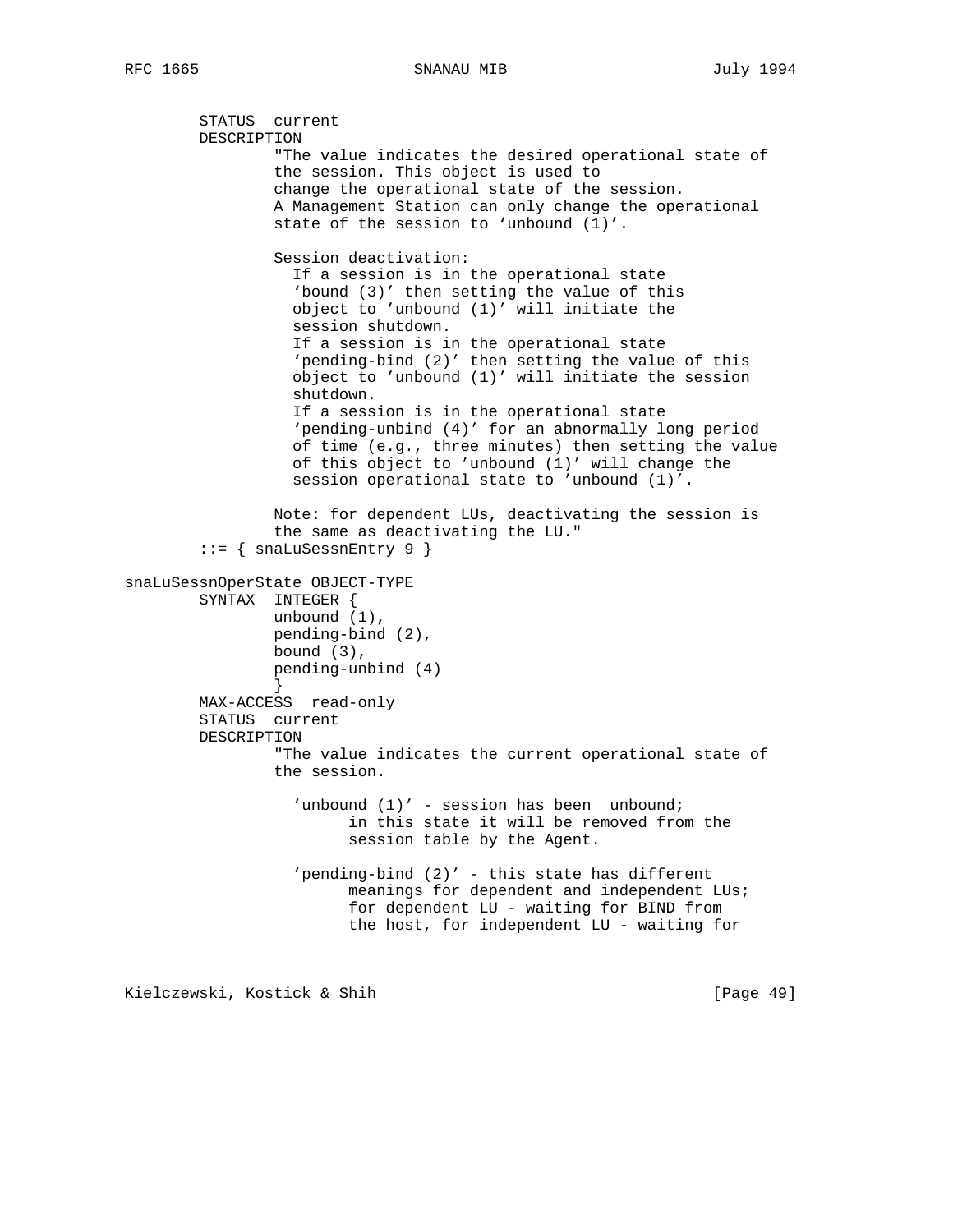```
 BIND response. When a session enters this
                         state, the corresponding entry in the
                         session table is created by the Agent.
                   'bound (3)' - session has been successfully bound.
                   'pending-unbind (4)' - session enters this state
                         when an UNBIND is sent and before the
                         rsp(UNBIND) is received."
        ::= { snaLuSessnEntry 10 }
snaLuSessnSenseData OBJECT-TYPE
         SYNTAX OCTET STRING (SIZE(0..8))
        MAX-ACCESS read-only
         STATUS current
         DESCRIPTION
                 "The value identifies the sense code when there is
                 a BIND failure. It is taken from the negative BIND
                 response or UNBIND request.
                 This is displayed as 8 hexadecimal digits."
         ::= { snaLuSessnEntry 11 }
snaLuSessnTerminationRu OBJECT-TYPE
         SYNTAX INTEGER {
                 other (1),
                 bind-failure (2),
                 unbind (3)
 }
        MAX-ACCESS read-only
        STATUS current
        DESCRIPTION
                 "The value identifies the SNA RU that terminated the
                 session. If the session is not in the unbound state,
                 this object has a value of 'other (1)'."
         ::= { snaLuSessnEntry 12 }
snaLuSessnUnbindType OBJECT-TYPE
         SYNTAX OCTET STRING (SIZE(0..1))
        MAX-ACCESS read-only
         STATUS current
        DESCRIPTION
                 "If the session is in the unbound state, and it was
                 terminated by an UNBIND, then this object contains
                the UNBIND type value (byte 1 of the UNBIND RU);
                 otherwise the string is null."
         ::= { snaLuSessnEntry 13 }
```
Kielczewski, Kostick & Shih [Page 50]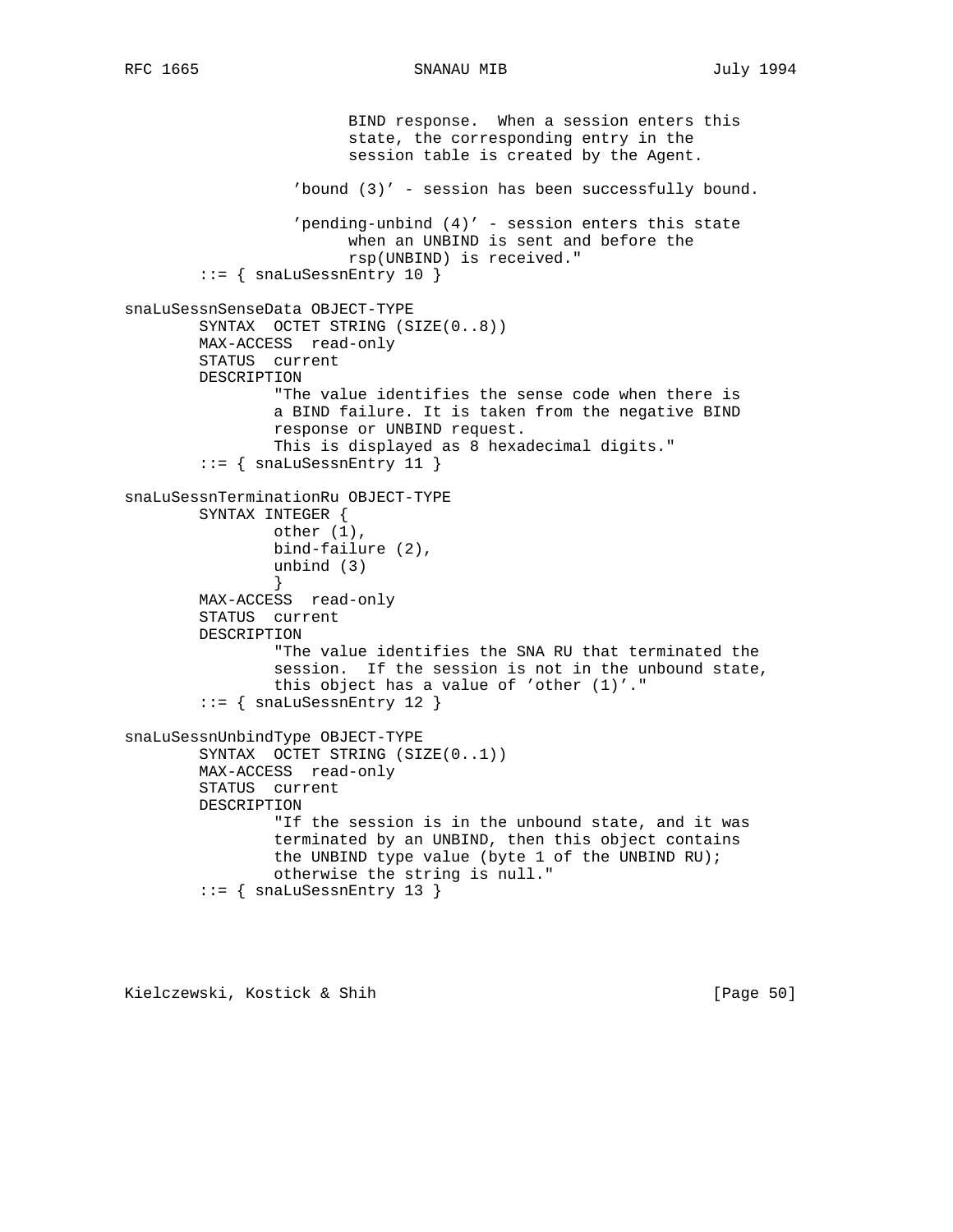```
-- ***************************************************************
-- The following table contains LU sessions statistics dynamic
-- parameters.
-- ***************************************************************
snaLuSessnStatsTable OBJECT-TYPE
         SYNTAX SEQUENCE OF SnaLuSessnStatsEntry
         MAX-ACCESS not-accessible
         STATUS current
         DESCRIPTION
                 "This table contains dynamic statistics information
                 relating to LU sessions.
                 The entries in this table augment the entries in
                 the snaLuSessnTable and cannot be created by
                 a Management Station."
        \cdot \cdot = \{ \text{snalu 4 } \}snaLuSessnStatsEntry OBJECT-TYPE
         SYNTAX SnaLuSessnStatsEntry
         MAX-ACCESS not-accessible
         STATUS current
         DESCRIPTION
                 "Contains statistics information for an LU session.
                 Each entry is created by the Agent.
                 Objects in this table have read-only access.
                 Each session from snaLuSessnTable
                has one entry in this table."
         AUGMENTS { snaLuSessnEntry }
         ::= { snaLuSessnStatsTable 1 }
SnaLuSessnStatsEntry ::= SEQUENCE {
         snaLuSessnStatsSentBytes
                Counter32,
         snaLuSessnStatsReceivedBytes
                Counter32,
         snaLuSessnStatsSentRus
                Counter32,
         snaLuSessnStatsReceivedRus
                Counter32,
         snaLuSessnStatsSentNegativeResps
                Counter32,
         snaLuSessnStatsReceivedNegativeResps
                Counter32
         }
snaLuSessnStatsSentBytes OBJECT-TYPE
         SYNTAX Counter32
         MAX-ACCESS read-only
```
Kielczewski, Kostick & Shih [Page 51]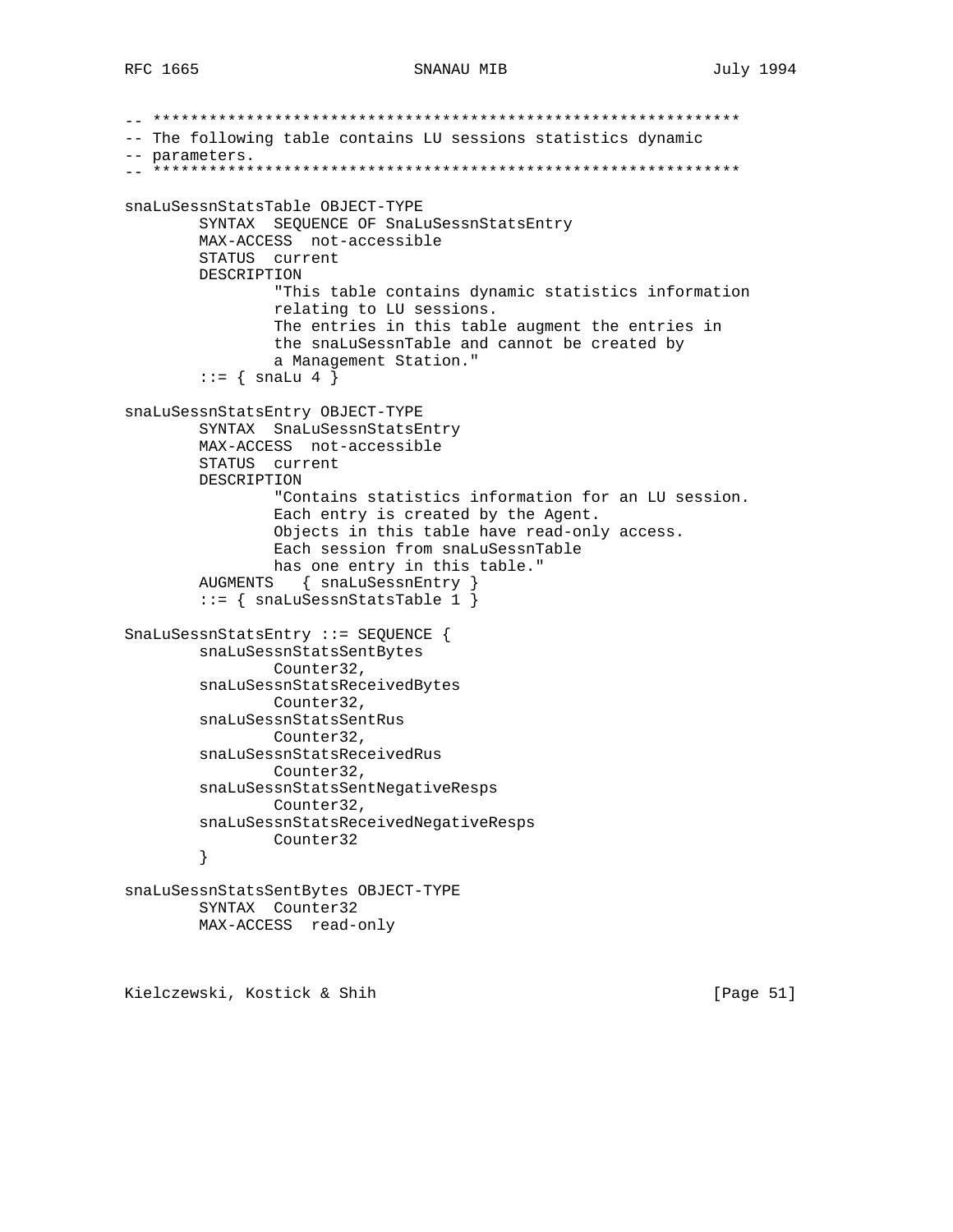STATUS current DESCRIPTION "The number of bytes sent by the local LU." ::= { snaLuSessnStatsEntry 1 } snaLuSessnStatsReceivedBytes OBJECT-TYPE SYNTAX Counter32 MAX-ACCESS read-only STATUS current DESCRIPTION "The number of bytes received by the local LU." ::= { snaLuSessnStatsEntry 2 } snaLuSessnStatsSentRus OBJECT-TYPE SYNTAX Counter32 MAX-ACCESS read-only STATUS current DESCRIPTION "The number of RUs sent by the local LU." ::= { snaLuSessnStatsEntry 3 } snaLuSessnStatsReceivedRus OBJECT-TYPE SYNTAX Counter32 MAX-ACCESS read-only STATUS current DESCRIPTION "The number of RUs received by the local LU."  $::=$  { snaLuSessnStatsEntry 4 } snaLuSessnStatsSentNegativeResps OBJECT-TYPE SYNTAX Counter32 MAX-ACCESS read-only STATUS current DESCRIPTION "The number of negative responses sent by the local LU." ::= { snaLuSessnStatsEntry 5 } snaLuSessnStatsReceivedNegativeResps OBJECT-TYPE SYNTAX Counter32 MAX-ACCESS read-only STATUS current DESCRIPTION "The number of negative responses received by the local LU." ::= { snaLuSessnStatsEntry 6 }

Kielczewski, Kostick & Shih [Page 52]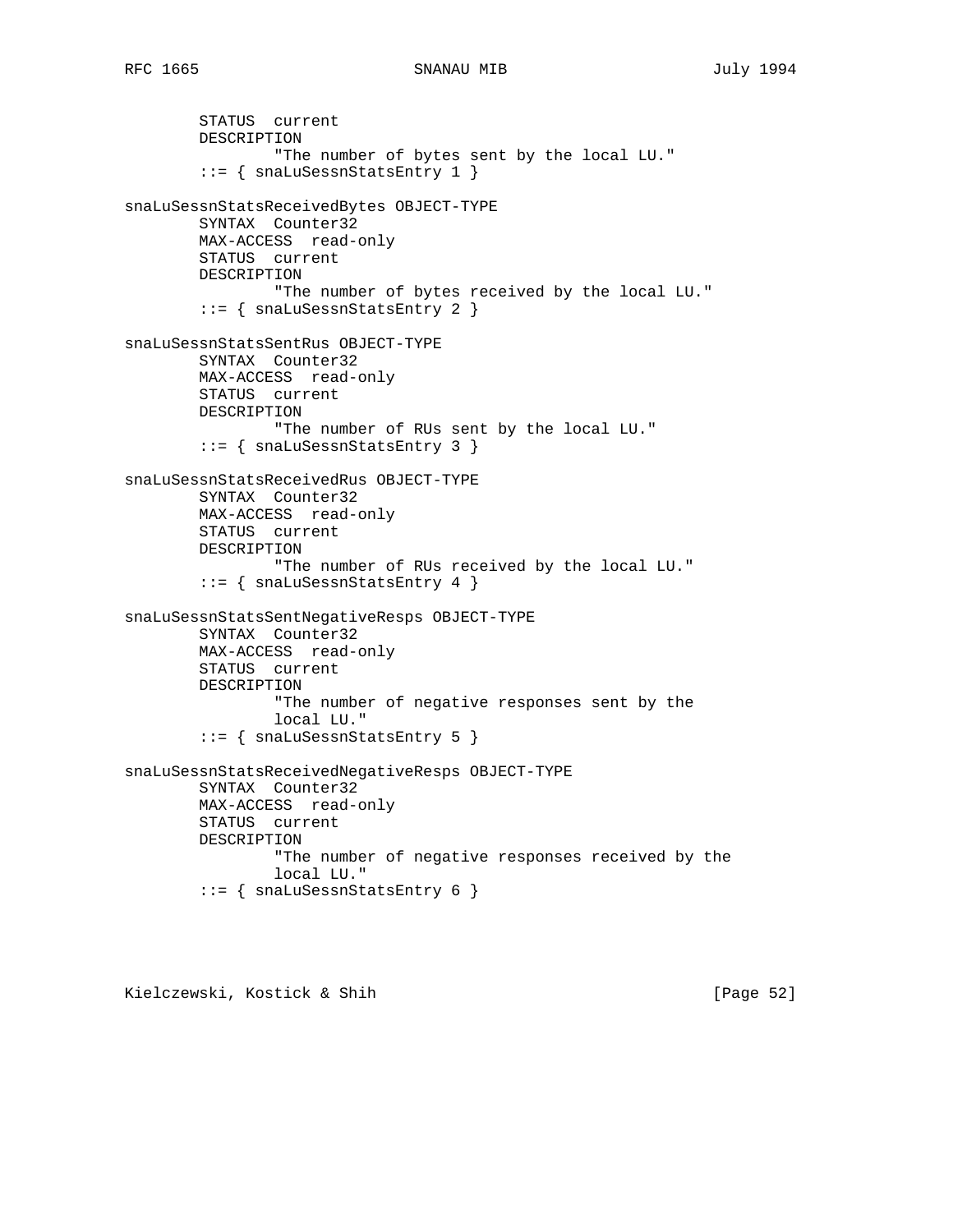```
-- ***************************************************************
-- Traps
-- ***************************************************************
snaluTraps OBJECT IDENTIFIER ::= \{ snalu 5 \}snaLuStateChangeTrap NOTIFICATION-TYPE
         OBJECTS { snaLuOperName,
                 snaLuOperSnaName,
                 snaLuOperState }
         STATUS current
         DESCRIPTION
                 "This trap indicates that the operational state
                (i.e., snaLuOperState value) of the LU has changed.
                 The value of snaLuOperName indicates the name of the LU.
                 The value of snaLuOperSnaName indicates the SNA name
                 of LU. The value of snaLuOperState indicates the
                 current state after change."
        ::= { snaLuTraps 1 }
snaLuSessnBindFailTrap NOTIFICATION-TYPE
         OBJECTS { snaLuSessnLocalApplName,
                 snaLuSessnRemoteLuName,
                 snaLuSessnOperState,
                 snaLuSessnSenseData }
         STATUS current
         DESCRIPTION
                 "This trap indicates the failure of a BIND.
                 The value of snaLuSessnLocalApplName indicates the local
                 application name.
                 The value of snaLuSessnPartnerName indicates the partner
                 name.
                 The value of snaLuSessnOperState indicates the current
                 state after change.
                 The value of snaLuSessnBindFailureReason
                 indicates the failure reason.
                 The Agent should not generate more than 1 trap of this
                 type per minute to minimize the level of management
                 traffic on the network."
        ::= { snaLuTraps 2 }
-- ***************************************************************
-- snaMgtTools group
- --- Currently this group contains only one table.
-- ***************************************************************
```
Kielczewski, Kostick & Shih [Page 53]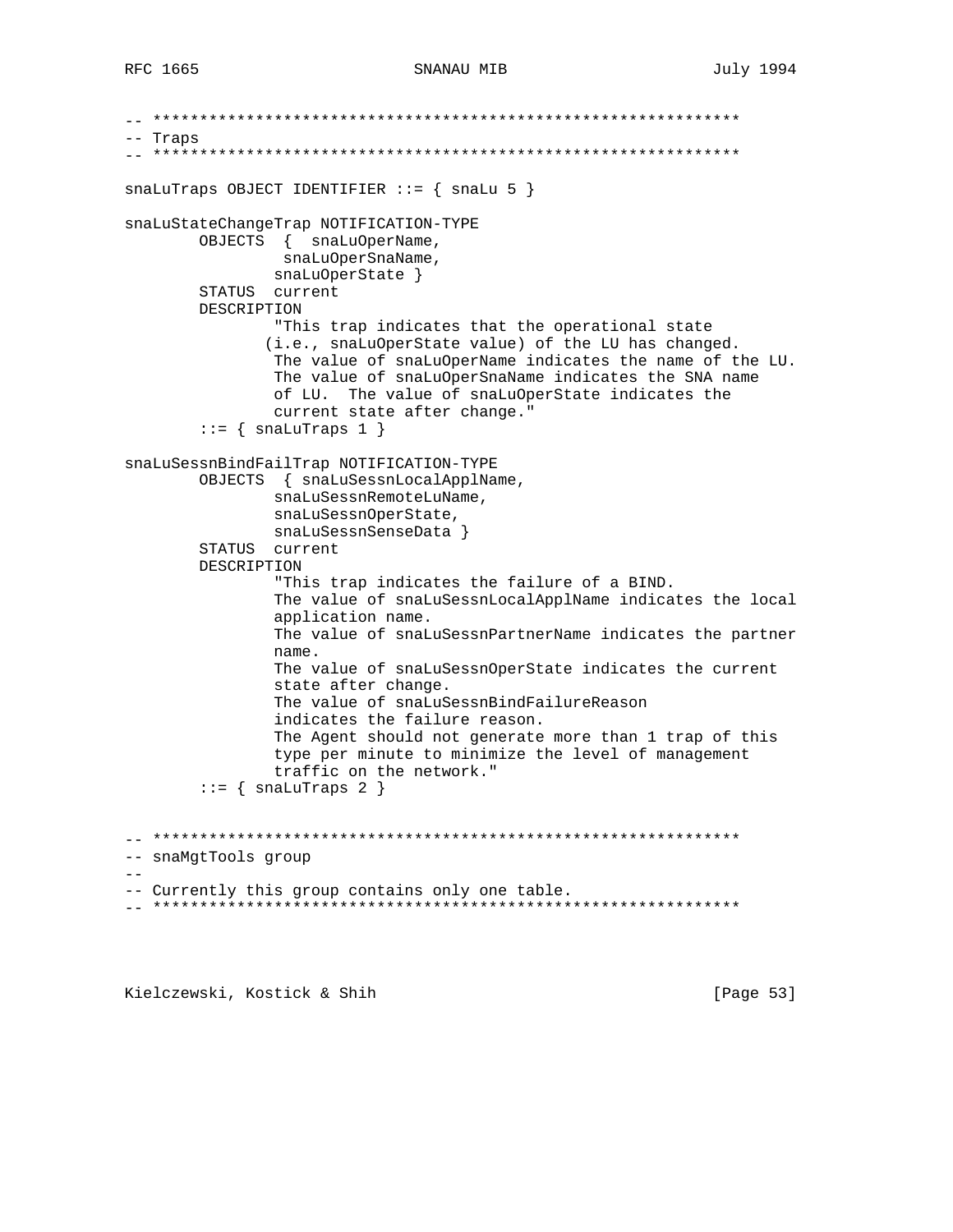SNANAU MIB

-- The following table contains Response Time Monitoring (RTM) -- configuration information and statistics for LU Type 2s. -- RTM supports the capability to measure and report end-user -- response times for dependent LUs. When the RTM state of an LU -- is 'on', response times for each LU transaction are monitored. -- A set of ranges is defined (e.g., Range 1 includes the number of -- transactions with response times less than 1 second) using the -- "boundary" definitions (e.g., boundary #2 is defined as 3 seconds). -- A set of counters (one per range) identifies -- the number of transactions within each response time range. snaLuRtmTable OBJECT-TYPE SYNTAX SEQUENCE OF SnaLuRtmEntry MAX-ACCESS not-accessible STATUS current DESCRIPTION "This table contains Response Time Monitoring (RTM) information relating to an LU (Type 2). Each entry corresponds to an LU 2 entry in snaLuAdminTable."  $::=$  { snaMgtTools 1 } snaLuRtmEntry OBJECT-TYPE SYNTAX SnaLuRtmEntry MAX-ACCESS not-accessible STATUS current DESCRIPTION "Contains RTM information for an LU (Type 2). Each entry is created by the Agent."  $INDEX \{ snaluktmPulndex, snaluktmLulndex \}$  $::=$  { snaLuRtmTable 1 } SnaLuRtmEntry ::= SEQUENCE  $\{$ snaLuRtmPuIndex Integer32, snaLuRtmLuIndex Integer32, snaLuRtmState INTEGER, snaLuRtmStateTime TimeStamp, snaLuRtmDef INTEGER, snaLuRtmBoundary1 Integer32, snaLuRtmBoundary2

Kielczewski, Kostick & Shih

[Page  $54$ ]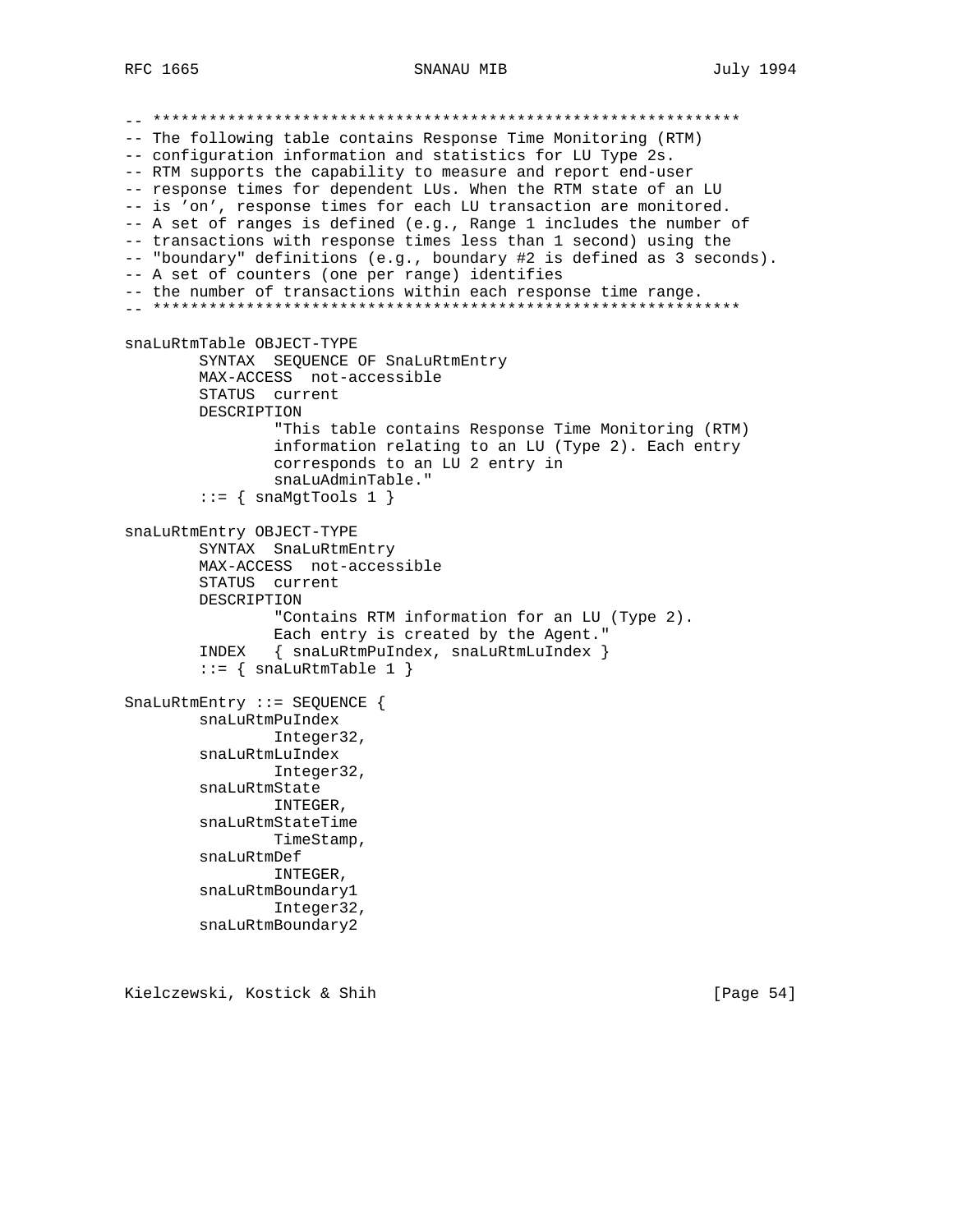```
 Integer32,
         snaLuRtmBoundary3
                 Integer32,
         snaLuRtmBoundary4
                 Integer32,
         snaLuRtmCounter1
                 Counter32,
         snaLuRtmCounter2
                 Counter32,
         snaLuRtmCounter3
                 Counter32,
         snaLuRtmCounter4
                Counter32,
         snaLuRtmOverFlows
                 Counter32,
         snaLuRtmObjPercent
                 Integer32,
         snaLuRtmObjRange
                 INTEGER,
         snaLuRtmNumTrans
                 Integer32,
         snaLuRtmLastRspTime
                 Integer32,
         snaLuRtmAvgRspTime
                Integer32
         }
snaLuRtmPuIndex OBJECT-TYPE
         SYNTAX Integer32
         MAX-ACCESS not-accessible
         STATUS current
         DESCRIPTION
                  "The value identifies the PU 2.0 with which this LU is
                 associated."
        ::= { snaLuRtmEntry 1 }
snaLuRtmLuIndex OBJECT-TYPE
         SYNTAX Integer32
         MAX-ACCESS not-accessible
         STATUS current
         DESCRIPTION
                  "The value uniquely identifies an LU in a PU 2.0."
        ::= { snaLuRtmEntry 2 }
snaLuRtmState OBJECT-TYPE
         SYNTAX INTEGER {
                 off(1),
                 on(2)
```
Kielczewski, Kostick & Shih [Page 55]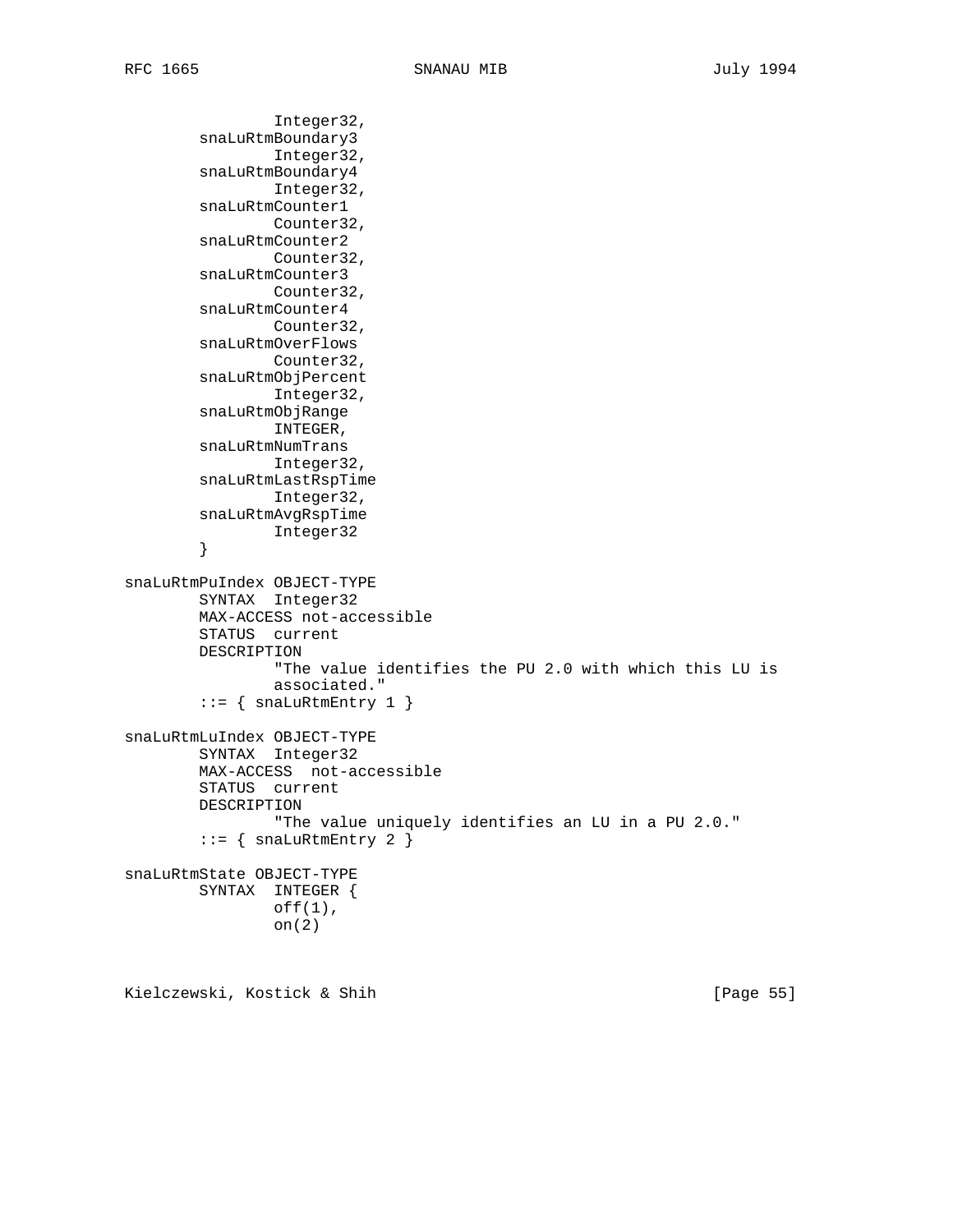} MAX-ACCESS read-only STATUS current DESCRIPTION "The value indicates the current RTM state of an LU."  $::=$  { snaLuRtmEntry 3 } snaLuRtmStateTime OBJECT-TYPE SYNTAX TimeStamp MAX-ACCESS read-only STATUS current DESCRIPTION "The timestamp (e.g., the Agent's sysUpTime value) when this session's RTM state (e.g., snaLuRtmState) changes value."  $::=$  { snaLuRtmEntry 4 } snaLuRtmDef OBJECT-TYPE SYNTAX INTEGER { firstChar(1),  $kb(2)$ , cdeb(3) } MAX-ACCESS read-only STATUS current DESCRIPTION "The value indicates the mode of measurement for this RTM request. The values have following meaning: firstChar(1) - time to first character on screen  $kb(2)$  - time to keyboard usable by operator cdeb(3) - time to Change Direction/End Bracket."  $::=$  { snaLuRtmEntry 5 } snaLuRtmBoundary1 OBJECT-TYPE SYNTAX Integer32 MAX-ACCESS read-only STATUS current DESCRIPTION "This object contains the value of the first boundary in units of 1/10th of a second."  $::=$  { snaLuRtmEntry 6 } snaLuRtmBoundary2 OBJECT-TYPE SYNTAX Integer32 MAX-ACCESS read-only STATUS current DESCRIPTION "This object contains the value of the second boundary

Kielczewski, Kostick & Shih [Page 56]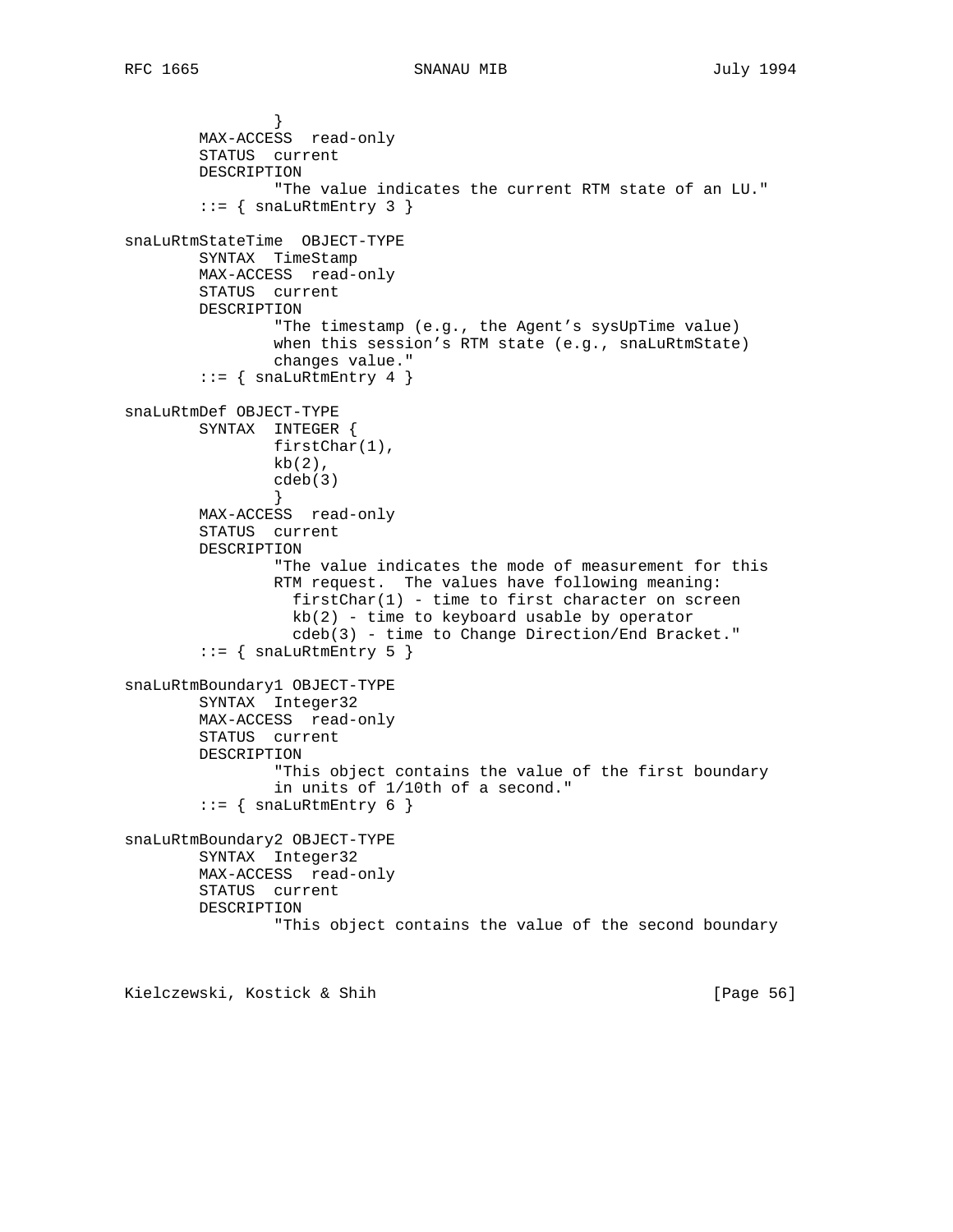```
 in units of 1/10th of a second."
        ::= { snaLuRtmEntry 7 }
snaLuRtmBoundary3 OBJECT-TYPE
         SYNTAX Integer32
        MAX-ACCESS read-only
        STATUS current
        DESCRIPTION
                 "This object contains the value of the third boundary
                 in units of 1/10th of a second."
        ::= { snaLuRtmEntry 8 }
snaLuRtmBoundary4 OBJECT-TYPE
        SYNTAX Integer32
        MAX-ACCESS read-only
         STATUS current
        DESCRIPTION
                 "This object contains the value of the fourth boundary
                 in units of 1/10th of a second."
        ::= { snaLuRtmEntry 9 }
snaLuRtmCounter1 OBJECT-TYPE
        SYNTAX Counter32
        MAX-ACCESS read-only
        STATUS current
        DESCRIPTION
                 "This value indicates the number of transactions which
                 fall in the range specified by the first boundary."
        ::= { snaLuRtmEntry 10 }
snaLuRtmCounter2 OBJECT-TYPE
        SYNTAX Counter32
        MAX-ACCESS read-only
        STATUS current
        DESCRIPTION
                 "This value indicates the number of transactions which
                 fall in the range specified by the second boundary."
        ::= { snaLuRtmEntry 11 }
snaLuRtmCounter3 OBJECT-TYPE
        SYNTAX Counter32
        MAX-ACCESS read-only
        STATUS current
        DESCRIPTION
                 "This value indicates the number of transactions which
                 fall in the range specified by the third boundary."
        ::= { snaLuRtmEntry 12 }
```
Kielczewski, Kostick & Shih [Page 57]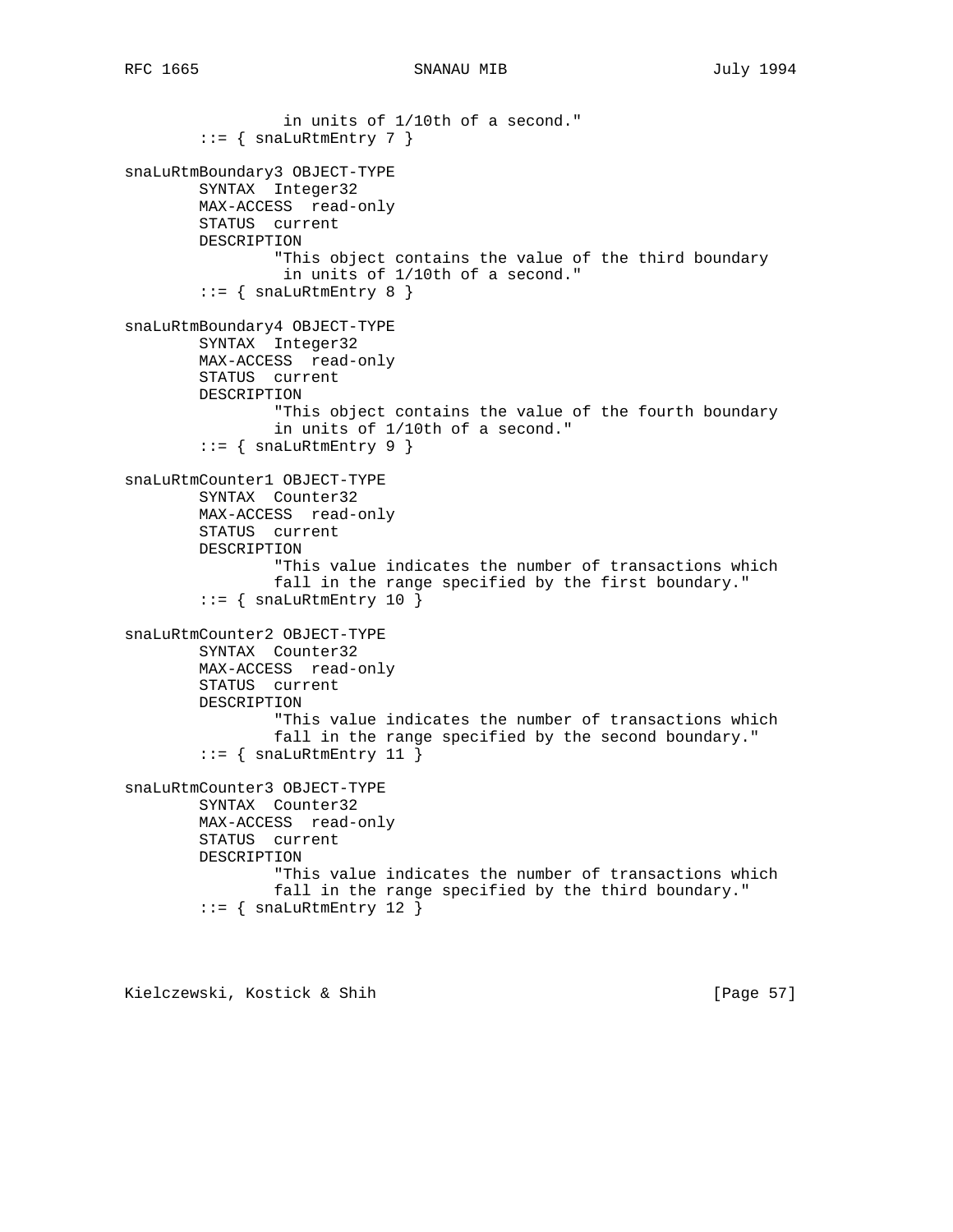```
snaLuRtmCounter4 OBJECT-TYPE
         SYNTAX Counter32
        MAX-ACCESS read-only
         STATUS current
        DESCRIPTION
                 "This value indicates the number of transactions which
                 fall in the range specified by the fourth boundary."
        ::= { snaLuRtmEntry 13 }
snaLuRtmOverFlows OBJECT-TYPE
        SYNTAX Counter32
        MAX-ACCESS read-only
         STATUS current
        DESCRIPTION
                 "This value indicates the number of transactions which
                 exceed the highest range specified by the
                 boundaries."
        ::= { snaLuRtmEntry 14 }
snaLuRtmObjPercent OBJECT-TYPE
         SYNTAX Integer32
        MAX-ACCESS read-only
        STATUS current
        DESCRIPTION
                 "This value indicates the desired percentage of
                 transactions which should be under a designated
                 boundary range indicated by snaLuRtmObjRange."
        ::= { snaLuRtmEntry 15 }
snaLuRtmObjRange OBJECT-TYPE
         SYNTAX INTEGER {
                other(1),
                range1(2),
                range2(3),
                range3(4),
                range4(5),
                 range5(6)
 }
         MAX-ACCESS read-only
         STATUS current
        DESCRIPTION
                 "This value indicates the designated boundary range to
                 which the snaLuRtmObject refers.
                 The values have the following meanings:
                 other(1) - not specified
                  range1(2) - less than boundary 1
                  range2(3) - between boundary 1 and 2
                 range3(4) - between boundary 2 and 3
```
Kielczewski, Kostick & Shih [Page 58]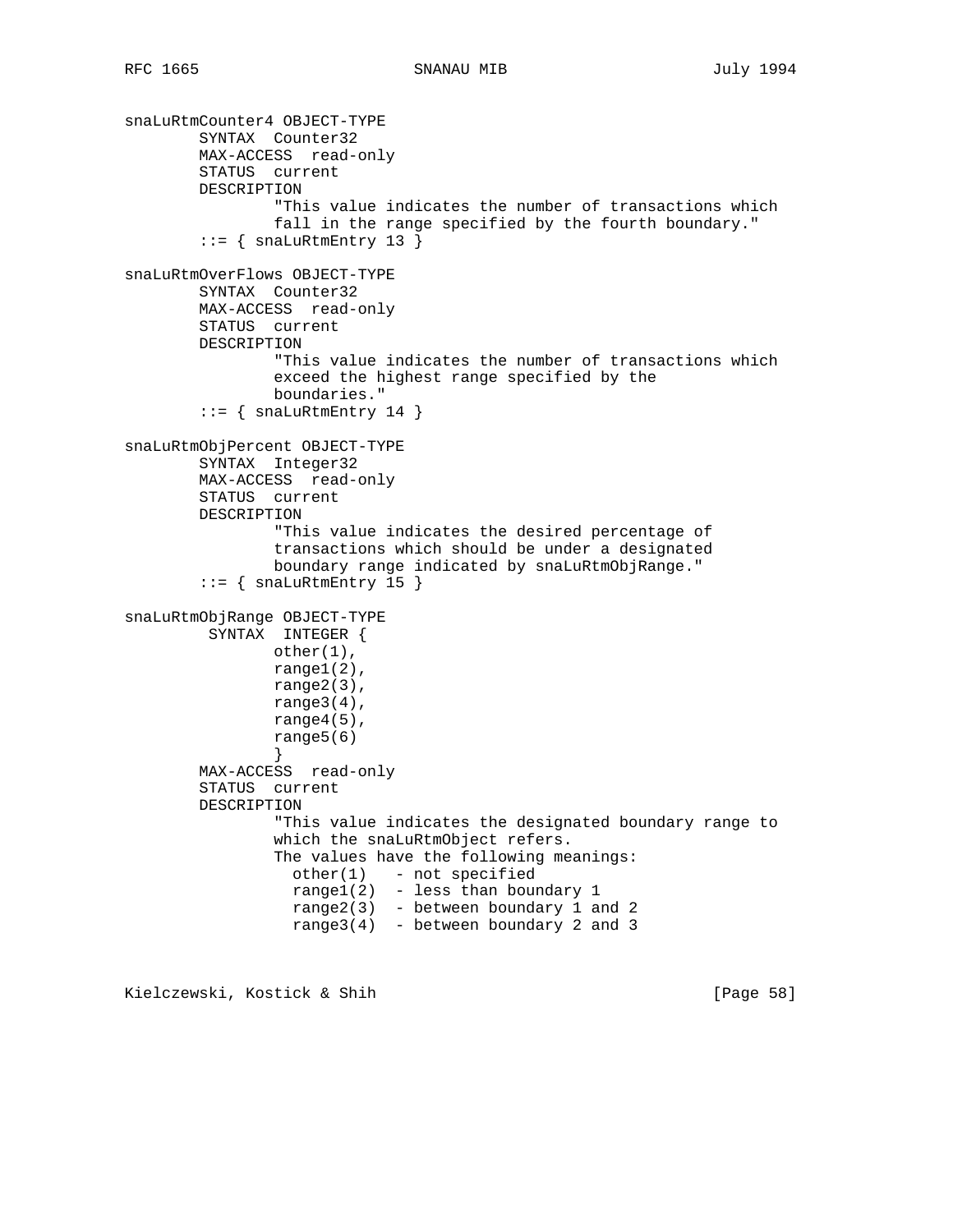range $4(5)$  - between boundary 3 and 4 range5(6) - greater than boundary 4."  $::=$  { snaLuRtmEntry 16 } snaLuRtmNumTrans OBJECT-TYPE SYNTAX Integer32 MAX-ACCESS read-only STATUS current DESCRIPTION "This value indicates the total number of transactions executed since the RTM monitoring began (i.e., snaLuRtmState changed to 'on(2)') for this  $LU.$ "  $::=$  { snaLuRtmEntry 17 } snaLuRtmLastRspTime OBJECT-TYPE SYNTAX Integer32 MAX-ACCESS read-only STATUS current DESCRIPTION "This value indicates the response time for the last transaction in units of 1/10th of a second."  $::=$  { snaLuRtmEntry 18 } snaLuRtmAvgRspTime OBJECT-TYPE SYNTAX Integer32 MAX-ACCESS read-only STATUS current DESCRIPTION "This value indicates the average response time for all transactions in units of 1/10th of a second."  $::=$  { snaLuRtmEntry 19 } -- Conformance information snanauConformance OBJECT IDENTIFIER ::=  $\{$  snanauMIB 2  $\}$  $\verb|snanauCompliances|0\verb|BJECT IDENTIFYER|:: {snanauConformance 1 }$ OBJECT IDENTIFIER ::= {snanauConformance 2 } snanauGroups -- Compliance statements snanauCompliance MODULE-COMPLIANCE STATUS current DESCRIPTION

Kielczewski, Kostick & Shih

[Page 59]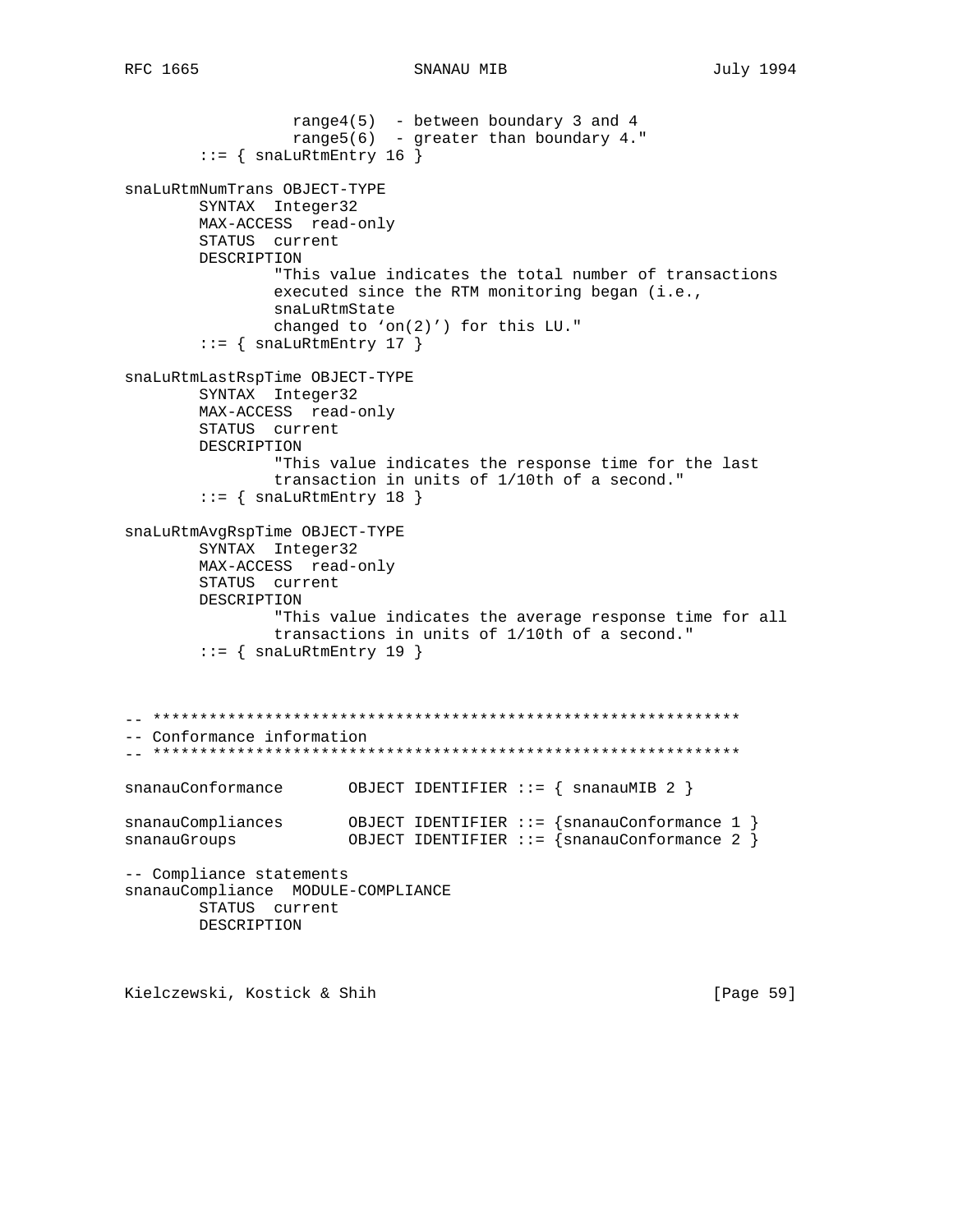"The compliance statement for the SNMPv2 entities which implement the snanau MIB." MODULE -- this module -- Unconditionally mandatory groups MANDATORY-GROUPS { snaNodeGroup, snaLuGroup, snaSessionGroup } -- Conditionally mandatory groups GROUP snaPu20Group DESCRIPTION "The snaPu20Group is mandatory only for those entities which implement PU type 2.0" GROUP snaMgtToolsRtmGroup DESCRIPTION "The snaMgtToolsGroup is mandatory only for those entities which implement LU type 2 and RTM." -- Refinement of requirements for objects access. -- The Agent which does not implement row creation for -- snaNodeAdminTable, snaNodeLinkAdminTable and -- snaLuAdminTable must at least accept -- objects modification (read-write access instead of -- read-create). OBJECT snaNodeAdminName MIN-ACCESS read-write DESCRIPTION "An Agent is required to implement read-write access to this object." OBJECT snaNodeAdminType MIN-ACCESS read-write DESCRIPTION "An Agent is required to implement read-write access to this object." OBJECT snaNodeAdminXidFormat MIN-ACCESS read-write DESCRIPTION "An Agent is required to implement read-write access to this object." OBJECT snaNodeAdminBlockNum

Kielczewski, Kostick & Shih [Page 60]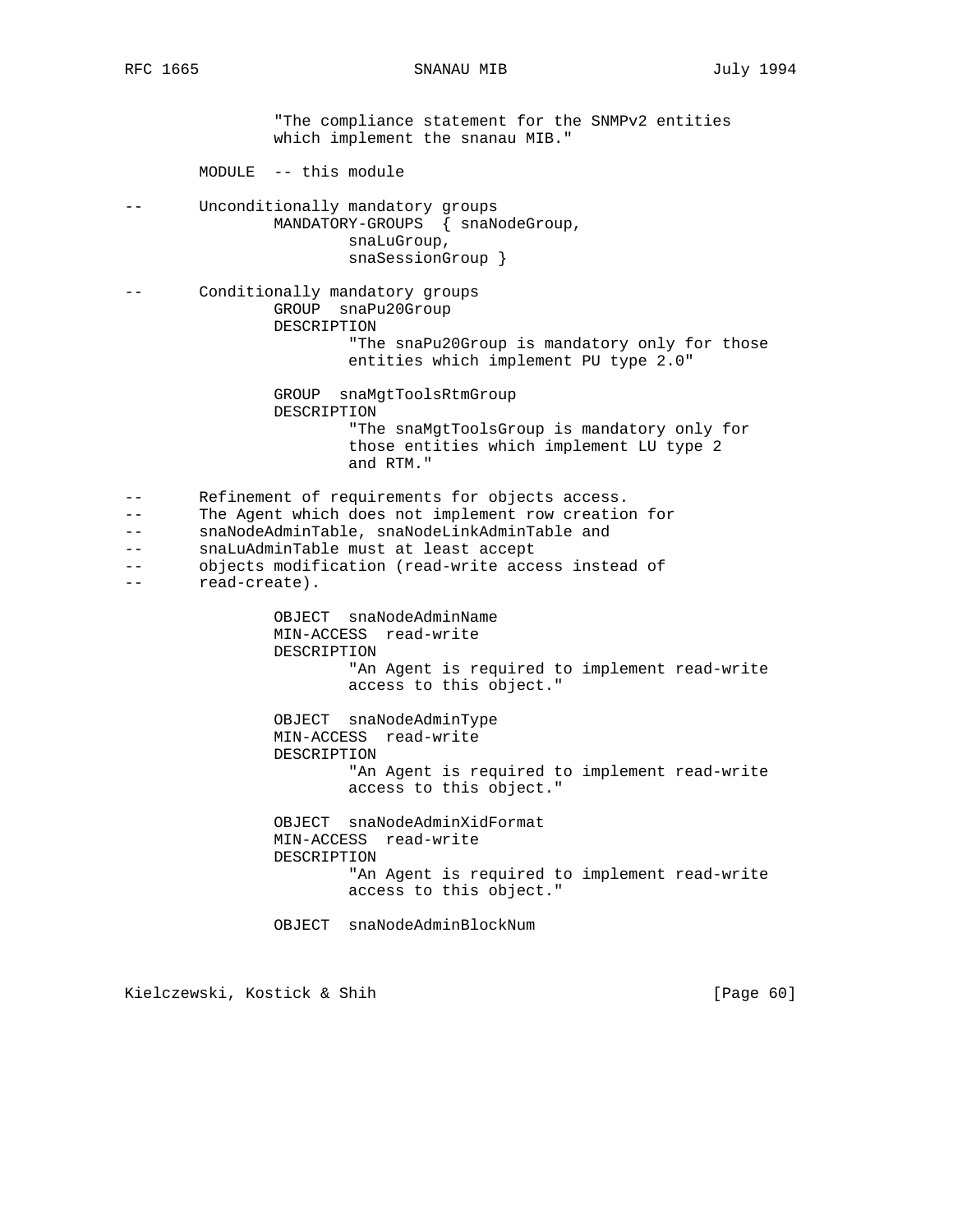MIN-ACCESS read-write DESCRIPTION "An Agent is required to implement read-write access to this object." OBJECT snaNodeAdminIdNum MIN-ACCESS read-write DESCRIPTION "An Agent is required to implement read-write access to this object." OBJECT snaNodeAdminEnablingMethod MIN-ACCESS read-write DESCRIPTION "An Agent is required to implement read-write access to this object." OBJECT snaNodeAdminLuTermDefault MIN-ACCESS read-write DESCRIPTION "An Agent is required to implement read-write access to this object." OBJECT snaNodeAdminMaxLu MIN-ACCESS read-write DESCRIPTION "An Agent is required to implement read-write access to this object." OBJECT snaNodeAdminHostDescription MIN-ACCESS read-write DESCRIPTION "An Agent is required to implement read-write access to this object." OBJECT snaNodeAdminStopMethod MIN-ACCESS read-write DESCRIPTION "An Agent is required to implement read-write access to this object." OBJECT snaNodeAdminState MIN-ACCESS read-write DESCRIPTION "An Agent is required to implement read-write access to this object." OBJECT snaNodeLinkAdminSpecific

Kielczewski, Kostick & Shih [Page 61]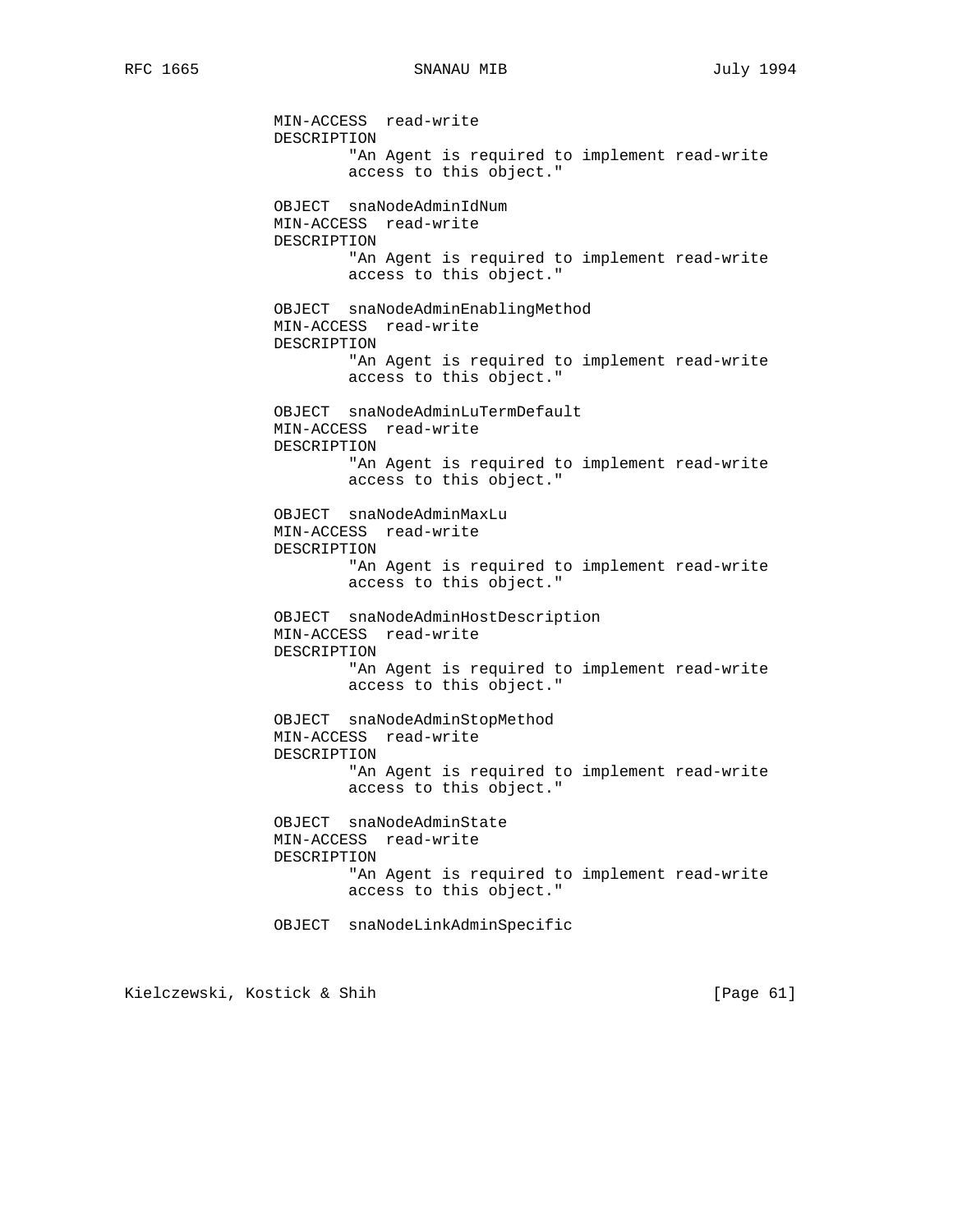MIN-ACCESS read-write DESCRIPTION "An Agent is required to implement read-write access to this object." OBJECT snaNodeLinkAdminMaxPiu MIN-ACCESS read-write DESCRIPTION "An Agent is required to implement read-write access to this object." OBJECT snaLuAdminName MIN-ACCESS read-write DESCRIPTION "An Agent is required to implement read-write access to this object." OBJECT snaLuAdminSnaName MIN-ACCESS read-write DESCRIPTION "An Agent is required to implement read-write access to this object." OBJECT snaLuAdminType MIN-ACCESS read-write DESCRIPTION "An Agent is required to implement read-write access to this object." OBJECT snaLuAdminDepType MIN-ACCESS read-write DESCRIPTION "An Agent is required to implement read-write access to this object." OBJECT snaLuAdminLocalAddress MIN-ACCESS read-write DESCRIPTION "An Agent is required to implement read-write access to this object." OBJECT snaLuAdminDisplayModel MIN-ACCESS read-write DESCRIPTION "An Agent is required to implement read-write access to this object." OBJECT snaLuAdminTerm

Kielczewski, Kostick & Shih [Page 62]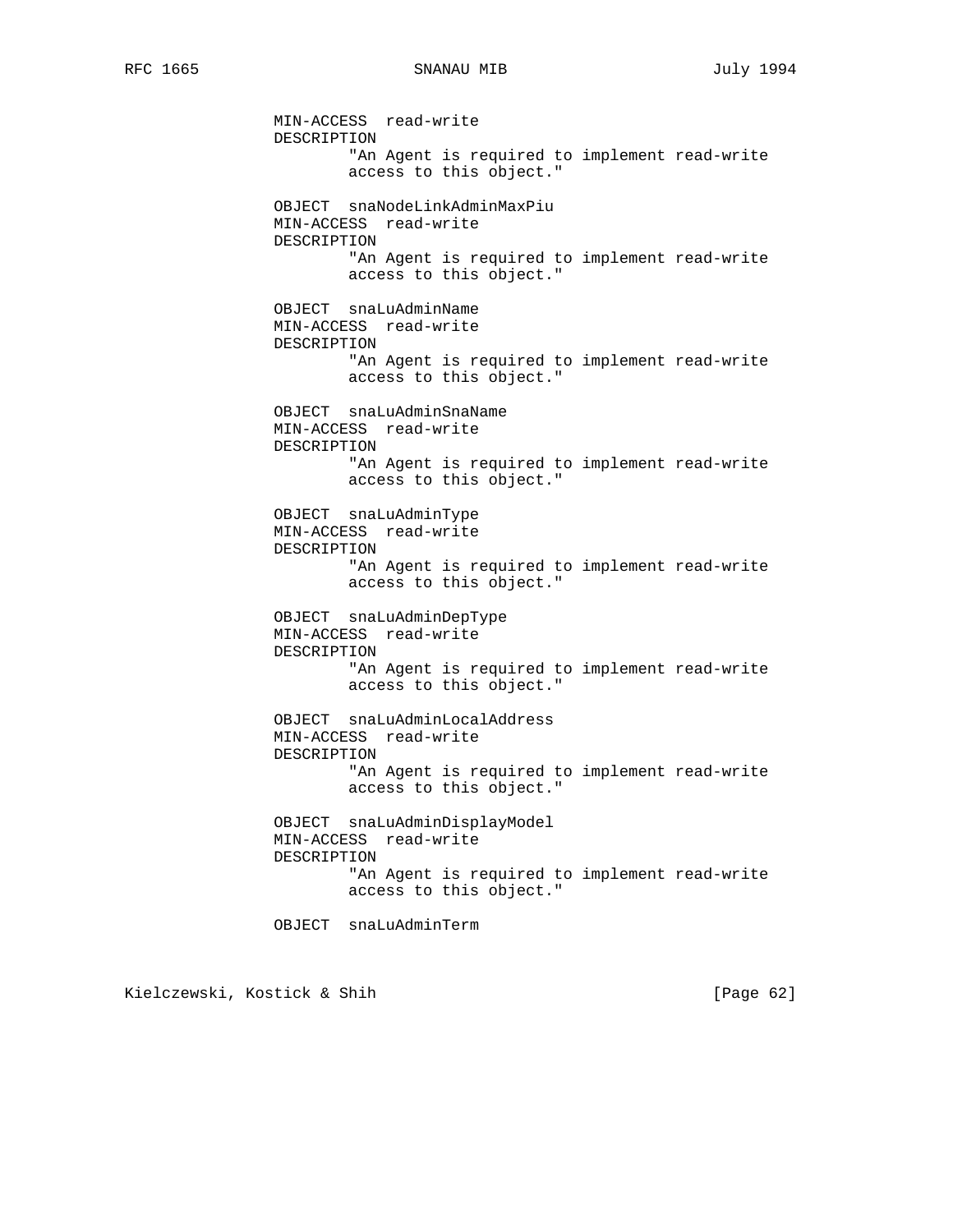MIN-ACCESS read-write DESCRIPTION "An Agent is required to implement read-write access to this object." ::= {snanauCompliances 1 } -- Units of conformance snaNodeGroup OBJECT-GROUP OBJECTS {snaNodeAdminIndex, snaNodeAdminName, snaNodeAdminType, snaNodeAdminXidFormat, snaNodeAdminBlockNum, snaNodeAdminIdNum, snaNodeAdminEnablingMethod, snaNodeAdminLuTermDefault, snaNodeAdminMaxLu, snaNodeAdminHostDescription, snaNodeAdminStopMethod, snaNodeAdminState, snaNodeAdminRowStatus, snaNodeAdminTableLastChange, snaNodeOperName, snaNodeOperType, snaNodeOperXidFormat, snaNodeOperBlockNum, snaNodeOperIdNum, snaNodeOperEnablingMethod, snaNodeOperLuTermDefault, snaNodeOperMaxLu, snaNodeOperHostDescription, snaNodeOperStopMethod, snaNodeOperState, snaNodeOperHostSscpId, snaNodeOperStartTime, snaNodeOperLastStateChange, snaNodeOperActFailures, snaNodeOperActFailureReason, snaNodeOperTableLastChange, snaNodeLinkAdminIndex, snaNodeLinkAdminSpecific, snaNodeLinkAdminMaxPiu, snaNodeLinkAdminRowStatus, snaNodeLinkAdminTableLastChange, snaNodeLinkOperSpecific,

Kielczewski, Kostick & Shih [Page 63]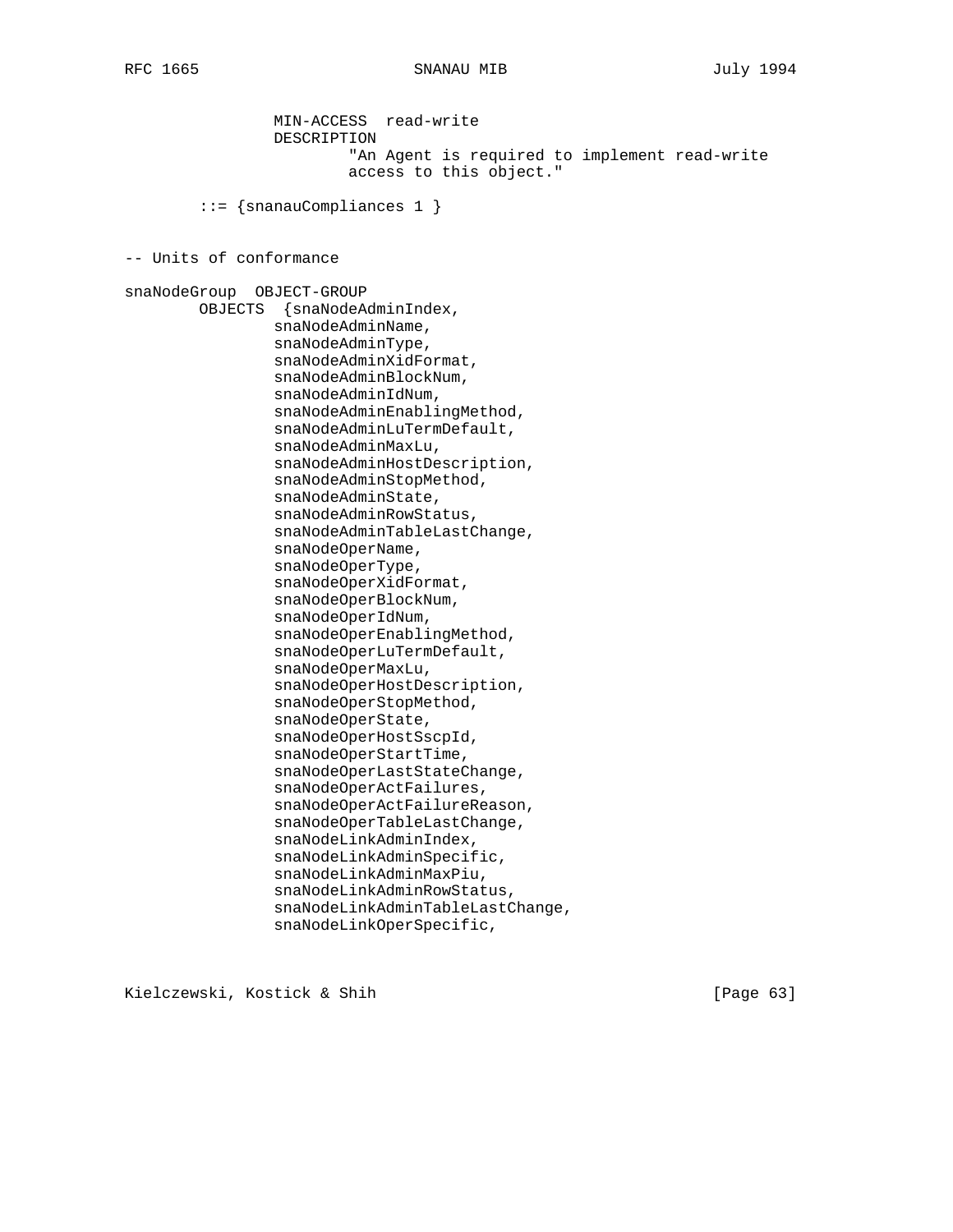```
RFC 1665 SNANAU MIB July 1994
```

```
 snaNodeLinkOperMaxPiu,
                 snaNodeLinkOperTableLastChange }
         STATUS current
         DESCRIPTION
                  "A collection of objects providing the
                  instrumentation of SNA nodes."
        ::= { snanauGroups 1 }
snaLuGroup OBJECT-GROUP
         OBJECTS { snaLuAdminLuIndex,
                 snaLuAdminName,
                 snaLuAdminSnaName,
                 snaLuAdminType,
                  snaLuAdminDepType,
                  snaLuAdminLocalAddress,
                  snaLuAdminDisplayModel,
                 snaLuAdminTerm,
                 snaLuAdminRowStatus,
                 snaLuOperName,
                  snaLuOperSnaName,
                 snaLuOperType,
                 snaLuOperDepType,
                 snaLuOperLocalAddress,
                 snaLuOperDisplayModel,
                  snaLuOperTerm,
                  snaLuOperState,
                  snaLuOperSessnCount }
         STATUS current
         DESCRIPTION
                  "A collection of objects providing the
                  instrumentation of SNA LUs."
        ::= { snanauGroups 2 }
snaSessionGroup OBJECT-GROUP
         OBJECTS { snaLuSessnIndex,
                 snaLuSessnLocalApplName,
                  snaLuSessnRemoteLuName,
                  snaLuSessnMaxSndRuSize,
                  snaLuSessnMaxRcvRuSize,
                  snaLuSessnSndPacingSize,
                 snaLuSessnRcvPacingSize,
                 snaLuSessnActiveTime,
                 snaLuSessnAdminState,
                 snaLuSessnOperState,
                 snaLuSessnSenseData,
                 snaLuSessnTerminationRu,
                 snaLuSessnUnbindType,
                 snaLuSessnStatsSentBytes,
```
Kielczewski, Kostick & Shih [Page 64]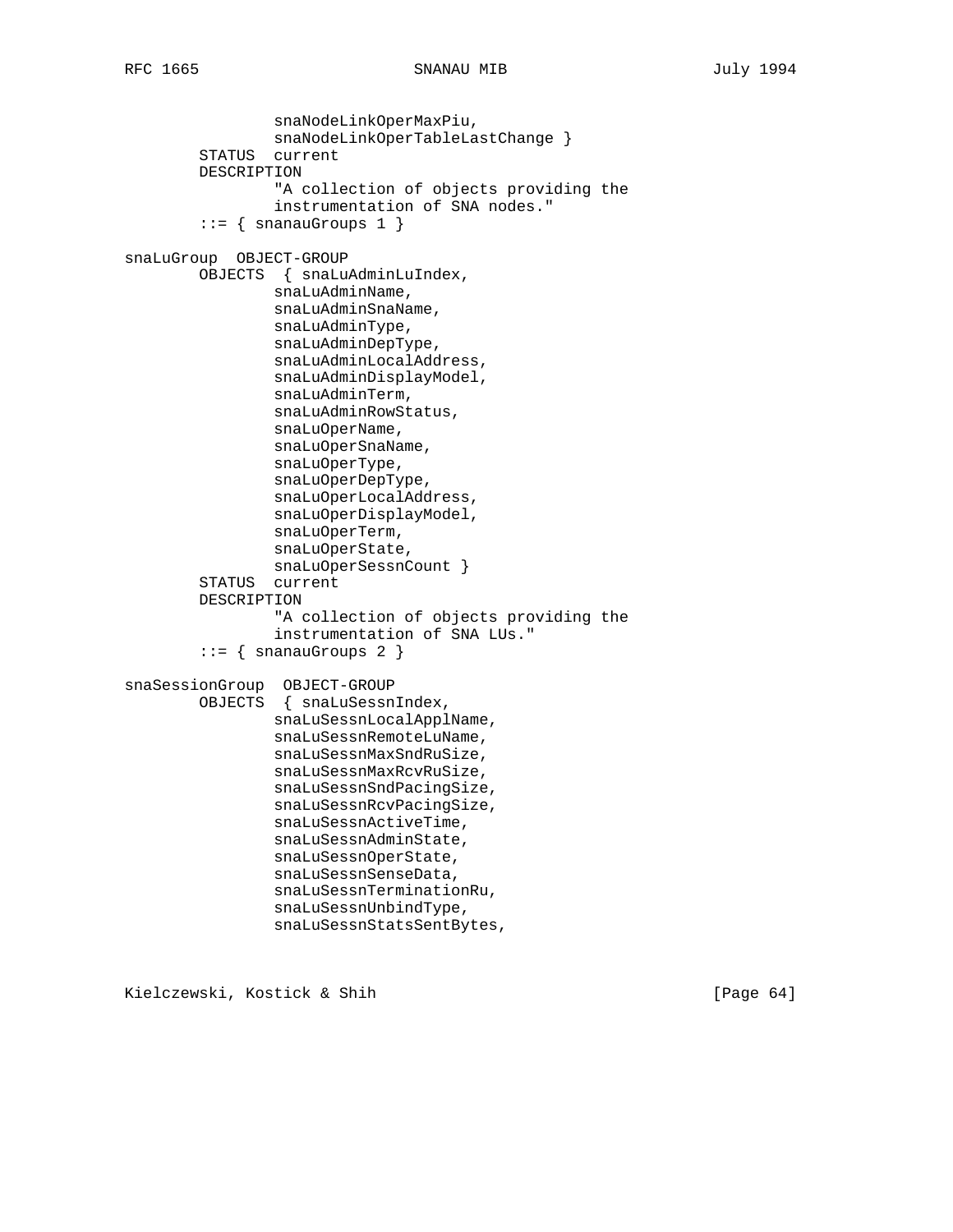```
 snaLuSessnStatsReceivedBytes,
                  snaLuSessnStatsSentRus,
                  snaLuSessnStatsReceivedRus,
                  snaLuSessnStatsSentNegativeResps,
                 snaLuSessnStatsReceivedNegativeResps }
         STATUS current
         DESCRIPTION
                  "A collection of objects providing the
                  instrumentation of SNA sessions."
        ::= { snanauGroups 3 }
snaPu20Group OBJECT-GROUP
         OBJECTS { snaPu20StatsSentBytes,
                 snaPu20StatsReceivedBytes,
                  snaPu20StatsSentPius,
                  snaPu20StatsReceivedPius,
                 snaPu20StatsSentNegativeResps,
                 snaPu20StatsReceivedNegativeResps,
                 snaPu20StatsActLus,
                 snaPu20StatsInActLus,
                 snaPu20StatsBindLus }
         STATUS current
         DESCRIPTION
                  "A collection of objects providing the
                  instrumentation of PU 2.0."
        ::= { snanauGroups 4 }
snaMgtToolsRtmGroup OBJECT-GROUP
         OBJECTS { snaLuRtmPuIndex,
                 snaLuRtmLuIndex,
                 snaLuRtmState,
                 snaLuRtmStateTime,
                 snaLuRtmDef,
                 snaLuRtmBoundary1,
                 snaLuRtmBoundary2,
                 snaLuRtmBoundary3,
                 snaLuRtmBoundary4,
                 snaLuRtmCounter1,
                 snaLuRtmCounter2,
                 snaLuRtmCounter3,
                 snaLuRtmCounter4,
                 snaLuRtmOverFlows,
                 snaLuRtmObjPercent,
                 snaLuRtmObjRange,
                 snaLuRtmNumTrans,
                 snaLuRtmLastRspTime,
                 snaLuRtmAvgRspTime }
```
STATUS current

Kielczewski, Kostick & Shih [Page 65]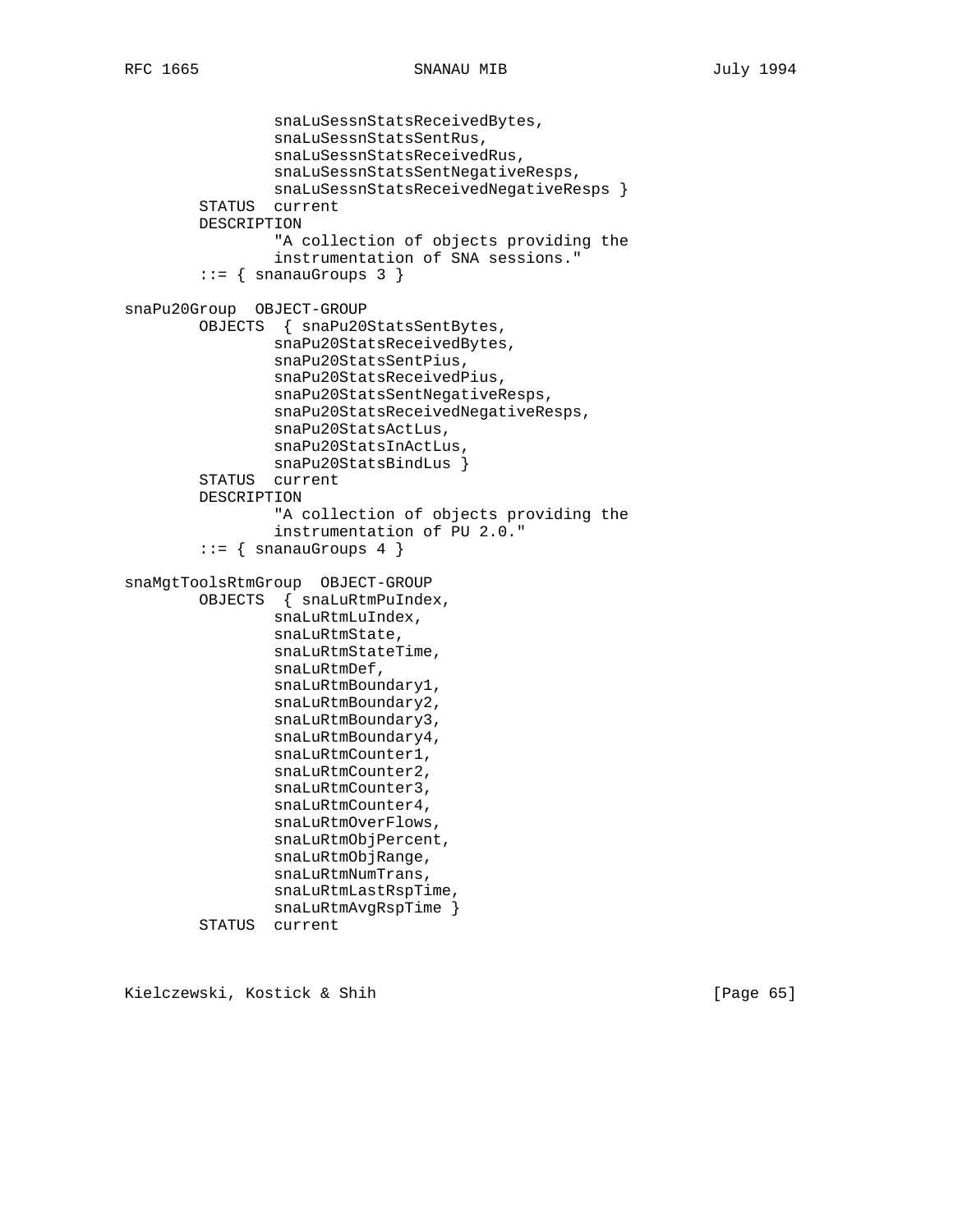DESCRIPTION "A collection of objects providing the instrumentation of RTM for SNA LU 2.0."  $::=$  { snanauGroups 5 }

-- end of conformance statement

#### END

5. Acknowledgments

 The following people greatly contributed to the work on this MIB document: Michael Allen, Robin Cheng, Bill Kwan. Special thanks goes to Dave Perkins for his assistance in reviewing this MIB proposal.

- 6. References
	- [1] IBM, Systems Network Architecture Technical Overview, GC 30- 3073-3, March, 1991.
	- [2] Case, J., McCloghrie, K., Rose, M., and S. Waldbusser, "Structure of Management Information for version 2 of the Simple Network Management Protocol (SNMPv2)", RFC 1442, SNMP Research, Inc., Hughes LAN Systems, Dover Beach Consulting, Inc., Carnegie Mellon University, April 1993.
	- [3] McCloghrie, K., and M. Rose, "Management Information Base for Network Management of TCP/IP-based internets - MIB-II", STD 17, RFC 1213, Hughes LAN Systems, Performance Systems International, March 1991.
	- [4] Galvin, J., and K. McCloghrie, "Administrative Model for version 2 of the Simple Network Management Protocol (SNMPv2)", RFC 1445, Trusted Information Systems, Hughes LAN Systems, April 1993.
	- [5] Case, J., McCloghrie, K., Rose, M., and S. Waldbusser, "Protocol Operations for version 2 of the Simple Network Management Protocol (SNMPv2)", RFC 1448, SNMP Research, Inc., Hughes LAN Systems, Dover Beach Consulting, Inc., Carnegie Mellon University, April 1993.
	- [6] Hilgeman, J., Nix, S., Bartky, A., Clark, W., "Definitions of Managed Objects for SNA Data Link Control: SDLC", Work in Progress.

Kielczewski, Kostick & Shih [Page 66]